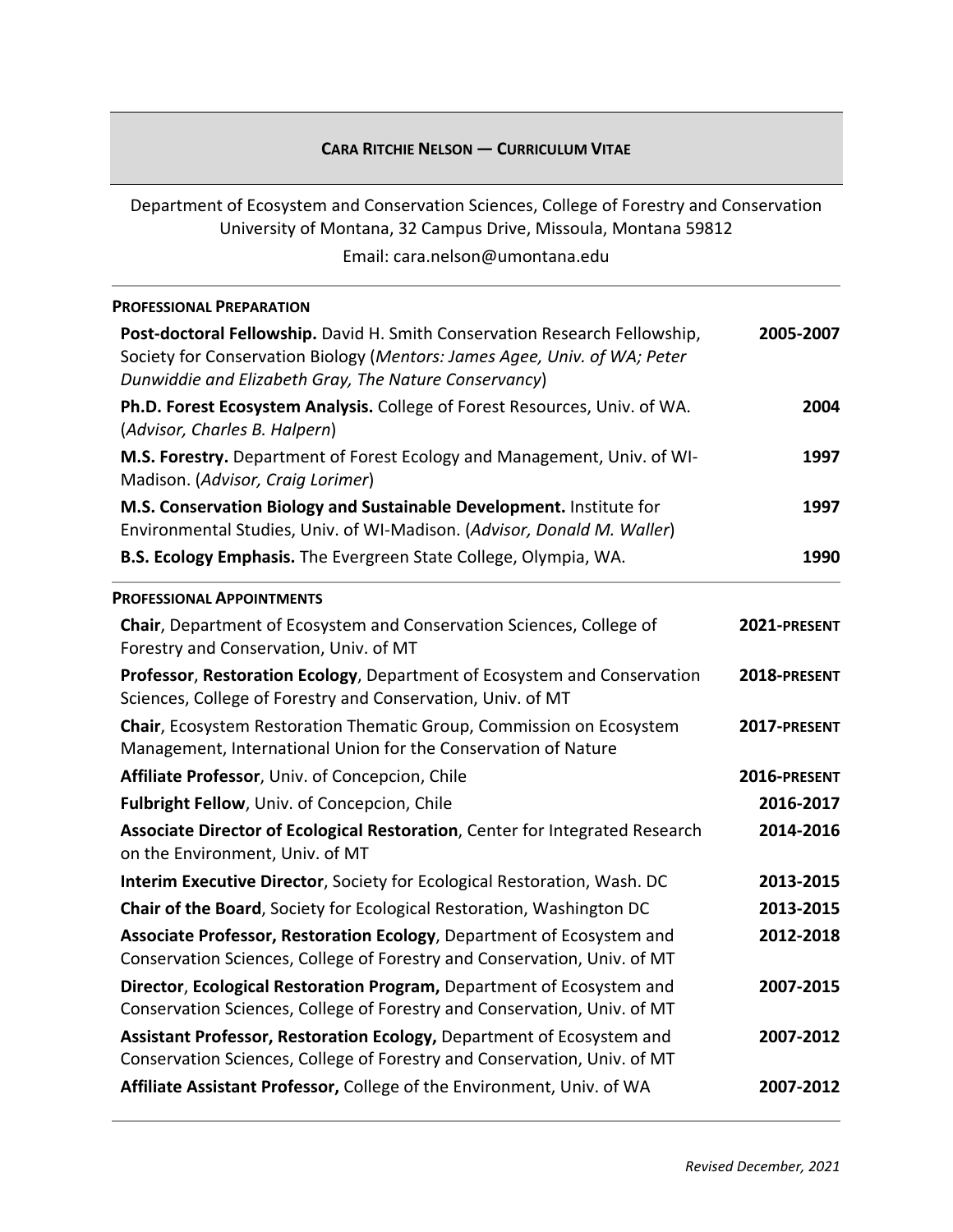## **ACADEMIC AND PROFESSIONAL HONORS**

#### External Recognition

- Excellence in Wilderness Stewardship Research Award, USDA Forest Service (2016)
- Fulbright Scholarship, US Department of State (2016)
- John Rieger Award (outstanding contributions to the field), Society for Ecological Restoration (2015)

## Recognition at University of Montana

- Faculty Senate Service Recognition (2021)
- Davidson Honor's College Faculty Recognition for Student Mentoring (2020, 2021)
- Outstanding Faculty Merit Awards (2009, 2011, 2013, 2015, 2017, 2019)
- Faculty Exchange Award, International Programs (2016)
- Outstanding Faculty Advisor Award (2014)
- Outstanding Faculty Service Award, Student Services (2013)
- Outstanding Faculty Service Award, College of Forestry and Conservation (2009)

#### **COURSES TAUGHT**

Universidad de Concepcion (Chile)

- *Advanced Topics in Forest Restoration* (3-credit graduate course; 2016)
- *Restauración Ecológica de Ecosistemas Forestales* (3-day profesional training; 2017)

University of Montana-Missoula

- *Conservation Ecology* (NRSM271; 3-credits undergraduatecourse; 2020-present
- *Ecology, Conservation, and Restoration of Patagonian Mountain Ecosystems* (NRSM 491; 6-credit undergraduate and graduate study-abroad course; 2017-present)
- *Seminar in Ecological Restoration* (NRSM 494; 1-credit undergraduate course; 2011 present)
- *Restoration Ecology* (NRSM 465; 3-credits undergraduate/graduate course; 2010-present)
- *Ecosystem Science and Restoration Capstone* (NRSM 344; 5-credit undergraduate course; 2009-present)
- *14 Experiments in Ecological Restoration* (FOR 195; 1-credit undergraduate course; 2008)
- *Elements of Ecological Restoration* (NRSM 265; 3-credit undergraduate course; 2007- 2015)
- *Advanced Problems in Restoration Ecology* (FORS 565; 3-credit graduate course; 2007 present)

University of Washington- Seattle

• *Old Growth and Forest Management* (ESC 320; 5-credit undergraduate course; 2001)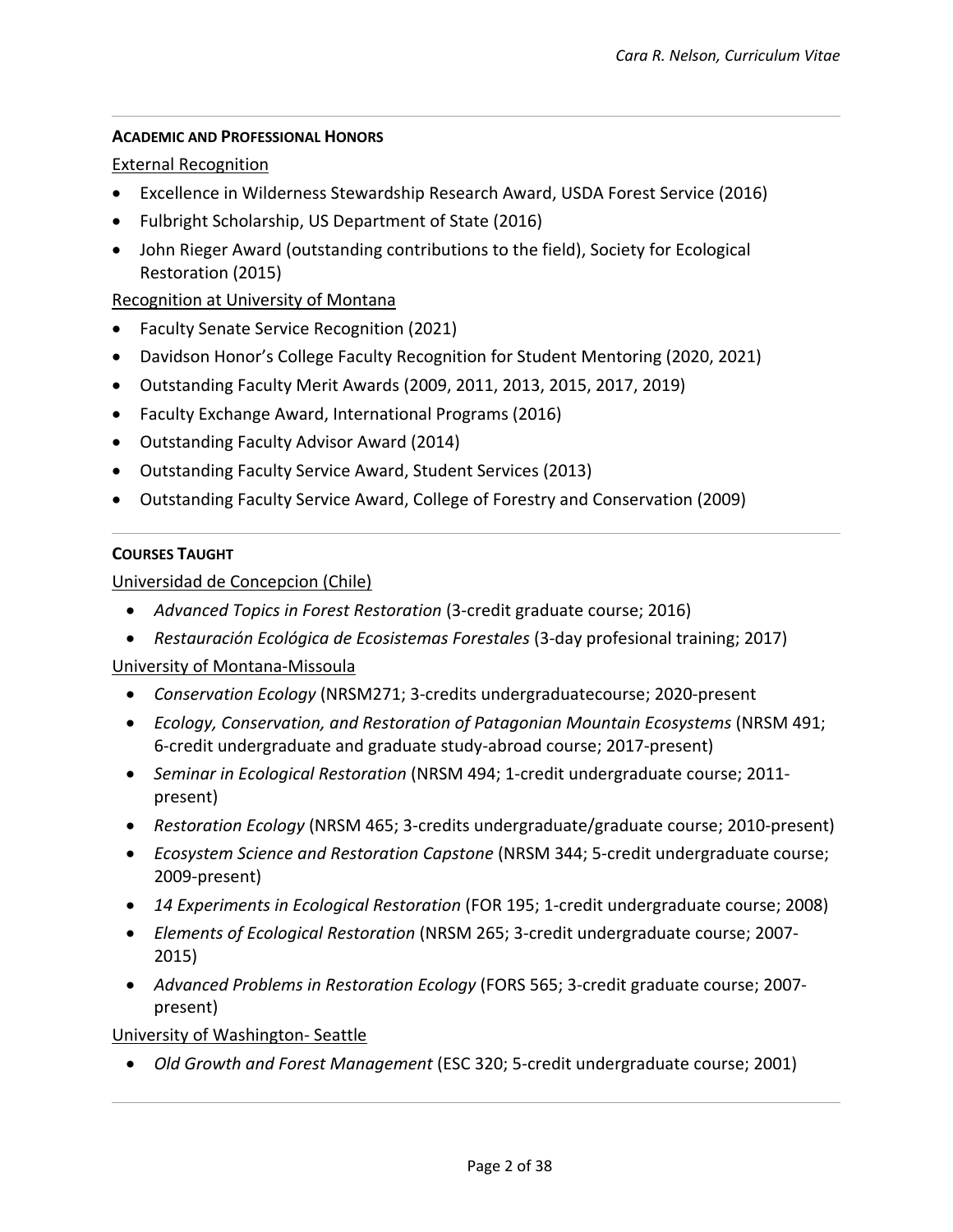## **SOURCES OF FUNDING (≥ \$10,000 only)**

- 1. *Global Forum on Ecosystem Restoration.* International Union for Conservation of Nature, Commission on Ecosystem Management. 2020-2021. \$10,000 USD. PI: **C.R. Nelson**.
- 2. Assessing Ecotypic Variation to Improve Seed Transfer of Herbaceous Plants. USDA National Institute of Food and Agriculture. 2019-2021. \$83,136 USD. PI: **C.R. Nelson**.
- 3. *Métodos para la restauración de la capacidad de resiliencia de bosques siempreverdes insulares del sur de Chile (Methods for restoring the resilience capacity of evergreen forests of southern Chile).* Corporación Nacional Forestal (CONAF; Chile). 2019-2023. 68,000,000 Chilean pesos (Approx \$94,000 USD) PI: J. Bannister; Co-PI: M. Acevedo, N. Galindo, E. Villalobos V, N. Carrasco, **C.R. Nelson**, and A. Holz.
- 4. *Science communication in the Northern Rockies: fire, fuels, restoration, and resilience.* USDA Forest Service, Rocky Mountain Research Station. 2017-2019. \$125,500 USD. PI: **C.R. Nelson.**
- 5. *Conservation and restoration of endangered plants and butterflies in open pine rocklands of Florida.* Temper of the Times Foundation. 2017. \$30,000 USD. PI: **C.R. Nelson.**
- 6. *Assessing ecotypic variation in response to climate: seed transfer zones for restorationrelevant native plants.* USDA Forest Service, Native Plant Materials Program. 2016-2021. \$325,738 USD. PI: **C.R. Nelson.**
- 7. *An integrated multi-user ECOR (Environmental Control for Organismal Research) facility*. M.J. Murdock Charitable Trust. 2016-2018. \$293,630 USD. PI: Lila Fishman; Co-PI: **C.R. Nelson.**
- 8. *Knowledge and training to improve ecological restoration in a changing world; Increasing capacity for effective forest restoration in South America*. Fulbright Scholars Program, Science and Technology Award. 2016. \$16,000 USD. PI: **C.R. Nelson.**
- 9. *Faculty exchange in Concepcion, Chile*. University of Montana, International Programs. 2016. \$12,400 USD. PI: **C.R. Nelson.**
- 10. *Support for species recently listed under the Endangered Species Act.* US Army Corp of Engineers. 2015-2019. \$1,242,575 USD*.* PI: **C.R. Nelson**; Co-PIs V. Dreitz and A. Luis.
- 11. *Technical support for invasive species management and natural resource programs at Travis Air Force Base, CA*. 2015-2016. \$101,452 USD. PI. H. M. Valett; Co-PIs W. Lowe and **C.R. Nelson**.
- 12. *Assessing restoration in the Upper Clark Fork Watershed*. State of Montana, Natural Resource Damage Program. \$92,578 USD. 2015-2016. PI: **C.R. Nelson.**
- 13. *Implementation and monitoring of road removal projects*. \$162,227 USD. USDA Forest Service, SWCC CFLRP Program. 2015-2021. PI: **C.R. Nelson.**
- 14. *Restoring the Yaak River Drainage: Coordinating restoration and monitoring in a transboundary watershed.* Yellowstone to Yukon Conservation Initiative. 2015. \$38,000 USD. PI: **C.R. Nelson**.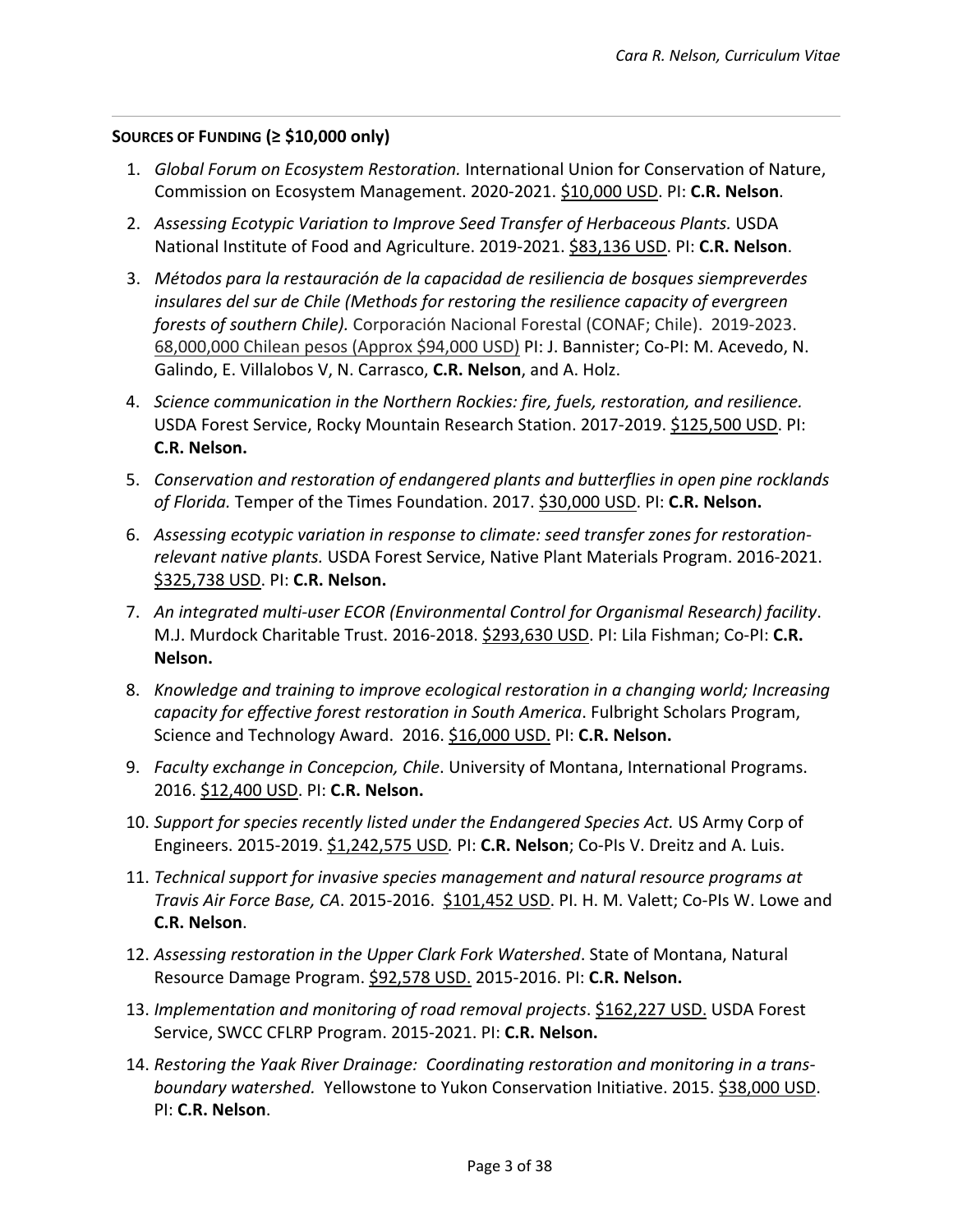- 15. *Collecting, analyzing, and applying resource data to implement maintenance for optimal management of public lands.* US Army Corp of Engineers. 2014-2019. \$45,000,000 USD*.* PI: R. Hauer; Co-PIs R. Callaway, K. Dixon, A. Holian, J. Kimball, W. Lowe, E. Metcalf, J. Mohr, **C.R. Nelson**, I. Russell, and M. Valett.
- 16. *Oak resilience after wildfire.* USDA Forest Service. 2014-2017. \$218,000 USD. PI: **C.R. Nelson.**
- 17. *Rock Creek Confluence project: Engaging students in service learning*. Montana Department of Natural Resources and Conservation and Missoula Conservation District. 2013-2014. \$15,000 USD. PI: **C.R. Nelson.**
- 18. *Network for systems approaches to restoration.* MT EPSCoR (National Science Foundation). 2013. \$29,000 USD. PI: J. Mohr; Co-PIs: R. Callaway, E. Metcalf, **C.R. Nelson**, M. Valett, and L. Yung.
- 19. *Restoring ecosystem services on the Clearwater National Forest through road reclamation.*  Yellowstone to Yukon Conservation Initiative. 2013. \$10,000 USD. PI: **C.R. Nelson.**
- 20. *Fire analysis and interpretation.* USDA Forest Service, Rocky Mountain Research Station. 2012-2015. \$26,200 USD. PI: **C.R. Nelson.**
- 21. *Restoring aquatic ecosystem services on the Clearwater National Forest through integrated science and management.* Environmental Protection Agency STAR Fellowship to Rebecca A. Lloyd. 2012-2014. \$34,000 USD. PI: **C.R. Nelson.**
- 22. *Assessing the efficacy of collaborative forest restoration projects in the Southwestern Crown of the Continent, Montana.* National Forest and Aspenwood Foundations. 2012-13. \$70,000 USD. PI: **C.R. Nelson**; Co-PI: A. Larson.
- 23. *Assessing the relationship between burn severity and dNBR.* USDA Forest Service, Aldo Leopold Wilderness Research Institute. 2012. \$14,500 USD. PI: **C.R. Nelson**.
- 24. *Environmental change—Science, society and solutions in Rocky Mountain ecosystems.*  Montana Institute on Ecosystems Incubation Grant. 2012. \$42,000 USD. PI: B. Holben; Co-PIs C. Cleveland, G. Larson, H. Löwisch, J. Mohr, H. Naughton, **C.R. Nelson**, M. Valett, and L. Yung.
- 25. *Drivers of forest structure and function on tribal lands of northwestern Montana: Interactions among climate, disturbance, ecosystem legacies and management*. Montana Institute of Ecosystems. 2012. \$20,000 USD. PI: D. McWethy; Co-PIs A. Leighton, **C.R. Nelson**, G. Pederson, and E. Heyerdahl.
- 26. *Effects of herbicide treatments on native plant cover and viability in the Southwestern Crown of the Continent, Montana*. USDA Forest Service Collaborative Forest Landscape Restoration Program. 2011-2015. \$228,000 USD. PI: **C.R. Nelson**.
- 27. *Efficacy and effects of forest restoration treatments in the Southwestern Crown of the Continent, Montana*. USDA Forest Service Collaborative Forest Landscape Restoration Program. 2011-2015. \$119,000 USD. PI: A. Larson; Co-PI: **C.R. Nelson**.
- 28. *Restoration of whitebark pine in the Southwestern Crown of the Continent, Montana.*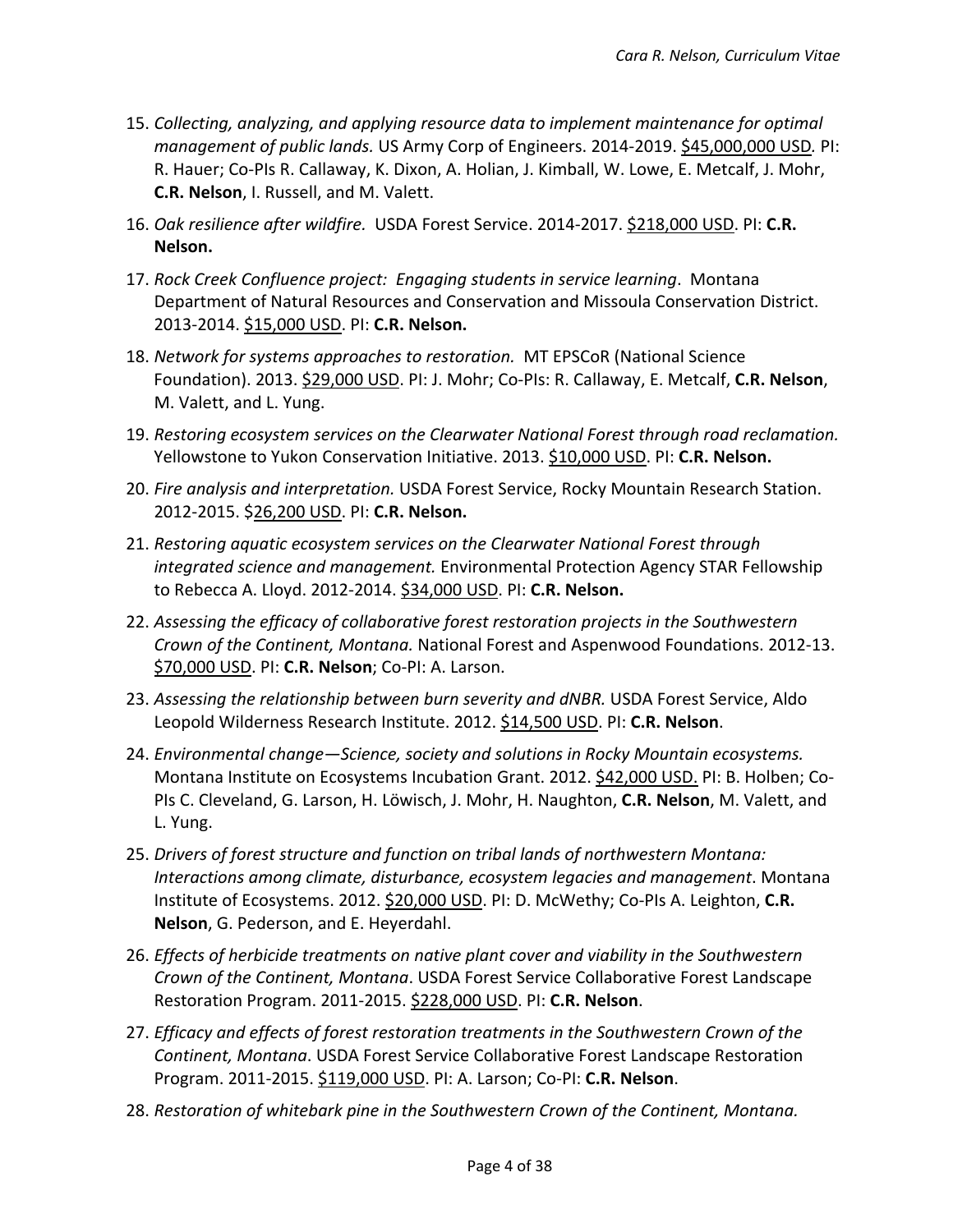USDA Forest Service Collaborative Forest Landscape Restoration Program. 2011-2015. \$23,100 USD. PI: **C.R. Nelson**; Co-PI: A. Larson.

- 29. *Efficacy and ecological effects of treatments to restore whitebark pine in the Northern Rocky Mountains and Inland Northwest*. USDA Forest Service, McIntire-Stennis Cooperative Forestry Research Program. 2011-2014. \$100,000 USD. PI: **C.R. Nelson**; Co-PIs: A. Larson and A. Sala.
- 30. *Monitoring in the Southwest Crown of the Continent*. USDA Forest Service, Collaborative Forest Landscape Restoration Program. 2011-2012. \$85,000 USD. PI: J. Burchfield; Co-PI: **C.R. Nelson**.
- 31. *Temporal trends in wildfire severity after forest restoration*. Wilburforce Foundation. 2011-2012. \$40,000 USD. PI: **C.R. Nelson**.
- 32. *Assessing whitebark pine ecosystem health and successional dynamics*. USDA Forest Service, Northern Region, Forest Health and Protection Program. 2011-2012. \$15,000 USD. PI: **C.R. Nelson**.
- 33. *Fire-mitigation projects: What is the probability that a treated stand will experience wildfire*? Wilburforce Foundation. 2010-2011. \$45,000 USD. PI: **C.R. Nelson**; Co-PIs: T. Schoennagel and S. Dobrowski.
- 34. *Efficacy of revegetation treatments at Milltown*. Natural Resource Damage Program, MT Department of Justice. 2010-2013. \$62,000 USD. PI: **C.R. Nelson**.
- 35. *Ecological Restoration Occupational Training Scholarships*, Montana AFL-CIO. 2010-2012. \$26,500 USD. PI: **C.R. Nelson.**
- 36. *Ecological and social dynamics of mountain pine beetle outbreaks in Western Montana*. McIntire-Stennis Cooperative Forest Research Program. 2010-2011. \$137,000 USD. PI: C. Keyes; CO-PIs: C. Cleveland, D. Six, **C.R. Nelson**, D. Affleck, and J. Belsky.
- 37. *Use of native plant materials for restoration of decommissioned roads*. USDA Forest Service, Region One Native Plant Materials Program. 2010-2013. \$17,000 USD. PI: **C.R. Nelson**.
- 38. *Training leaders in climate change and natural resources through experiential and fieldbased learning*. USDA National Institute for Food and Agriculture Higher Education Challenge Grant. 2010-2013. \$138,000 USD. PI: S. Running; Co-PIs: N. Phear, L. Yung, P. Brown, S. Dobrowski, J. Goodburn, M. Horejsi, **C.R. Nelson**, D. Scott, D. Six, D. and R. Smith.
- 39. *Long-term responses of understory vegetation to variable-retention harvest in the Pacific Northwest: Efficacy of Green-tree Retention Patches*. USDA Forest Service, Pacific Northwest Research Station. 2009-2011. \$70,600 USD. PI: **C.R. Nelson**.
- 40. *Maximizing competitive and adaptive potential of native plant materials for revegetation projects: Local ecotypes versus cultivars*. USDA Forest Service, Native Plant Materials Program. 2010-2013. \$68,500 USD. PI: **C.R. Nelson**.
- 41. *Promoting native plants after knapweed control in western Montana: Milestone versus*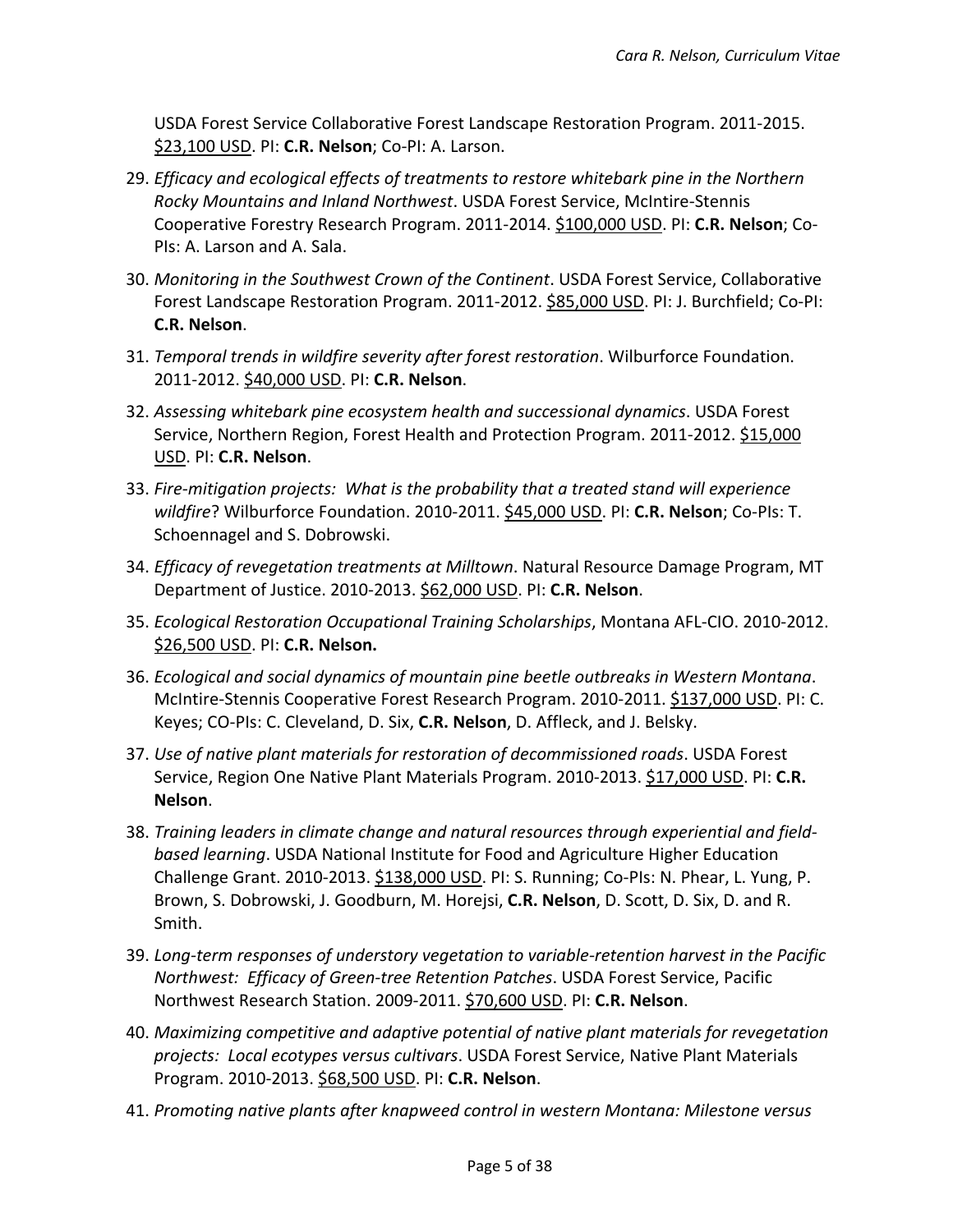*Tordon*. Montana State Noxious Weed Trust. 2009-2010. \$25,000 USD. PI: **C.R. Nelson**; Co-PI: E. Crone.

- 42. *Effectiveness of native plant material for re-vegetation of decommissioned roads*. USDA Forest Service, Native Plant Materials Program. 2007-2009. \$70,000 USD. PI: **C.R. Nelson.**
- 43. *Spatial assessment of fuels treatments across Western US forests*. Wilburforce Foundation. 2007-2008. \$52,000 USD. PI: T. Schoennagel; Co-PI: **C.R. Nelson**.
- 44. *Effects of competition and environmental factors on climate-growth relationships: Implications for forest restoration and management in the Inland Northwest*. McIntire-Stennis Cooperative Forestry Research Program. 2008-2010. \$85,697 USD. PI: **C.R. Nelson**.
- 45. *Effects of competition and environmental factors on climate-growth relationships: Implications for forest restoration in the Inland Northwest*. USDA Forest Service, Region 6, Area Ecology Program. 2008-2009. \$46,400 USD. PIs: **C.R. Nelson** and G.C. Carnwath.
- 46. *Efficient management of white pine blister rust in high-elevation ecosystems: A dynamic modeling approach*. USDA PREISM. 2008-2009. \$178,000 USD. PI: C. Bond; Co-PIs P.A. Champ, A.W. Schoettle, W.R. Jacobi, R. Koski, **C.R. Nelson**, and R. Sniezko.
- 47. University of Montana Faculty Start-up Award. NSF EPSCoR. 2007-2008. \$50,000 USD. PI: **C.R. Nelson**.
- 48. David H. Smith Postdoctoral Fellowship, Society for Conservation Biology. 2004-2006. \$144,000 USD. Awarded to **C.R. Nelson.**
- 49. *Local and regional factors affecting eastern hemlock (Tsuga canadensis) regeneration in northern Wisconsin*. USDA Forest Service, North Central Forest Experiment Station. 1994- 1995. \$30,000 USD. PI: Don Waller (**C.R. Nelson** graduate research proposal).
- 50. University of Wisconsin, Graduate Fellowship in Conservation Biology. 1992. Tuition and stipend. Awarded to **C.R. Nelson.**

## **PUBLICATIONS**

## **Manuscripts in review (***available upon request***)**

*† Denotes student author or co-author*

- 1. Mohr, J.J., T. Cummins, T.M. Floyd, E.C. Metcalf, R.M. Callaway, and **C.R. Nelson**. In review. Age, experience, and job satisfaction may promote innovation in ecological restoration. *Environmental Management*.
- 2. Vanlerberghe*†*, C. Echeverría, **C.R. Nelson**. In review. Restoration as a process: importance of repeat treatments to control invasive and promote native tree species. *Restoration Ecology.*
- 3. Bannister, J.R., **C.R. Nelson**, A. Holz. In review. Conceptos y bases ecológicas para la restauración de ecosistemas forestales. Chapter 3 in Bannister, J., R. Vargas, V. Claramunt, and J. Ovalle (eds.) *Restauración de Ecosistemas Forestales*. Instituto Forestal. Chile.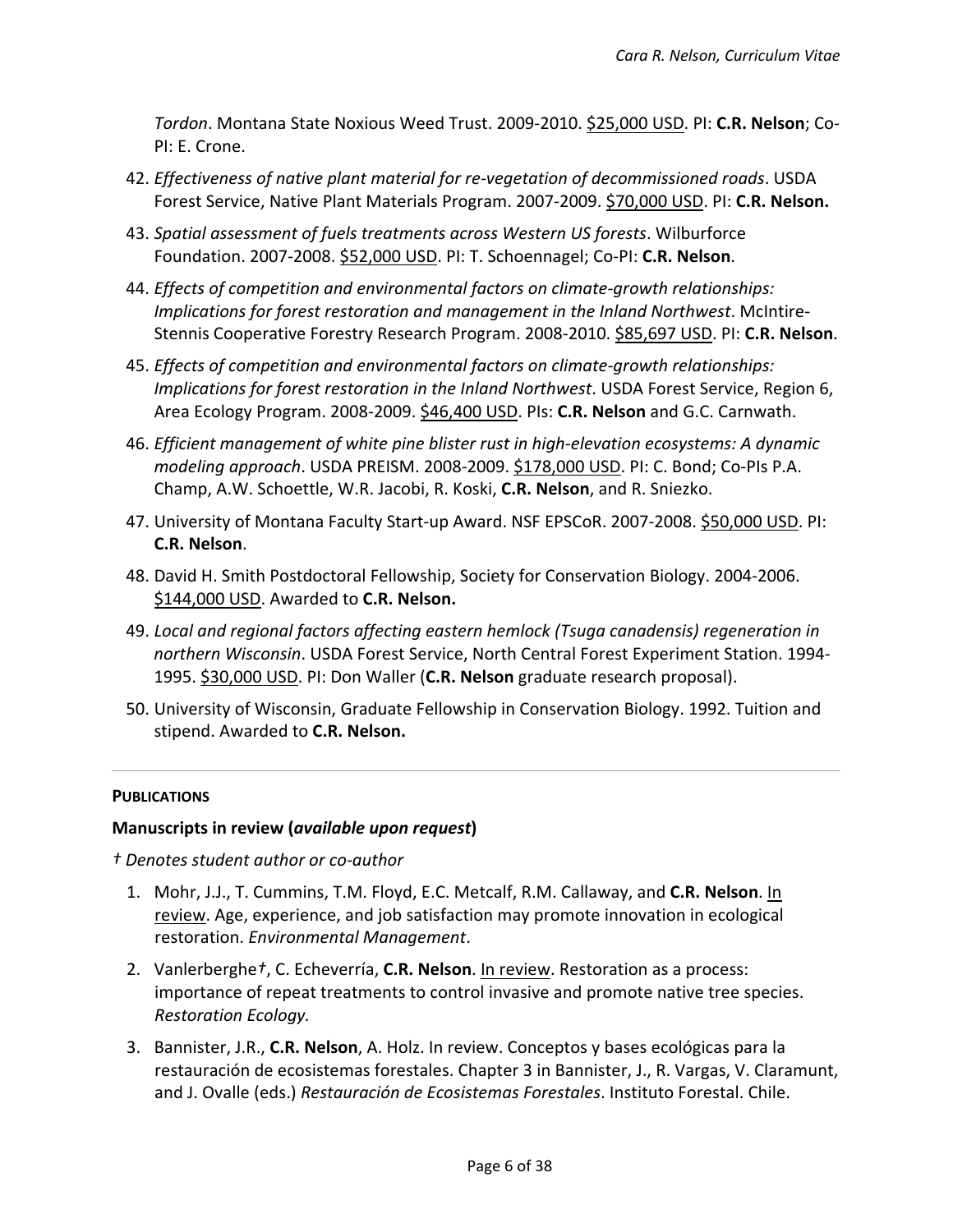- *4.* McIntosh*†*, M, J. González-Campos, P., Demaree, O. Toro-Salamanca*†*, R. Ipinza, M. Bustamante-Sánchez, R. Hasbún, **C.R. Nelson**. In review. Trait variation between and within Andes and coastal mountain ranges in the iconic South American tree *Araucaria araucana* in Chile. *Conservation Science and Practice.*
- 5. Young, R., G. D. Gann, B. Walder, J. Liu, W. Cui, V. Newton, **C.R. Nelson**, N. Tashe, D. Jasper, F.A.O. Silveira, P. Carrick, T. Hägglund, S. Carlsén, and K. Dixon. International principles and standards for the ecological restoration and recovery of mine sites. *Restoration Ecology.*

## **Peer-reviewed Publications**

*† Denotes student author or co-author*

- 1. Tomback, D.F., R.E. Keane, A.W. Schoettle, R.A. Sniezko, M. M. Jenkins, **C.R. Nelson**, A. Bower, C. DeMastus, E. Guiberson, J. Krakowski, M. Murray, E. Pansing, and J. Shamhart. In press. Tamm Reviews: Current and best management practices for the restoration of whitebark pine (*Pinus albicaulis*), a threatened high-elevation western North American forest tree. *Forest Ecology and Management.*
- 2. Nicholson, E., J.A. Rowland, C.F. Sato, S. Stevenson, K.E. Watermeyer, A. Andrade, T.M. Brooks, N.D. Burgess, H. Grantham, S. Hill, D.A. Keith, M. Maron, D. Metzke, N.J. Murray, **C.R. Nelson**, A. Plumptre, A.L. Skowno, and J.E.M. Watson. 2021. [Scientific foundations](https://www.nature.com/articles/s41559-021-01538-5.epdf?sharing_token=KU09EZjpb7Q6sp_Ob7Iax9RgN0jAjWel9jnR3ZoTv0P00e8ITYVZhc6hASr3-RTpNRKXKAlL1U7RPGfjoBROopkabGtffW7ebapCzW9Hw0OQY3WaqSnwTgraajImFJw-V0_hKk4pVvzSOtSfDfXogkvzzvu-CcSZtTZ96m0EiK8%3D)  [for an ecosystem goal, milestones and indicators for the post-2020 Global Biodiversity](https://www.nature.com/articles/s41559-021-01538-5.epdf?sharing_token=KU09EZjpb7Q6sp_Ob7Iax9RgN0jAjWel9jnR3ZoTv0P00e8ITYVZhc6hASr3-RTpNRKXKAlL1U7RPGfjoBROopkabGtffW7ebapCzW9Hw0OQY3WaqSnwTgraajImFJw-V0_hKk4pVvzSOtSfDfXogkvzzvu-CcSZtTZ96m0EiK8%3D)  [Framework.](https://www.nature.com/articles/s41559-021-01538-5.epdf?sharing_token=KU09EZjpb7Q6sp_Ob7Iax9RgN0jAjWel9jnR3ZoTv0P00e8ITYVZhc6hASr3-RTpNRKXKAlL1U7RPGfjoBROopkabGtffW7ebapCzW9Hw0OQY3WaqSnwTgraajImFJw-V0_hKk4pVvzSOtSfDfXogkvzzvu-CcSZtTZ96m0EiK8%3D) *Nature Ecology and Evolution* DOI: 10.1038/s41559-021-01538-5.
- 3. **C.R. Nelson**, A. Romero, J. Hallett, J. Aronson, E. Cohen-Shacham, A. Diederichsen, and M.R. Guariguata (FAO, IUCN-CEM, and SER). 2021. *[Principles for Ecosystem Restoration to](https://www.decadeonrestoration.org/publications/principles-ecosystem-restoration-guide-united-nations-decade-2021-2030)  [Guide the United Nations Decade 2021–2030](https://www.decadeonrestoration.org/publications/principles-ecosystem-restoration-guide-united-nations-decade-2021-2030)*. Rome, FAO.
- 4. Carver, S., I. Convery, S. Hawkins, R. Beyers, A. Eagle, Z. Kun, E. Van Maanen, C. Yue, M. Fisher, S. Edwards, **C.R. Nelson**, G. Gann, S. Shurter, K. Aguilar, A. Andrade, W. Ripple, J. Davis, T. Sinclair, M. Bekoff, R. Noss, D. Foreman, H. Pettersson, M. Root-Bernstein, J.C. Svenning, P. Taylor, S. Wynne-Jones, A. Watson Featherstone, C. Fløjgaard, M. Stanley-Price, L. Navarro, T. Aykroyd, A. Parfitt, and M. Soule. 2021. [Guiding principles for](https://conbio.onlinelibrary.wiley.com/doi/epdf/10.1111/cobi.13730)  [rewilding.](https://conbio.onlinelibrary.wiley.com/doi/epdf/10.1111/cobi.13730) *Conservation Biology* DOI: 10.1111/cobi.13730.
- 5. Hernandez*†*, C., C. Echeverria, and **C.R. Nelson**. 2021. [Evolution and emerging research](https://link.springer.com/article/10.1007/s10980-021-01247-1)  [trends in the ecological consequences of landscape change: perspectives from a Chilean](https://link.springer.com/article/10.1007/s10980-021-01247-1)  [biodiversity hotspot.](https://link.springer.com/article/10.1007/s10980-021-01247-1) *Landscape Ecology*. DOI: 10.1007/s10980-021-01247-1.
- 6. Weidlich*†*, E. W. A., **C.R. Nelson**, J.L. Maron, R.M. Callaway, B.M. Delory, and V.M. Temperton. 2021. [Priority effects and ecological restoration.](https://onlinelibrary.wiley.com/doi/pdf/10.1111/rec.13317) *Restoration Ecology* DOI:10.1111/rec.13317.
- 7. Etter, A., A. Andrade, **C.R. Nelson,** J. Cortés, and K. Saavedra. 2020*.* [Assessing restoration](https://doi.org/10.1016/j.landusepol.2020.104874)  [priorities for high-risk ecosystems: an application of the IUCN Red List of Ecosystems.](https://doi.org/10.1016/j.landusepol.2020.104874) *Land Use Policy* 99: 104874.
- 8. Andrade, A., E. Cohen-Shacham, J. Dalton, S. Edwards, D. Hessenberger, S. Maginnis, S. Maynard, P. McElwee, R. Murti, **C.R. Nelson**, V. Ruiz, J. Siikamäki, and L. Vasseur (IUCN).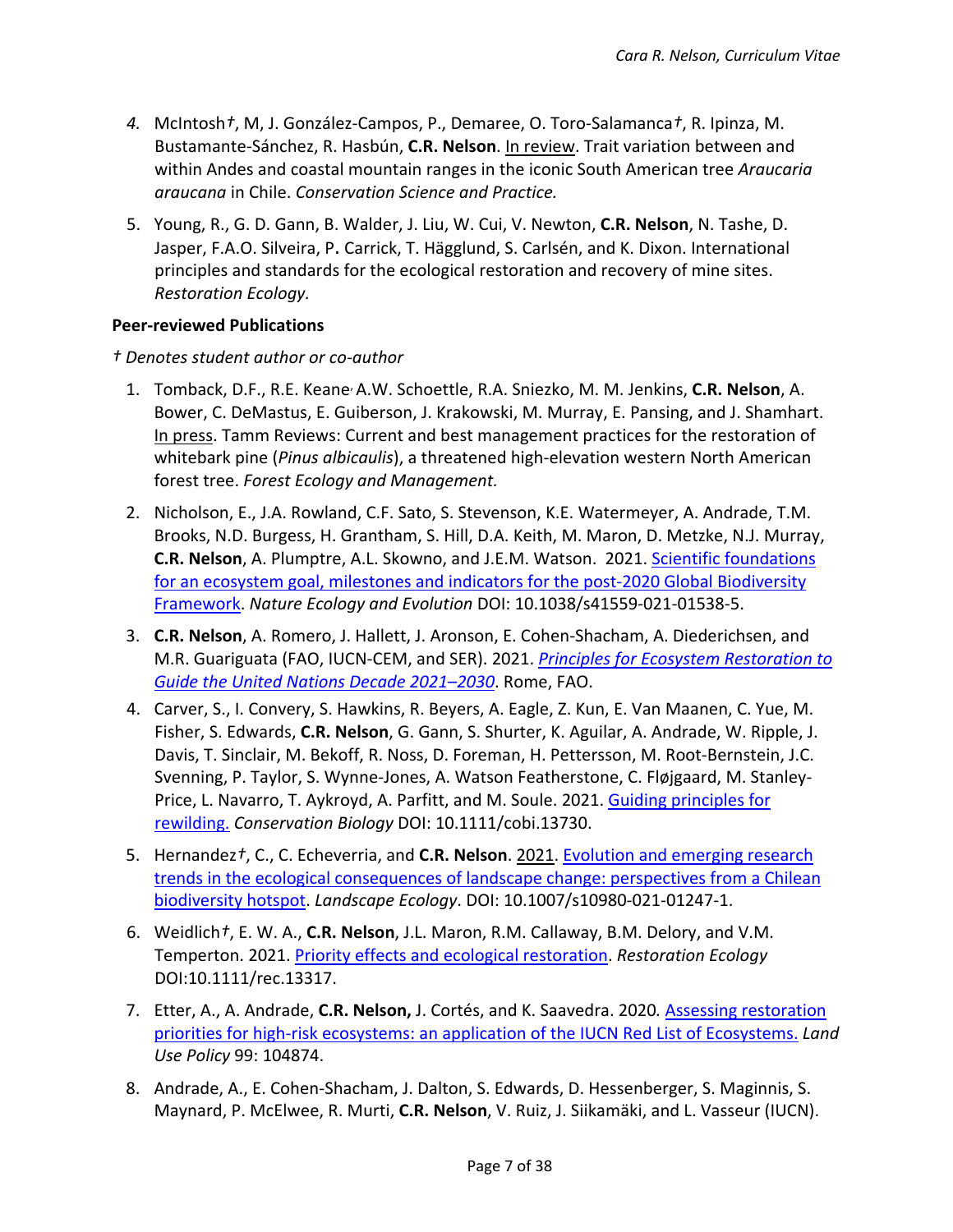2020. [Global Standard for Nature-based Solutions. A User-friendly Framework for the](https://portals.iucn.org/library/sites/library/files/documents/2020-020-En.pdf) [Verification, Design and Scaling up of NbS. First Edition.](https://portals.iucn.org/library/sites/library/files/documents/2020-020-En.pdf) Gland, Switzerland: IUCN.

- 9. Andrade, A., E. Cohen-Shacham, J. Dalton, S. Edwards, D. Hessenberger, S. Maginnis, S. Maynard, P. McElwee, R. Murti, **C.R. Nelson**, V. Ruiz, J. Siikamäki, and L. Vasseur (IUCN) 2020. [Guidance for using the Global Standard for Nature-based Solutions.](https://portals.iucn.org/library/sites/library/files/documents/2020-021-En.pdf) A User-friendly [Framework for the Verification, Design and Scaling up of NbS. First Edition.](https://portals.iucn.org/library/sites/library/files/documents/2020-021-En.pdf) Gland, Switzerland: IUCN.
- 10. León-Lobos P., M. A. Bustamante-Sánchez, **C.R. Nelson**, D. Alarcon, R. Hasbun, M. Way, H. Pritchard, and J.J. Armesto. 2020. [Lack of adequate seed supply chain is a major](https://doi.org/10.1111/rec.13113)  [bottleneck for effective ecosystem restoration in Chile: Friendly amendment to Bannister](https://doi.org/10.1111/rec.13113)  [et al. \(2018\).](https://doi.org/10.1111/rec.13113) *Restoration Ecology* 28(2): 277-281*.*
- 11. Maher†, C.T., C.I. Millar, R.E. Keane, D.L.R. Affleck, A. Sala, A.J. Larson, and **C.R. Nelson**. 2020. [Alpine treeline ecotones are potential refugia for a montane pine species](https://doi.org/10.1002/eap.2274)  [threatened by bark beetle outbreaks.](https://doi.org/10.1002/eap.2274) *Ecological Applications*. e2274.
- 12. Maher†, C.T., **C.R. Nelson**, and A.J. Larson. 2019. [Winter damage is more important than](https://doi.org/10.1111/1365-2745.13315)  [summer temperature for maintaining the krummholz growth form above alpine treeline.](https://doi.org/10.1111/1365-2745.13315) *Journal of Ecology*. 108(3): 1074-1087.
- 13. McWethy, D.A., T. Schoennagel, P. Higuera, M. Krawchuk, B. Harvey, E.C. Metcalf, C. Schultz, C. Miller, A.L. Metcalf, B. Buma, A. Virapongse, J.C. Kulig, R.C. Stedman, Z. Ratajczak, **C.R. Nelson**, and C. Holden. 2019. [Rethinking resilience to wildfire.](https://par.nsf.gov/servlets/purl/10158967) *Nature Sustainability* 2: 797-804.
	- Covered in the New York Times, Bozeman Daily Chronicle, Mountain West News, MT NPR, and other media.
- 14. Gann G.D., T. McDonald, B. Walder, J. Aronson, **C.R. Nelson**, J. Jonson, J.G. Hallett, C. Eisenberg, M.R. Guariguata, J. Liu, F. Hua, C. Echeverría, E. Gonzales, N. Shaw, K. Decleer, and K.W. Dixon. 2019. [International principles and standards for the practice of ecological](https://doi.org/10.1111/rec.13035)  [restoration. Second edition.](https://doi.org/10.1111/rec.13035) *Restoration Ecology* 27(S1): S1–S46.
	- **C.R. Nelson** lead author of Section 2 Principle 3, *Ecological restoration practice is informed by native reference ecosystems, while considering environmental change*. Pages 26-31.
	- **C.R. Nelson** lead author of Section 4 Part 1, *Developing reference models for ecological restoration*. Pages 65-68.
	- The 12<sup>th</sup> most downloaded article published in this journal (as of June 2020).
- 15. Gaulke*†*, S., E. Martelli*†*, L. Johnson*†*, C. G. Letelier*†*, N. Dawson, and **C.R. Nelson**. 2019. [Threatened and endangered mammals of Chile: Does research align with conservation](https://doi.org/10.1111/csp2.99)  [information needs?](https://doi.org/10.1111/csp2.99) *Conservation Science and Practice* 1(9):e99.
- 16. Higuera, P., A. Metcalf, C. Miller, B. Buma, D. McWethy, E. C. Metcalf, Z. Ratajczak, **C.R. Nelson**, B. Chaffin, R. Stedman, S. McCaffrey, T. Schoennagel, B. Harvey, S. Hood, C. Schultz, A. Black, D. Campbell, J. Haggerty, R. Keane, J. Kulig, R. Rafferty, and A. Virapongse. 2019*.* [Integrating subjective and objective dimensions of resilience in fire](https://doi.org/10.1093/biosci/biz030)[prone landscapes.](https://doi.org/10.1093/biosci/biz030) *BioScience* 69: 379-388.
	- Selected as *Editor's Choice*
	- Covered in the *Missoulian* newspaper, as well as in several on-line news outlets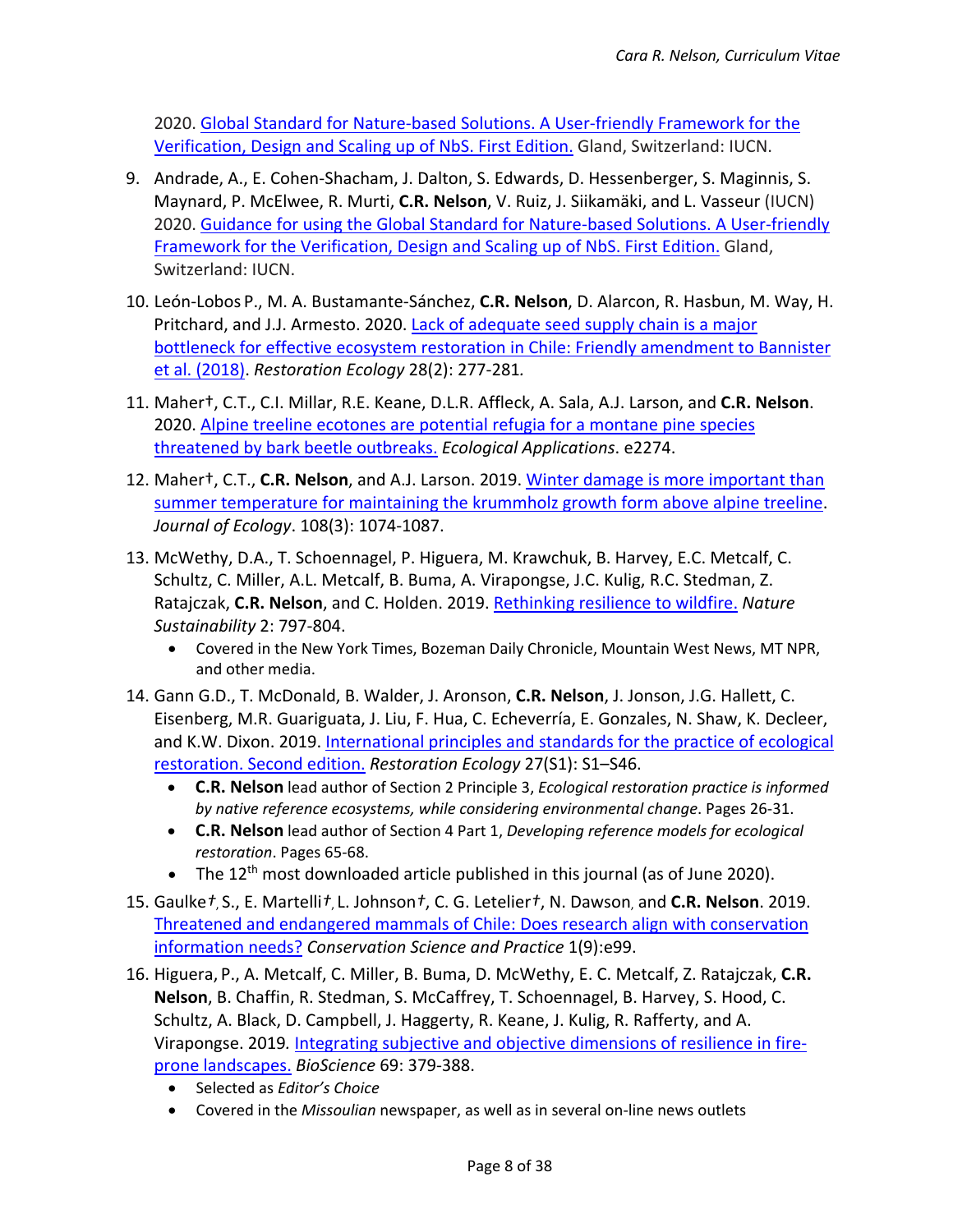- 17. Cohen-Shacham, E., N. Dudley, M. Jones, A. Andrade, C. Kumar, S. Maginnis, **C.R. Nelson,** F. G. Renaud, S. Maynard, H. Gosnell, J. Dalton, R. Welling, G. Walters. 2019. [Core](https://doi.org/10.1016/j.envsci.2019.04.014)  [principles for successfully implementing and upscaling Nature-based Solutions.](https://doi.org/10.1016/j.envsci.2019.04.014) *Environmental Science and Policy* 98: 20-29.
	- Ranked by the journal as a top downloaded article.
- 18. Wiggins*†*, H.L., **C.R. Nelson**, A. Larson, and H. Stafford. 2019. [Using LiDAR to develop high](https://doi.org/10.1016/j.foreco.2018.12.012)[resolution reference models of forest structure and spatial pattern.](https://doi.org/10.1016/j.foreco.2018.12.012) *Forest Ecology and Management* 434: 318-330.
- 19. Gibson, A.L., **C.R. Nelson**, S. Rinehart, V. Archer, and A. Eramian. 2019*.* [Importance of](https://doi.org/10.1002/eap.1835)  [considering soils in seed transfer zone development: Evidence from a study of the native](https://doi.org/10.1002/eap.1835)  *[Bromus marginatus](https://doi.org/10.1002/eap.1835)*. *Ecological Applications* 29(2):e01835.
- 20. Amberson*†*, J., M. Keville, and **C.R. Nelson**. 2018[. Effects of disturbance on tree](https://doi.org/10.3390/f9090566)  [community dynamics in whitebark pine ecosystems.](https://doi.org/10.3390/f9090566) *Forests* 9, 566: 1-23.
- 21. Maher*†*, C.T., **C.R. Nelson**, A.J. Larson, and A. Sala. 2018. [Ecological effects and](https://doi.org/10.1016/j.foreco.2018.07.040)  [effectiveness of silvicultural restoration treatments in whitebark pine forests.](https://doi.org/10.1016/j.foreco.2018.07.040) *Forest Ecology and Management* 429: 534-548.
- 22. Gann, G.D., T. McDonald, J. Aronson, B. Walder, J.G. Hallet, K.W. Dixon, K. Decleer, D.A. Falk, E. Gonzalez, C. Murcia, **C.R. Nelson** and A.J. Unwin. 2018. [The SER Standards: a](https://doi.org/10.1111/rec.12819)  [globally relevant and inclusive tool for improving the practice of ecological restoration—a](https://doi.org/10.1111/rec.12819)  [reply to Higgs et al.](https://doi.org/10.1111/rec.12819) *Restoration Ecology* 26(3): 426-430.
- 23. Gibson†, A.L., **C.R. Nelson**, and D. Atwater. 2018. [Response of bluebunch wheatgrass to](https://doi.org/10.1111/1365-2435.13090)  [invasion: Differences in competitive ability among invader-experienced and naïve](https://doi.org/10.1111/1365-2435.13090)  [populations.](https://doi.org/10.1111/1365-2435.13090) *Functional Ecology*. 32(7):1857-1866.
- 24. McManamen*†*, C., **C.R. Nelson**, and V. Wagner. 2018. [Timing of seeding after herbicide](https://www.researchgate.net/publication/323375385_Timing_of_seeding_after_herbicide_application_influences_rates_of_germination_and_seedling_biomass_of_native_plants_used_for_grassland_restoration_Timing_of_herbicide_impacts_seed_germination)  [application influences rates of germination and seedling biomass of native plants used for](https://www.researchgate.net/publication/323375385_Timing_of_seeding_after_herbicide_application_influences_rates_of_germination_and_seedling_biomass_of_native_plants_used_for_grassland_restoration_Timing_of_herbicide_impacts_seed_germination)  [restoration.](https://www.researchgate.net/publication/323375385_Timing_of_seeding_after_herbicide_application_influences_rates_of_germination_and_seedling_biomass_of_native_plants_used_for_grassland_restoration_Timing_of_herbicide_impacts_seed_germination) *Restoration Ecology* 26(6): 1137-1148.
- 25. Masin†, E., M. Valliant, and **C.R. Nelson**. 2018. [Can sheep control invasive forbs without](https://doi.org/10.1016/j.rama.2017.11.003)  [compromising efforts to restore native plants?](https://doi.org/10.1016/j.rama.2017.11.003) *Range Ecology and Management* 71(2):185-188.
- 26. Urgenson, L.S., **Nelson, C.R.**, R.D. Haugo, C.B. Halpern, J.D. Bakker, C.M. Ryan, A.E.M. Waltz, R.T. Belote, and E. Alvarado. 2018[. Social perspectives on the use of reference](https://doi.org/10.1111/rec.12640)  [conditions in restoration of fire-](https://doi.org/10.1111/rec.12640) adapted forest landscapes. *Restoration Ecology* 26(5): 987-996.
- 27. **Nelson, C.R.**, K. Bowers, J. Lyndall, J. Munro, and J.T. Stanley. 2017[. Professional](https://doi.org/10.1111/rec.12484)  [certification in ecological restoration: improving the practice and the profession.](https://doi.org/10.1111/rec.12484) *Restoration Ecology* 25(1): 4-7.
- 28. Carnwath*†*, G.C. and **C.R. Nelson**. 2017. [Effects of biotic and abiotic factors on resistance](http://journals.plos.org/plosone/article?id=10.1371/journal.pone.0185604)  [versus resilience of Douglas fir to drought.](http://journals.plos.org/plosone/article?id=10.1371/journal.pone.0185604) *PLOS One* 12(10): e0185604.
- 29. Gatica-Saavedra†, P, C. Echeverría, and **C.R. Nelson.** 2017. [Ecological indicators for](https://doi.org/10.1111/rec.12586)  [assessing ecological success of forest restoration: a world review.](https://doi.org/10.1111/rec.12586) *Restoration Ecology* 25(6):850-857.
	- Ranked by the journal as a top downloaded article.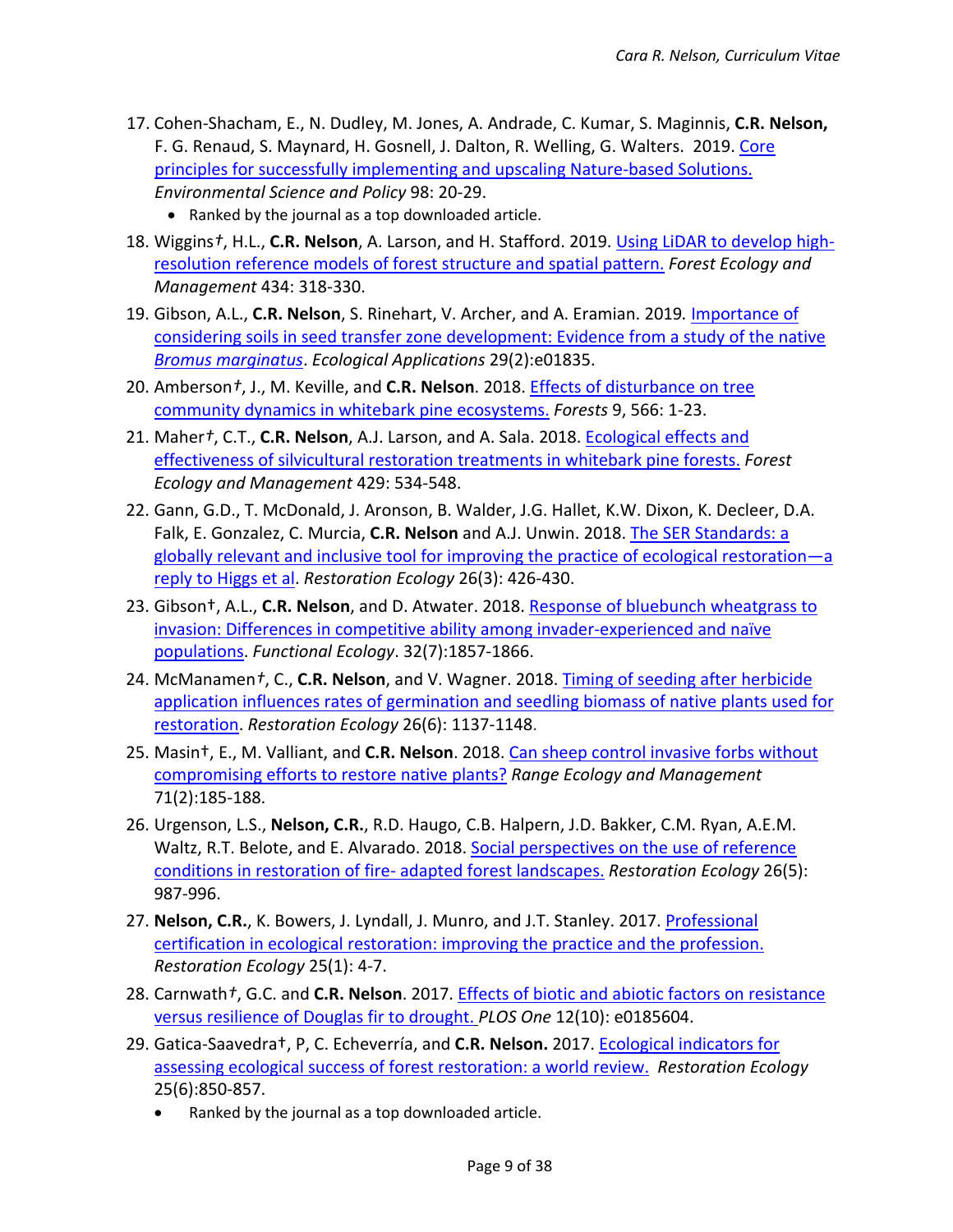- 30. Keville, M., **C.R. Nelson**, and F.R Hauer. 2017. [Trends in academic productivity in the field](http://onlinelibrary.wiley.com/doi/10.1002/ecs2.1620/full)  [of ecology.](http://onlinelibrary.wiley.com/doi/10.1002/ecs2.1620/full) *Ecosphere* 8(1):e01620.
	- Ranked by the journal as a top downloaded article.
	- Covered in the *Missoulian* and other news outlets.
- 31. Urgenson, L.S., C.M. Ryan, C.B. Halpern, J.D. Bakker, R.T. Belote, J.F. Franklin, R.D. Haugo, **C.R. Nelson**, and A.E.M. Waltz*.* 2017*.* [Visions of restoration in fire-adapted forest](https://link.springer.com/article/10.1007/s00267-016-0791-2)  [landscapes: Lessons from the Collaborative Forest Landscape Restoration Program.](https://link.springer.com/article/10.1007/s00267-016-0791-2) *Environmental Management* 59:354-355.
- 32. Gibson*†*, A.L., and **C.R. Nelson**. 2017. [Comparing provisional seed transfer zones for a](https://doi.org/10.3375/043.037.0208)  commonly seeded grass, *[Pseudoroegneria spicata](https://doi.org/10.3375/043.037.0208)*. *Natural Areas Journal* 37:188-199.
- 33. Gibson*†*, A. L., L. Fishman, and **C.R. Nelson**. 2017. [Polyploidy: a missing link in the](https://doi.org/10.1111/rec.12408)  [conversation about restoration of a commonly seeded native grass in western North](https://doi.org/10.1111/rec.12408)  [America.](https://doi.org/10.1111/rec.12408) *Restoration Ecology* 25(2): 184-190.
- 34. Wagner, V., P.M. Antunes, M. Irvine, and **C.R. Nelson.** 2017*.* [Narrowing the knowledge](http://onlinelibrary.wiley.com/doi/10.1111/1365-2664.12711/abstract)  [gap: Herbicide usage for invasive non-native plant management in](http://onlinelibrary.wiley.com/doi/10.1111/1365-2664.12711/abstract) wildland areas of North [America.](http://onlinelibrary.wiley.com/doi/10.1111/1365-2664.12711/abstract) *Journal of Applied Ecology* 54:198-204.
	- Featured in 12 news outlets
	- Ranked #21 of 1,564 articles in the altmetric-score for the journal.
- 35. Carnwath*†*, G.C., and **C.R. Nelson**. 2016*.* [The effect of competition on responses to](http://onlinelibrary.wiley.com/doi/10.1111/1365-2745.12604/full)  [drought and inter-annual climate variability of a dominant conifer tree of western North](http://onlinelibrary.wiley.com/doi/10.1111/1365-2745.12604/full)  [America.](http://onlinelibrary.wiley.com/doi/10.1111/1365-2745.12604/full) *Journal of Ecology* 104:1421-1431.
- 36. Hauer, R.F, H. Locke, V.J. Dreitz, M. Hebblewhite, W.H. Lowe, C.C. Muhlfeld, **C.R. Nelson**, M.F. Proctor, S.B. Rood. 2016. [Gravel-bed river floodplains are the ecological nexus of](http://advances.sciencemag.org/content/2/6/e1600026.full)  [glaciated mountain landscapes.](http://advances.sciencemag.org/content/2/6/e1600026.full) *Sciences Advances* 2(6):e1600026.
	- Featured in multiple news outlets including a story in the Science Section of *The New York Times* and Christian Science Monitor, among others.
- 37. Gibson*†*, A.L., E. Espeland, V. Wagner, and **C.R. Nelson**. 2016. [Can local adaptation](https://doi.org/10.1111/eva.12379)  [research in plants inform selection of native plant materials? An analysis of experimental](https://doi.org/10.1111/eva.12379)  [methodologies.](https://doi.org/10.1111/eva.12379) *Evolutionary Applications* 9:1219-1228.
- 38. Parks*†*, S.A., L. M. Holsinger, C. Miller, and **C.R. Nelson***.* 2015. [Wildfire as a self-regulating](https://www.cfc.umt.edu/research/nelsonrestorationlab/files/Parks_etal_2015_EcolAppl_preprint.pdf)  [mechanism: the role of previous burns and weather in limiting fire progression.](https://www.cfc.umt.edu/research/nelsonrestorationlab/files/Parks_etal_2015_EcolAppl_preprint.pdf) *Ecological Applications* 25:1478–1492.
	- Recipient of 2016 USDA Forest Service Excellence in Wilderness Stewardship Research Award.
- 39. Hobbs, R.J., E.S. Higgs, C.M. Hall, P. Bridgewater, F.S. Chapin III, E.C. Ellis, J.J. Ewel, L.M. Hallett, J.A. Harris, K.B. Hulvey, S.T. Jackson, P.L. Kennedy, C. Kueffer, L. Lach, T.C. Lantz, A.E. Lugo, J. Mascaro, S.D. Murphy, **C.R. Nelson**, M.P. Perring, D.M. Richardson, T.R. Seastedt, R. J. Standish, B.M. Starzomski, K.N. Suding, P.M. Tognetti, L. Yakob, and L. Yung. 2015. [Managing the whole landscape: historical, hybrid and novel ecosystems.](https://doi.org/10.1890/130300) *Frontiers in Ecology and the Environment* 12(10): 557-564.
- 40. Wagner, V., and **C.R. Nelson.** 2014. [Herbicides can negatively affect seed performance in](http://onlinelibrary.wiley.com/doi/10.1111/rec.12089/abstract)  [native plants.](http://onlinelibrary.wiley.com/doi/10.1111/rec.12089/abstract) *Restoration Ecology* 22(3): 288-291.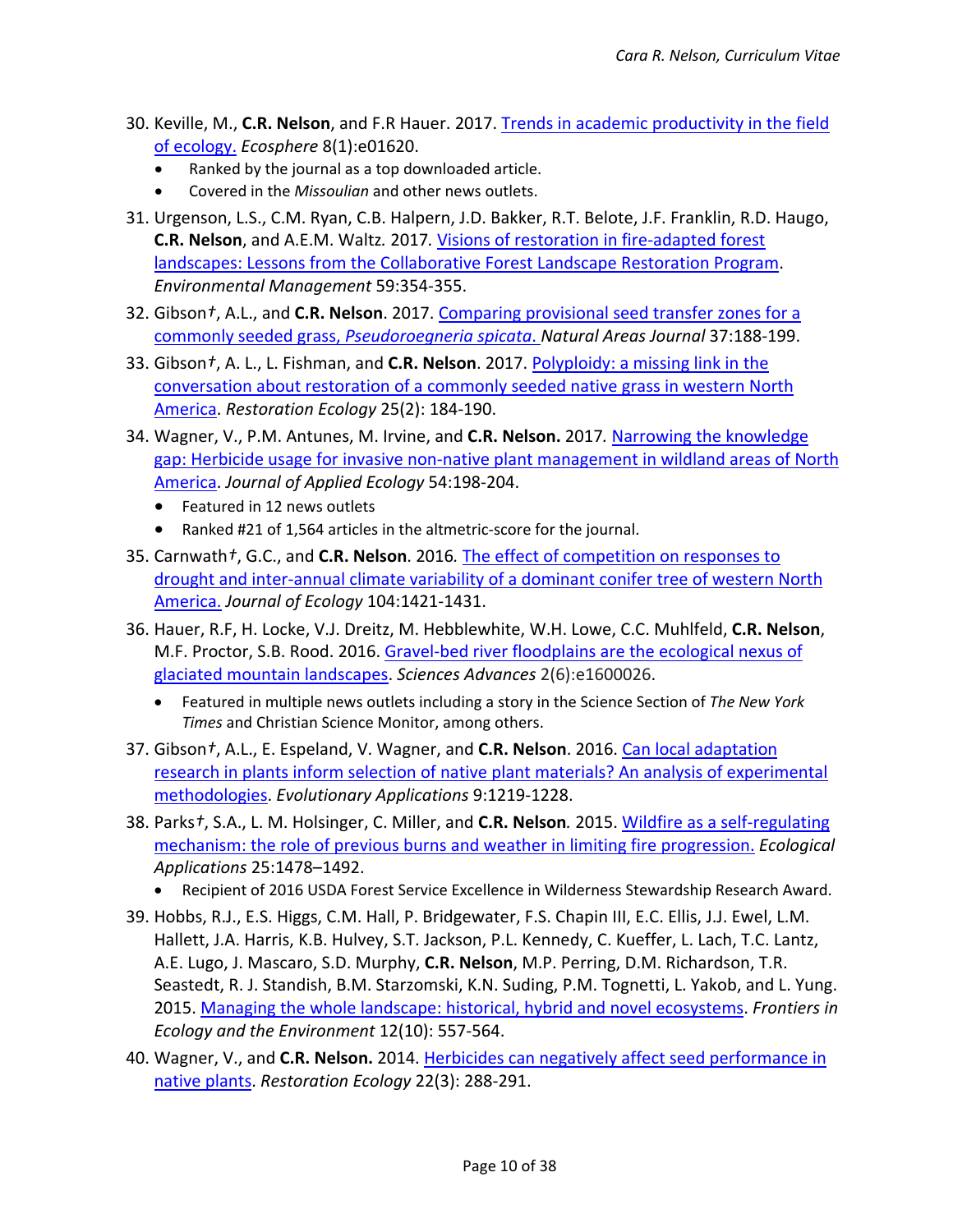- 41. Parks*†*, S.A., C, Miller, **C.R. Nelson**, and Z. A. Holden. 2013. [Previous fires moderate burn](https://link.springer.com/article/10.1007%2Fs10021-013-9704-x)  [severity of subsequent wildland fires in two large western US wilderness](https://link.springer.com/article/10.1007%2Fs10021-013-9704-x) areas. *Ecosystems* 17:29-42.
- 42. Carnwath*†*, G.C., D.W. Peterson, and **C.R. Nelson**. 2012. [Effect of crown class and habitat](http://www.sciencedirect.com/science/article/pii/S0378112712004501)  [type on climate-growth relationships of ponderosa pine and Douglas-fir.](http://www.sciencedirect.com/science/article/pii/S0378112712004501) *Forest Ecology and Management* 285: 44-52.
- 43. Parisien, M.A., S. Snetsinger, J.A. Greenberg, **C.R. Nelson**, T. Schoennagel, S.Z. Dobrowski, and M.A. Moritz. 2012. [Spatial variability in wildfire probability across the western United](https://www.researchgate.net/publication/261655012_Spatial_variability_in_wildfire_probability_across_the_western_United_States)  [States.](https://www.researchgate.net/publication/261655012_Spatial_variability_in_wildfire_probability_across_the_western_United_States) *International Journal of Wildland Fire* 21(4) 313-327.
- 44. Switalski, T. A. and **C.R. Nelson**. 2011[. Efficacy of Road Removal for Restoring Black Bear](http://www.sciencedirect.com/science/article/pii/S0006320711002898)  [Habitat in the Northern Rocky Mountains, USA.](http://www.sciencedirect.com/science/article/pii/S0006320711002898) *Biological Conservation* 144: 2666-2673.
- 45. Alexander, S., **C.R. Nelson**, J. Aronson, D. Lamb, A. Cliquet, K. Erwin, M. Finlayson, R. de Groot, J. Harris, E. Higgs, R. Hobbs, R.R. Lewis III, D. Martinez, and C. Murcia. 2011*.*  [Opportunities and Challenges for Ecological Restoration within REDD+.](https://doi.org/10.1111/j.1526-100X.2011.00822.x) *Restoration Ecology*. 19(6): 683-794.
- 46. Abrahamson*†*, I., **C.R. Nelson**, and D. Affleck. 2011. [Assessing the performance of](http://onlinelibrary.wiley.com/doi/10.1890/09-2296.1/abstract)  [sampling designs for measuring abundance of understory plants.](http://onlinelibrary.wiley.com/doi/10.1890/09-2296.1/abstract) *Ecological Applications* 21: 452-464.
- 47. Grant*†*, A.S., **C.R. Nelson**, A. Switalski, and S. Rinehart. 2011. [Restoration of native plant](https://doi.org/10.1111/j.1526-100X.2010.00736.x)  [communities after road decommissioning: effect of seed mix composition and density on](https://doi.org/10.1111/j.1526-100X.2010.00736.x)  [vegetation establishment.](https://doi.org/10.1111/j.1526-100X.2010.00736.x) *Restoration Ecology* 19(201): 160-169.
- 48. Schoennagel, T., and **C.R. Nelson**. 2011. [Restoration relevance of recent National Fire Plan](http://onlinelibrary.wiley.com/doi/10.1890/090199/abstract)  [treatments in forests of the Western US.](http://onlinelibrary.wiley.com/doi/10.1890/090199/abstract) *Frontiers in Ecology and the Environment* 9(5): 271-277.
- 49. Sutherland, S. and **C.R. Nelson**. 2010. [Nonnative plant response to silvicultural](https://www.fs.usda.gov/treesearch/pubs/39029)  [treatments: a model based on disturbance, propagule pressure, and competitive](https://www.fs.usda.gov/treesearch/pubs/39029)  [abilities.](https://www.fs.usda.gov/treesearch/pubs/39029) *Western Journal of Applied Forestry* 25: 27-33.
- 50. Schoennagel, T., **C.R. Nelson**, D.M. Theobald, G.C. Carnwath*†*, and T.B. Chapman. 2009. [Implementation of National Fire Plan treatments near the wildland-urban interface in the](http://www.pnas.org/content/106/26/10706)  [western United States.](http://www.pnas.org/content/106/26/10706) *Proceedings of the National Academy of Sciences* 106: 10706- 10711.
- 51. Schoennagel, T., **C.R. Nelson**, D.M. Theobald, G.C. Carnwath*†*, and T. B. Chapman. 2009. [Reply to Fitzsimmons: Transparency needed in defining fire-mitigation effort near](https://www.ncbi.nlm.nih.gov/pmc/articles/PMC2729045/)  [wildland-urban interface.](https://www.ncbi.nlm.nih.gov/pmc/articles/PMC2729045/) *Proceedings of the National Academy of Sciences* 106: E88-E88. • Featured in multiple news outlets, including associated press newspapers, NPR, and others.
- 52. Manolis, J., K. M. Chan, S. Stephens, M. Finkelstein, **C.R. Nelson**, J. B. Grant, and M. P. Dombeck. 2009[. Leadership: A new frontier in conservation science.](https://www.ncbi.nlm.nih.gov/pubmed/19183215) *Conservation Biology* 23(4): 879-886.
- 53. **Nelson, C.R.**, C.B. Halpern, and J.K. Agee. 2008. [Thinning and burning have little effect on](https://doi.org/10.1890/07-0474.1)  [native plant communities but promote low-level invasion by nonnative plants.](https://doi.org/10.1890/07-0474.1) *Ecological Applications* 18: 762-770.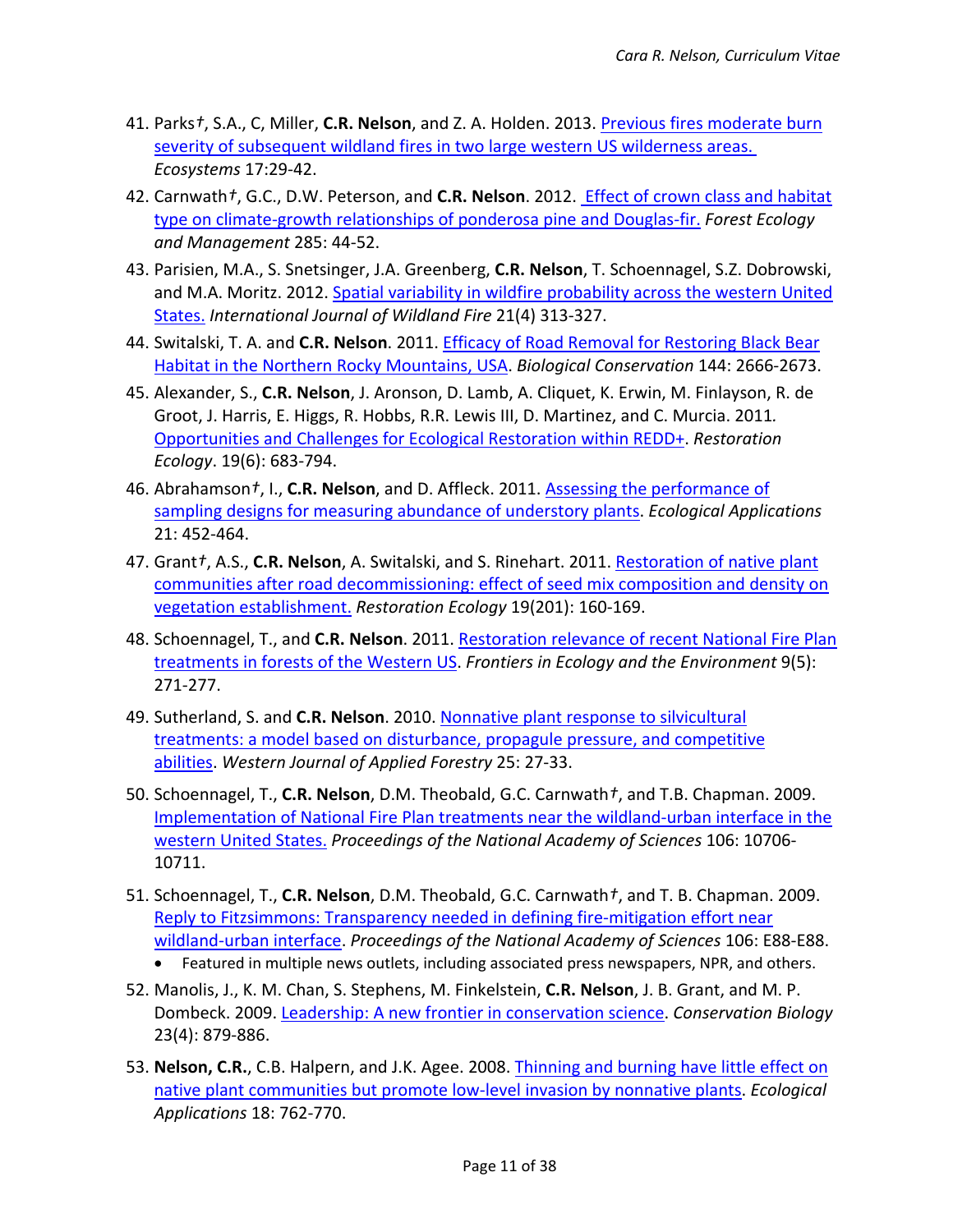- 54. **Nelson, C.R.**, T. Schoennagel, and E. Gregory*†*. 2008. [Opportunities for academic training](http://onlinelibrary.wiley.com/doi/10.1111/j.1526-100X.2007.00352.x/abstract)  [in the science and practice of restoration within the United States and Canada.](http://onlinelibrary.wiley.com/doi/10.1111/j.1526-100X.2007.00352.x/abstract) *Restoration Ecology* 16(2): 225-230.
- 55. **Nelson, C.R.**, C.B. Halpern, and J.A. Antos. 2007. [Variation in responses of late-seral herbs](https://www.ncbi.nlm.nih.gov/pubmed/18051657)  [to disturbance and environmental stress.](https://www.ncbi.nlm.nih.gov/pubmed/18051657) *Ecology* 88(11): 2880-2890.
- 56. Grant, J.B., J.D. Olden, Lawler, J.J, **C.R. Nelson**, and B. Silliman. 2007. [Academic institutions](https://www.researchgate.net/publication/5960646_Academic_Institutions_in_the_United_States_and_Canada_Ranked_According_to_Research_Productivity_in_the_Field_of_Conservation_Biology)  [in the United States and Canada ranked according to performance in the field of](https://www.researchgate.net/publication/5960646_Academic_Institutions_in_the_United_States_and_Canada_Ranked_According_to_Research_Productivity_in_the_Field_of_Conservation_Biology)  [Conservation Biology.](https://www.researchgate.net/publication/5960646_Academic_Institutions_in_the_United_States_and_Canada_Ranked_According_to_Research_Productivity_in_the_Field_of_Conservation_Biology) *Conservation Biology* 21(5): 1139-1144.
- 57. Lawler, J.J, J.E. Aukema, J.B. Grant, B. Halpern, P. Kareiva, **C.R. Nelson**, J.D. Olden, K. Ohleth, M.A. Schlaepfer, B. Silliman, and P. Zaradic*.* 2006. [Conservation science:](http://onlinelibrary.wiley.com/doi/10.1890/1540-9295(2006)4%5B473:CSAYRC%5D2.0.CO%3B2/abstract) A [twenty-year report card.](http://onlinelibrary.wiley.com/doi/10.1890/1540-9295(2006)4%5B473:CSAYRC%5D2.0.CO%3B2/abstract) *Frontiers in Ecology and the Environment* 4(9): 473-480.
- 58. **Nelson, C.R.**, and C.B. Halpern. 2005. [Edge-related responses of understory plants to](http://onlinelibrary.wiley.com/doi/10.1890/03-6002/abstract)  [aggregated retention harvest in the Pacific Northwest.](http://onlinelibrary.wiley.com/doi/10.1890/03-6002/abstract) *Ecological Applications* 15(1): 196- 209.
- 59. **Nelson, C.R.**, and C.B. Halpern. 2005. [Short-term effects of timber harvest and forest](http://www.nrcresearchpress.com/doi/abs/10.1139/b05-036#.WfjnsmhSyUk)  [edges on ground-layer bryophytes in the Pacific Northwestern United States.](http://www.nrcresearchpress.com/doi/abs/10.1139/b05-036#.WfjnsmhSyUk) *Canadian Journal of Botany* 83: 610-620.
- 60. **Nelson, C.R.** and C.B. Halpern. 2005. [Short-term responses of vascular plants and](https://www.fs.fed.us/pnw/pubs/pnw_gtr635.pdf#page=380)  [bryophytes in forest patches retained during structural retention harvest.](https://www.fs.fed.us/pnw/pubs/pnw_gtr635.pdf#page=380) In: Peterson, C. E. and Maguire, D. A., eds. *Balancing ecosystem values: innovative experiments for sustainable forestry*. PNW-GTR-635. Portland, OR: U.S. Department of Agriculture, Forest Service, Pacific Northwest Research Station.
- 61. Schlaepfer, M.A., J.E. Aukema, J. Grant, B. Halpern, J. Hoekstra, P. Kareiva, J. Lawler, J.C. Manolis, **C.R. Nelson**, J. D. Olden, B. Silliman, S. Stephens, J. Wiens, and P. Zaradic. 2005. Re-wilding: [A bold plan that needs native megafauna.](https://www.researchgate.net/publication/7544528_Re-wilding_a_bold_plan_that_needs_native_megafauna) *Nature* 437(7061): 951.
- 62. **Nelson, C.R.** 2004. *Effect of timber harvest and creation of forest edges on abundance, viability, and physiology of understory plants in Douglas-fir forests of the Pacific Northwestern United States.* Dissertation. College of Forest Resources, University of Washington, Seattle, Washington.
- 63. McKenzie, D., C.B. Halpern, and **C.R. Nelson**. 2000. [Overstory influences on herb and](http://www.nrcresearchpress.com/doi/abs/10.1139/x00-091#.Wfjn-GhSyUk)  [shrub communities in mature forests of western Washington, U.S.A.](http://www.nrcresearchpress.com/doi/abs/10.1139/x00-091#.Wfjn-GhSyUk) *Canadian Journal of Forest Research* 30: 1655-1666.
- 64. Halpern, C.B., S.A. Evans, **C.R. Nelson**, D. McKenzie, D.E. Hibbs, E.K. Zenner, and M.A. Geyer. 1999. Response of forest vegetation [to varying levels and patterns of green-tree](http://faculty.washington.edu/chalpern/Halpern%20et%20al.%201999_NWSci_DEMO.pdf)  [retention: An overview of a long-term experiment.](http://faculty.washington.edu/chalpern/Halpern%20et%20al.%201999_NWSci_DEMO.pdf) *Northwest Science* 73: 27-44.
- 65. **Nelson, C.R.** 1997. *Hemlock regeneration failure in the Nicolet National Forest, Wisconsin.* Thesis. Department of Forest Ecology and Management, University of Wisconsin– Madison. 96 pp.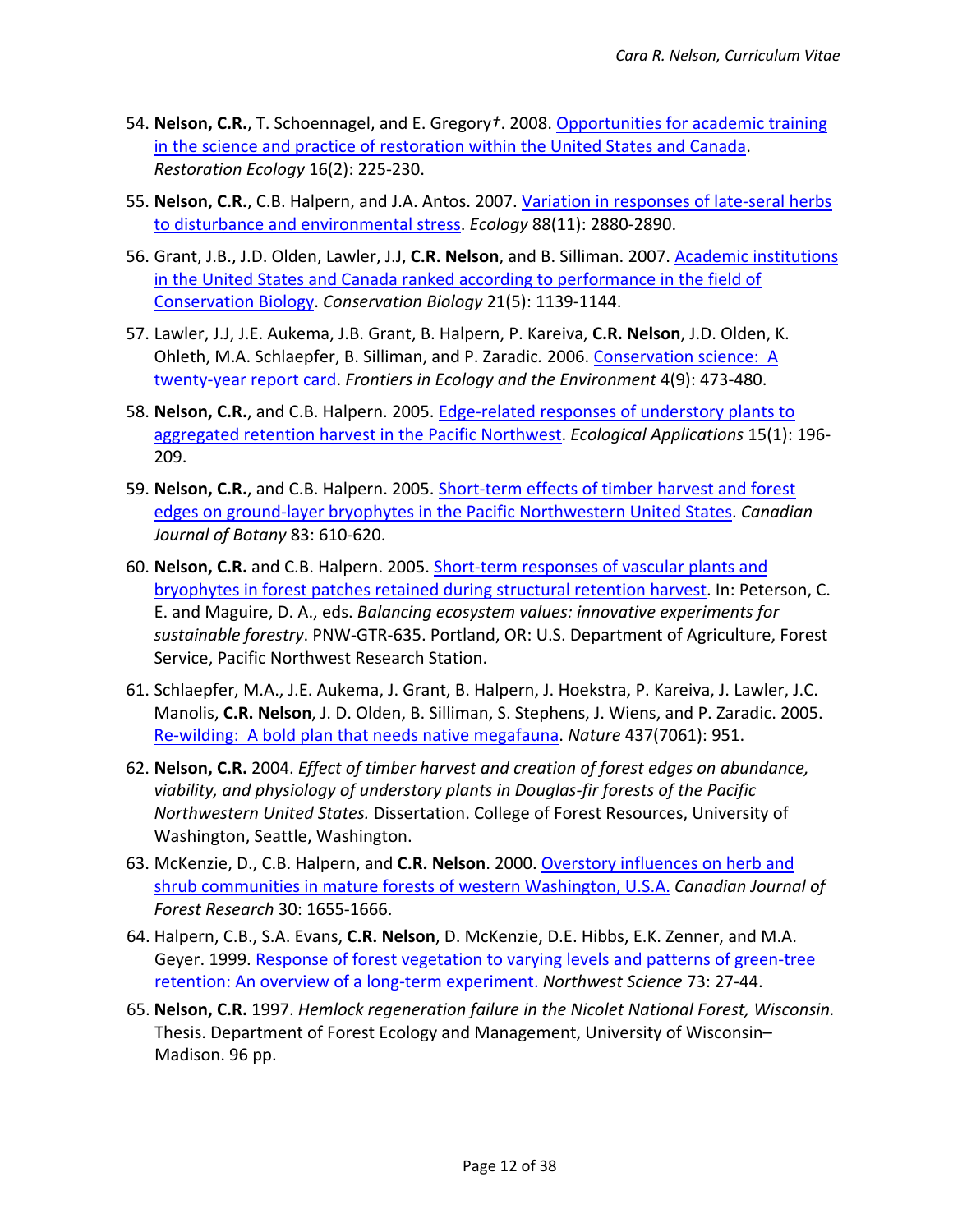# **Books and Book Chapters**

- 1. Valderrábano, M., C.R. Nelson, E. Nicholson, A. Etter, J. Carwardine, J. Hallett, J. McBreen, and E. Botts. 2021. Using Ecosystem Risk Assessment Science in Ecosystem Restoration: A Guide to Applying the Red List of Ecosystems to Ecosystem Restoration. Gland, Switzerland: IUCN
- 2. Etter, A., J. Hallett, J. McBreen, and **C.R. Nelson**. 2021. Using ecosystem risk assessment to guide strategic restoration planning. Chapter 3 in Valderrabano, M. et al. Using Ecosystem Risk Assessment Science in Ecosystem Restoration: A Guide to Applying the Red List of Ecosystems to Ecosystem Restoration. Gland, Switzerland: IUCN
- 3. Hallett, J., **C.R. Nelson**, and J. Carwardine. 2021. Integrating ecosystem risk-assessment into spatial prioritisation and implementation of ecosystem restoration. Chapter 4 in Valderrabano, M. et al. Using Ecosystem Risk Assessment Science in Ecosystem Restoration: A Guide to Applying the Red List of Ecosystems to Ecosystem Restoration. Gland, Switzerland: IUCN
- 4. **Nelson, C.R.** 2021. Monitoring the effects of restoration activities on ecosystem area, integrity, and risk of collapse. Chapter 5 in Valderrabano, M. et al. Using Ecosystem Risk Assessment Science in Ecosystem Restoration: A Guide to Applying the Red List of Ecosystems to Ecosystem Restoration. Gland, Switzerland: IUCN
- 5. Valderrabano, M., and **C.R. Nelson.** 2021. Introduction to applying ecosystem risk assessment to ecosystem restoration. Chapter 1 in Valderrabano, M. et al. Using Ecosystem Risk Assessment Science in Ecosystem Restoration: A Guide to Applying the Red List of Ecosystems to Ecosystem Restoration. Gland, Switzerland: IUCN
- 6. Zuleta, G.A., E. Ceccon, M. Balensiefer, C. Murcia, S. Tajani, C. Escartín, B.G. Johnson, **C.R. Nelson**, L. Wickwire and V. Amaral. 2017. Actualización de principios según realidades latinoamericanas. En: Zuleta, G.A., A.E. Rovere and F.P.O. Mollard (Eds.), *SIACRE-2015: Aportes y Conclusiones. Tomando decisiones para revertir la degradación ambiental.* Cap 3: 33-45. Vázquez Mazzini Editores, Buenos Aires. 240 págs. ISBN 978-987-9132-56-2.
- 7. Harris, J.A., S.D. Murphy, **C.R. Nelson**, M. Perring, and P. Tognetti. 2013. Characterizing novel ecosystems: challenges for measurement. Chapter 24 in Hobbs, R. and E. Higgs, *Novel Ecosystems: When and How Do We Intervene in the New Ecological World Order?*  London: Wiley-Blackwell. ISBN: 978-1-118-35422-3.
- 8. Hulvey, K.B., R.J. Standish, L.M. Hallett, B.M. Starzomski, S.D. Murphy, **C.R. Nelson,** M.R. Gardener, P.L. Kennedy, T. Seastedt, and K.N. Suding. 2013. [Incorporating novel](https://qcnr.usu.edu/labs/hulvey_lab/files/documents/Hulvey%20et%20al%202013%20ch18.pdf)  [ecosystems into management frameworks.](https://qcnr.usu.edu/labs/hulvey_lab/files/documents/Hulvey%20et%20al%202013%20ch18.pdf) Chapter 18 in Hobbs, R. and E. Higgs, *Novel Ecosystems: When and How Do We Intervene in the New Ecological World Order?* London: Wiley-Blackwell. ISBN: 978-1-118-35422-3.

# **Reports and Technical Publications**

*† Denotes student author or coauthor*

1. **Nelson, C.R.** 2020. Comments on the Draft Monitoring Framework for the post-2020 Global Biodiversity Framework. Submitted to the United Nations Convention on Biological Diversity on behalf of IUCN CEM Ecosystem Restoration Thematic Group.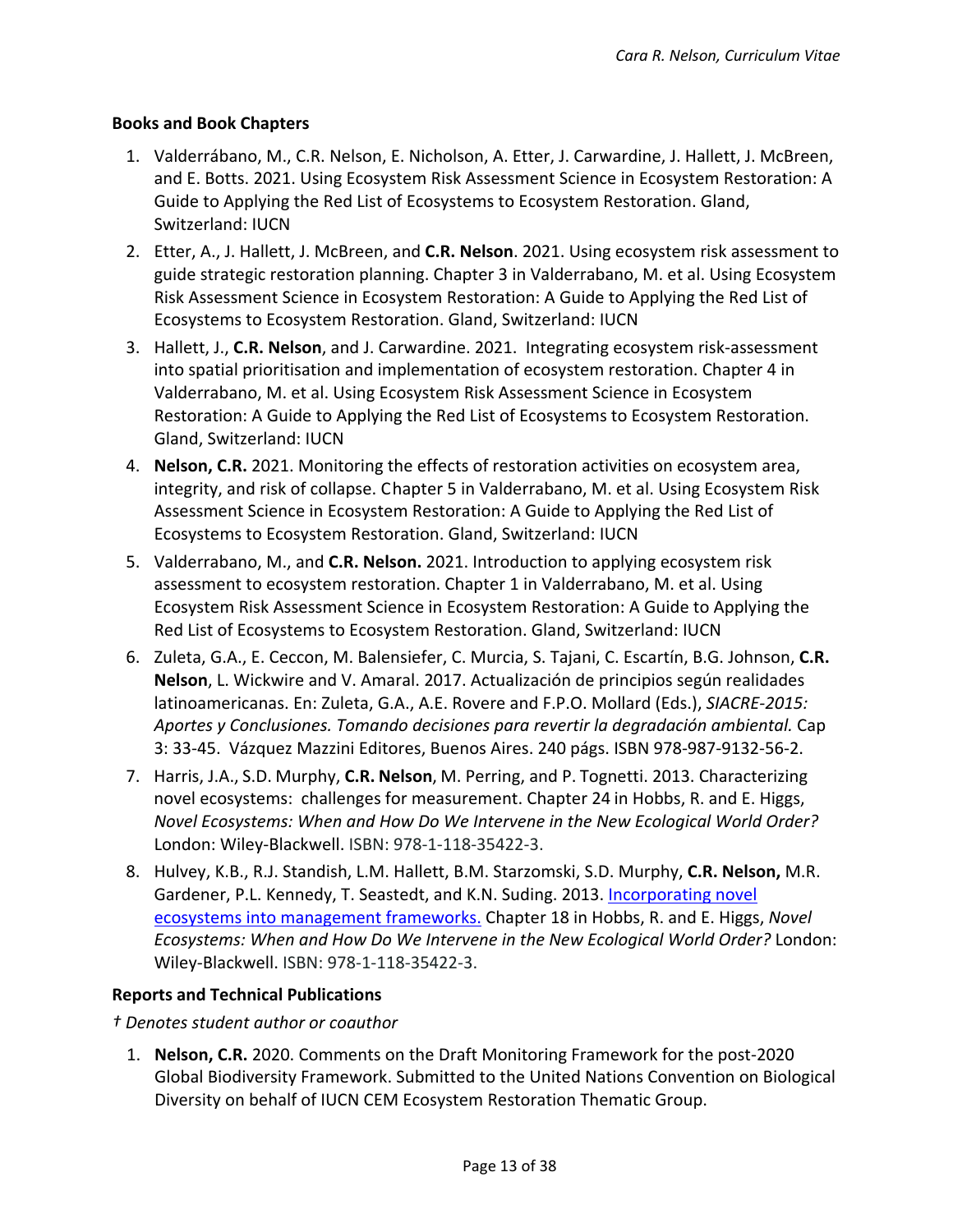- 2. Gibson, A.L., **C.R. Nelson**, S. Rinehart, A. Eramian, and J. Drapeau. 2019. *[Alberta](http://dx.doi.org/10.13140/RG.2.2.16646.32323true)  [Penstemon USFS Northern Region Seed Transfer Zone.](http://dx.doi.org/10.13140/RG.2.2.16646.32323true)* Technical Report UMREL-NPM-10. Restoration Ecology Laboratory, University of Montana, Missoula, Montana. USA. DOI: 10.13140/RG.2.2.24638.95045.
- 3. Gibson, A.L., **C.R. Nelson**, S. Rinehart, A. Eramian, and J. Drapeau. 2019. *[Bluebunch](http://dx.doi.org/10.13140/RG.2.2.24638.95045/1)  [Wheatgrass USFS Northern Region Seed Transfer Zone.](http://dx.doi.org/10.13140/RG.2.2.24638.95045/1)* Technical Report UMREL-NPM-09. Restoration Ecology Laboratory, University of Montana, Missoula, Montana. USA. DOI: 10.13140/RG.2.2.24638.95045.
- 4. Edwards, S., G. D. Gann, J. G. Hallet, **C.R. Nelson**, L. Vasseur and B. Walder. 2018. *Forum on Biodiversity and Global Forest Restoration: Summary Report and Plan of Action.* Society for Ecological Restoration and International Union for the Conservation of Nature Commission on Ecosystem Management.
- 5. Gibson, A.L., and **C.R. Nelson**. 2018. *[Seed Collection Guidelines for Seed-Transfer-Zone](http://dx.doi.org/10.13140/RG.2.2.23763.84003)  [Studies.](http://dx.doi.org/10.13140/RG.2.2.23763.84003)* Technical Report UMREL-NPM-08. Restoration Ecology Laboratory, University of Montana, Missoula, Montana. USA. DOI: 10.13140/RG.2.2.23763.84003.
- 6. Gibson, A.L., **C.R. Nelson**, S. Rinehart, A. Eramian, and J. Drapeau. 2018. *[Black Chokecherry](https://www.researchgate.net/publication/328364974_Black_Chokecherry_USFS_Northern_Region_Seed_Transfer_Zone_Technical_Report_UMREL-NPM-07)  [USFS Northern Region Seed Transfer Zone](https://www.researchgate.net/publication/328364974_Black_Chokecherry_USFS_Northern_Region_Seed_Transfer_Zone_Technical_Report_UMREL-NPM-07)*. Technical Report UMREL-NPM-07. Restoration Ecology Laboratory, University of Montana, Missoula, Montana. USA. DOI: 10.13140/RG.2.2.28898.17607.
- 7. Gibson, A.L., **C.R. Nelson**, S. Rinehart, A. Eramian, and J. Drapeau. 2018. *[Tufted Hairgrass](https://www.researchgate.net/publication/328049228_Tufted_Hairgrass_USFS_Northern_Region_Seed_Transfer_Zone)  [USFS Northern Region Seed Transfer Zone](https://www.researchgate.net/publication/328049228_Tufted_Hairgrass_USFS_Northern_Region_Seed_Transfer_Zone)*. Technical Report UMREL-NPM-06. Restoration Ecology Laboratory, University of Montana, Missoula, Montana. USA. DOI: 10.13140/RG.2.2.29412.63360.
- 8. Gibson, A.L., **C.R. Nelson**, S. Rinehart, A. Eramian, and J. Drapeau. 2018. *[White Spirea USFS](https://www.researchgate.net/publication/324759426_White_Spirea_USFS_Northern_Region_Seed_Transfer)  [Northern Region Seed Transfer Zone](https://www.researchgate.net/publication/324759426_White_Spirea_USFS_Northern_Region_Seed_Transfer)*. Technical Report UMREL-NPM-05. Restoration Ecology Laboratory, University of Montana, Missoula, Montana. USA. DOI:10.13140/RG.2.2.14754.12480.
- 9. Gibson, A.L., **C.R. Nelson**, S. Rinehart, A. Eramian, and J. Drapeau. 2017. *[Idaho Fescue](http://dx.doi.org/10.13140/RG.2.2.24678.73289)  [USFS Northern Region Seed Transfer Zone](http://dx.doi.org/10.13140/RG.2.2.24678.73289)*. Technical Report UMRELNPM-04 Restoration Ecology Laboratory, University of Montana, Missoula, Montana. USA. DOI: 10.13140/RG.2.2.24678.73289.
- 10. Gibson, A.L., **C.R. Nelson**, S. Rinehart, A. Eramian, and J Drapeau. 2017. *[Red Osier](http://dx.doi.org/10.13140/RG.2.2.11256.96006)  Dogwood USFS [Northern Region Seed Transfer Zone](http://dx.doi.org/10.13140/RG.2.2.11256.96006)*. Technical Report UMREL-NPM-03. Restoration Ecology Laboratory, University of Montana, Missoula, Montana. USA. DOI: 13140/RG.2.2.11256.96006.
- 11. Gibson, A.L., **C.R. Nelson**, S. Rinehart, A. Eramian, and J Drapeau. 2017. *[Mountain Brome](http://dx.doi.org/10.13140/RG.2.2.22162.15043) [USFS Northern Region Seed Transfer Zone](http://dx.doi.org/10.13140/RG.2.2.22162.15043)*. Technical Report UMREL-NPM-02. Restoration Ecology Laboratory, University of Montana, Missoula, Montana. USA. DOI: 10.13140/RG.2.2.22162.15043.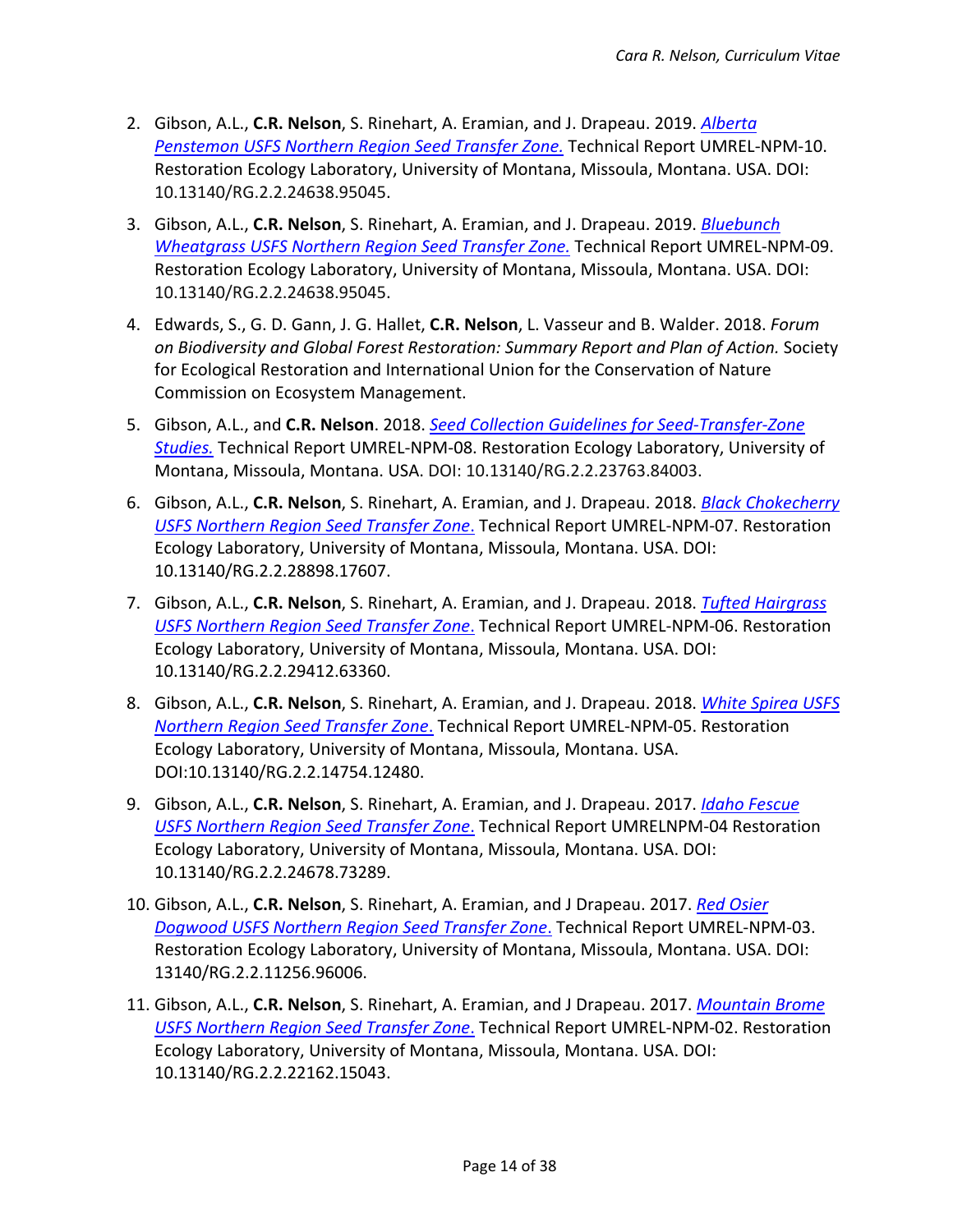- 12. Gibson, A.L., **C.R. Nelson**, S. Rinehart, A. Eramian, and J Drapeau. 2017. *[Pearly Everlasting](http://dx.doi.org/10.13140/RG.2.2.15451.26408) [USFS Northern Region Seed Transfer Zone](http://dx.doi.org/10.13140/RG.2.2.15451.26408)*. Technical Report UMREL-NPM-01. Restoration Ecology Laboratory, University of Montana, Missoula, Montana. USA. DOI: 10.13140/RG.2.2.15451.26408.
- 13. **Nelson, C.R.,** E. Crone, K. Herman*†*, M. Keville, N. Warchola, N., and C. van der Heiden, C. 2017. *Homestead Air Reserve Base: Endangered Plant and Butterfly Surveys*. Technical Report AFCE576316, U.S. Army Corps of Engineers, Environmental Remediation Branch, Northwestern Division, Omaha District.
- 14. Sacry, A., and **C.R. Nelson**. 2016. *Milltown 2015 Vegetation Monitoring Report*. Geum Environmental and University of Montana. Prepared for State of Montana, Department of Justice, Natural Resource Damage Program.
- 15. **C.R. Nelson**. 2016. *Upper Clark Fork River Basin: Evaluation of the Efficacy of Restoration Monitoring for Browns Gulch, Harvey Creek, and Spotted Dog Creek*. Prepared for State of Montana, Department of Justice, Natural Resource Damage Program.
- 16. **C.R. Nelson**, M. Keville, and M. Leff. 2016. *A Review of Academic Programs in Ecological Restoration.* Prepared for Massachusetts Division of Ecological Restoration and Westfield State University.
- 17. Parks, S.A.; L.M. Holsinger, C. Miller and **C.R. Nelson**. 2015. *Fire atlas for the Selway-Bitterroot Wilderness*. Fort Collins, CO: Forest Service Research Data Archive. https://doi.org/10.2737/RDS-2015-0024.
- 18. Parks, S.A.; L.M. Holsinger, C. Miller and **C.R. Nelson**. 2015. *Fire atlas for the Crown of the Continent Ecosystem (Glacier National Park, Great Bear Wilderness, Bob Marshall Wilderness, and Scapegoat Wilderness).* Fort Collins, CO: Forest Service Research Data Archive. https://doi.org/10.2737/RDS-2015-0022.
- 19. Parks, S.A.; L.M. Holsinger, C. Miller and **C.R. Nelson**. 2015. *Fire atlas for the Frank Church-River of No Return Wilderness.* Fort Collins, CO: Forest Service Research Data Archive. https://doi.org/10.2737/RDS-2015-0021.
- 20. Parks, S.A.; L.M. Holsinger, C. Miller and **C.R. Nelson**. 2015. *Fire atlas for the Gila and Aldo Leopold Wilderness Areas*. Fort Collins, CO: Forest Service Research Data Archive. https://doi.org/10.2737/RDS-2015-0023
- 21. Sacry, A., T. Parker and **C.R. Nelson**. 2014. *Milltown 2013 Vegetation Monitoring Report*. Geum Environmental and University of Montana. Prepared for State of Montana, Department of Justice, Natural Resource Damage Program.
- 22. Wagner, V., Antunes P.M., Irvine M., and **C.R. Nelson**. 2012. *Herbicides in invasive nonnative plant management: A quantitative overview of use in North America*. Prepared for the Ontario Ministry of Natural Resources.
- 23. Connolly-Newman, H.R., M.P. Huijser, L. Broberg, **C.R. Nelson**, and W. Camel-Means. 2013. Effect of cover on small mammal movements through wildlife underpasses along US Highway 93 North, Montana, USA. *Proceedings of the 2013 International Conference on Ecology and Transportation* (ICOET 2013).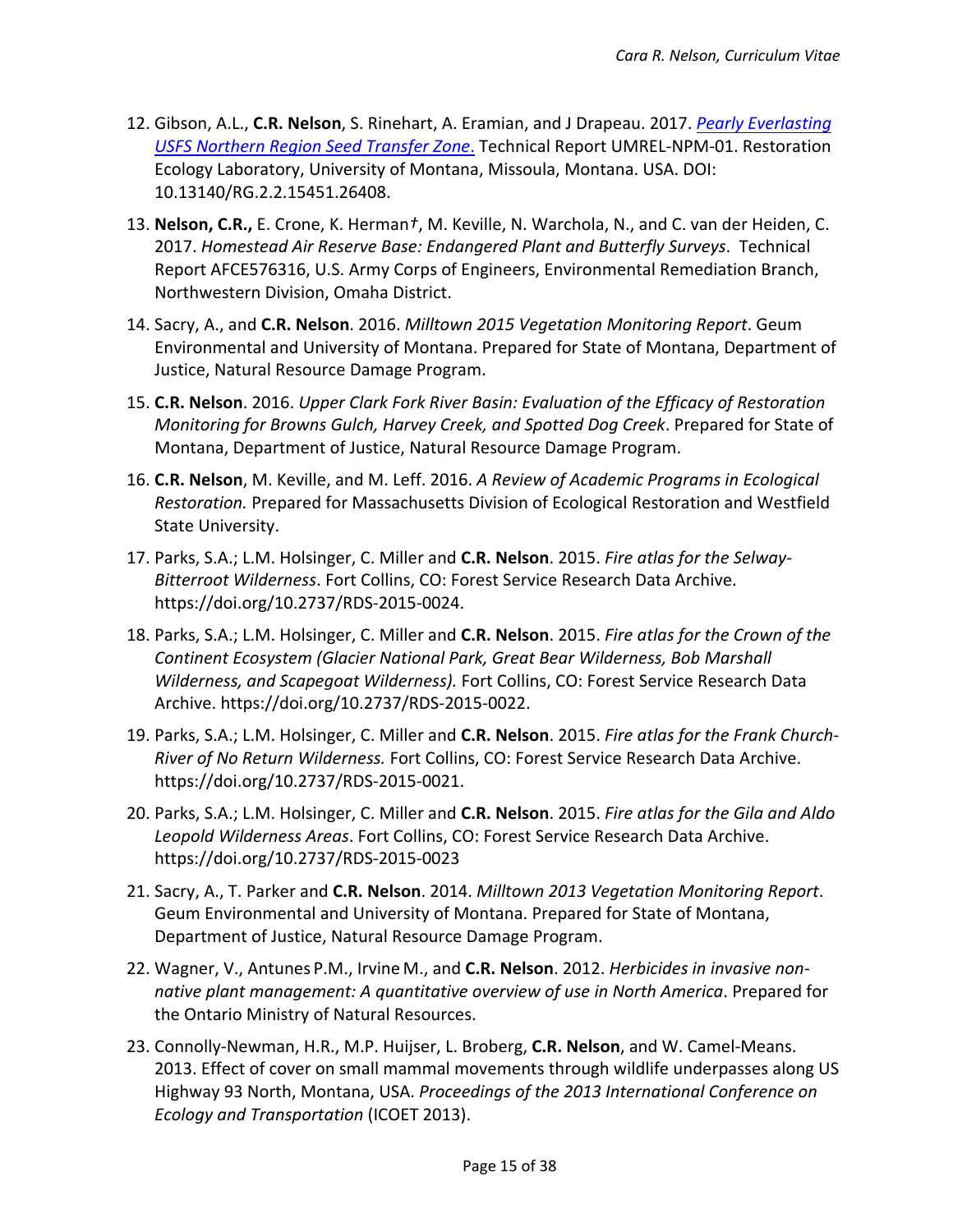- 24. Sacry, A., T. Parker and **C.R. Nelson**. 2013. *Milltown 2012 Vegetation Monitoring Report.*  Geum Environmental and University of Montana. Prepared for State of Montana, Department of Justice, Natural Resource Damage Program.
- 25. **Nelson. C.R**. and J. Aukema. 2012. *Milltown Restoration: Effectiveness of the Monitoring Design.* University of Montana. Prepared for State of Montana, Department of Justice, Natural Resource Damage Program.
- 26. Sacry, A., T. Parker and **C.R. Nelson**. 2011. *Milltown 2010 Vegetation Monitoring Report.* Geum Environmental and University of Montana. Prepared for State of Montana, Department of Justice, Natural Resource Damage Program.
- 27. Lawrence, N., **C.R. Nelson**, E. Frost, and J. Belsky. 1998. *Comments on the Eastside Draft Environmental Impact Statement for the Interior Columbia Basin Ecosystem Management Project*. Natural Resources Defense Council, San Francisco, California. 65 pp.
- 28. **Nelson, C.R.**, J. Belsky, R. Brown, E. Frost, B. Keeton, P. Morrison, M. Scurlock, and G. Wooten. 1995. *Key elements for ecological planning: Management principles, recommendations, and guidelines for federal lands east of the Cascade crest in Oregon and Washington*. Natural Resources Defense Council, San Francisco, California. 113 pp.
- 29. **Nelson, C.R.**, N. Lawrence, R.L. Peters, R.L. Dewey, W.J. Snape, S. Yassa, and T. Uniak. 1995. *Revised comments on the proposed rule for national forest system land and resource management planning; 36 C.F.R. Parts 215, 217, and 219; 60 Fed. Reg. 18886 et seq.* Natural Resources Defense Council, San Francisco, California. 58 pp.
- 30. **Nelson, C.R.** and J. Baccus. 1992. *Landscape characterization of Curtis Prairie: High-risk areas for reed canary grass* (Phalaris spp*.) invasion*. University of Wisconsin Arboretum, Madison, Wisconsin. 31 pp.
- 31. **Nelson, C.R.**, W.G. Mahler, and E. Trowbridge. 1990. *An ecological survey of the late-seral stage forests surrounding the Nolan Creek Watershed.* Prepared for the Washington State Department of Natural Resources' Old Growth Commission, Olympia, Washington. 34 pp.

# **Science Communication Publications**

*† Denotes student author or coauthor*

- 1. **Nelson, C.R.**, A. Etter, D. Keith, E. Nicholson, P. Pliscoff, and M. Valderrabano. 2021. Using Ecosystem Risk Assessment to Prioritize Areas for Ecological Restoration: The Red List of Ecosystems. *SER News* 35(1): 4-9.
- 2. **Nelson, C.R.**, and J. Hallett. 2021. [Nine principles of ecosystem restoration for the Russian](https://news.mongabay.com/2021/07/nine-principles-of-ecosystem-restoration-for-the-russian-tundra-commentary/)  [tundra.](https://news.mongabay.com/2021/07/nine-principles-of-ecosystem-restoration-for-the-russian-tundra-commentary/) *Conservation News*. Mongabay. 15, July Issue.
- 3. Convery, I., Carver S., A. Adrade, L. Vasseur, C. Zambrana, and **C.R. Nelson**. 2020. Rewilding and restoration for human health: Exploring the connections between zoonotic diseases, human health and well-being, ecosystem degradation and biodiversity loss. *The Ecologist*. 3, July issue.
- 4. Gann, G.D., T. McDonald, T., B. Walder, J. Aronson, **C.R. Nelson**, J.J. Jonson, C. Eisenberg, J.G. Hallet, M. R. Guariguata, J. Liu, F. Hua, C. Echeverria, and K. Dixon. 2019. *Summary of*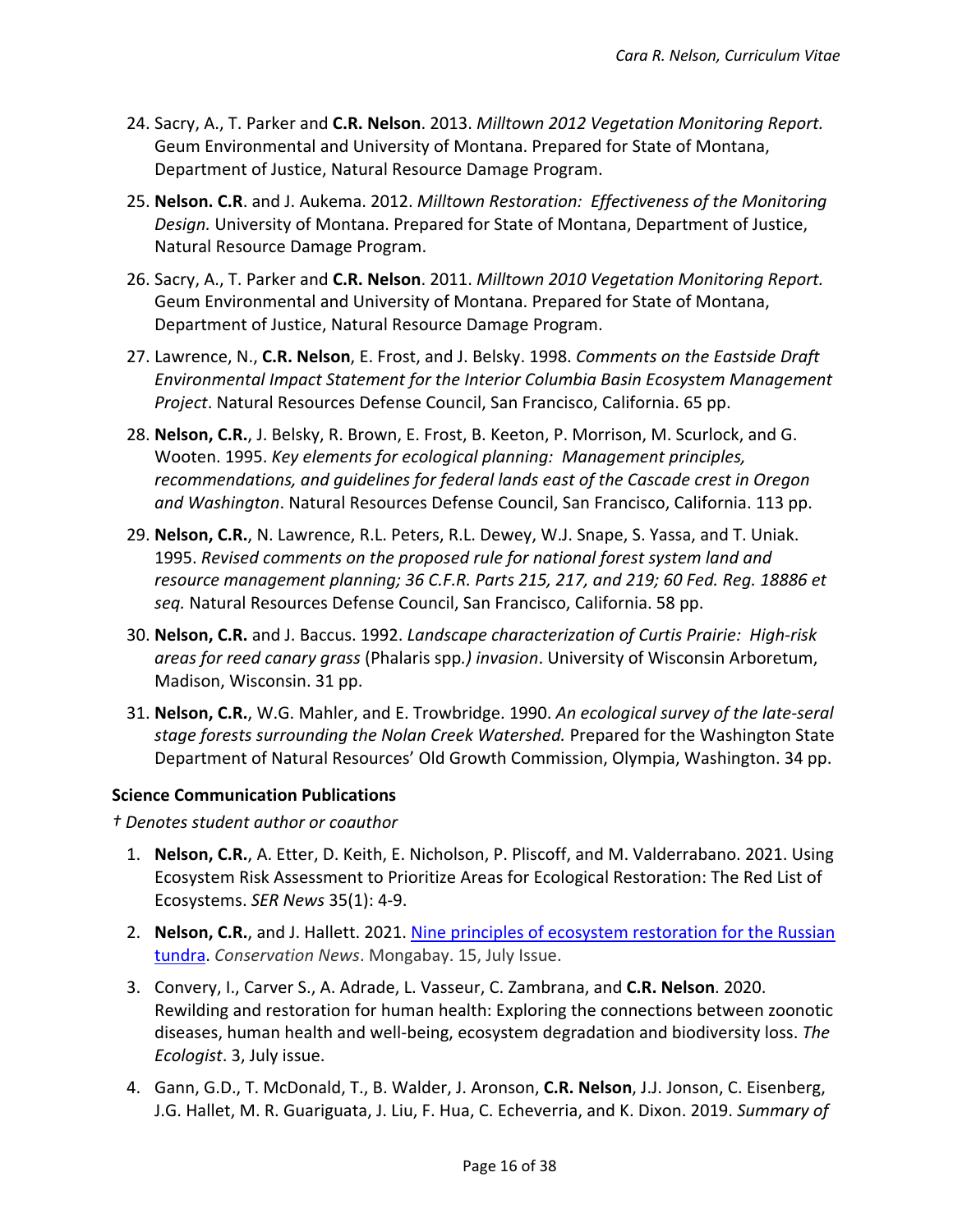*International Principles and Standards for the Practice of Ecological Restoration. Second Edition.* Society for Ecological Restoration. Washington, D.C. 7 pages.

- 5. Amberson*†*, J., M. Keville, and **C.R. Nelson**. 2019. Effects of disturbance on tree community dynamics in whitebark pine ecosystems. *Nutcracker Notes.* Newsletter of the Whitebark Pine Ecosystem Foundation.
- 6. **Nelson, C.R.**, S. Edwards, G. D. Gann, J. G. Hallet, L. Vasseur and B. Walder. 2018. Improving biodiversity outcomes from Forest Landscape Restoration. *Newsletter of the Society for Ecological Restoration*.
- 7. McManamen*†*, C. and **C.R. Nelson**. 2018. Fine-tuning native plant community restoration at weedy sites. *Kelseya*. Newsletter of the Montana Native Plant Society.
- 8. Hauer, R.F, H. Locke, V.J. Dreitz, M. Hebblewhite, W.H. Lowe, C.C. Muhlfeld, **C.R. Nelson**, M.F. Proctor, S.B. Rood. 2016. Lifesaving Rivers. *Crown of the Continent and the Greater Yellowstone Magazine*, University of Montana.
- 9. Cooke, B., S. Parks, C. Miller, L. Holsinger, **C. R. Nelson**, Z. Holden, S. Baggett, and B. Bird. 2016. Wildland fire: Nature's fuel treatment. *Science You Can Use Bulletin*, Issue 22. Fort Collins, CO: Rocky Mountain Research Station.
- 10. Amberson*†*, J.M. Keville, and **C.R. Nelson**. 2014. Successional Dynamics in Whitebark Pine. *Nutcracker Notes*. Newsletter of the Whitebark Pine Ecosystem Foundation.
- 11. Grant*†*, A.S. and **C.R. Nelson**. 2011. Restoration of native plant communities after road decommissioning in the Rocky Mountains: Effect of seed-mix composition on vegetative establishment. *The Road-RIPorter*. Wildlands CPR, Missoula, Montana.
- 12. **Nelson, C.R**., C.B. Halpern, and J.K. Agee. 2006. Effects of fuel-hazard-reduction treatments on understory plant communities and non-native plant invasions in ponderosa pine forests of eastern Washington. *Cascadia Restoration and Management News*.

## **PRESENTATIONS**

*† Denotes student author or coauthor*

# 2021

## *Invited Global Policy Forum*

- 1. **Nelson, C.R**. 2021. Principles of ecosystem restoration for the UN Decade. Advisory Board Meeting. United Nations Decade on Ecosystem Restoration. Virtual.
- 2. **Nelson, C.R,** J. Hallet, M, Guariguata, A. Diederichsen, G. Gann. 2021. Principles of ecosystem restoration for the UN Decade. Launch Event for the United Nations Decade on Ecosystem Restoration. Virtual.

# *Other Invited*

3. **Nelson, C.R.** 2021. Educational requirements for ecological restoration. Symposium presentation. Society for Ecological Restoration World Conference. Virtual.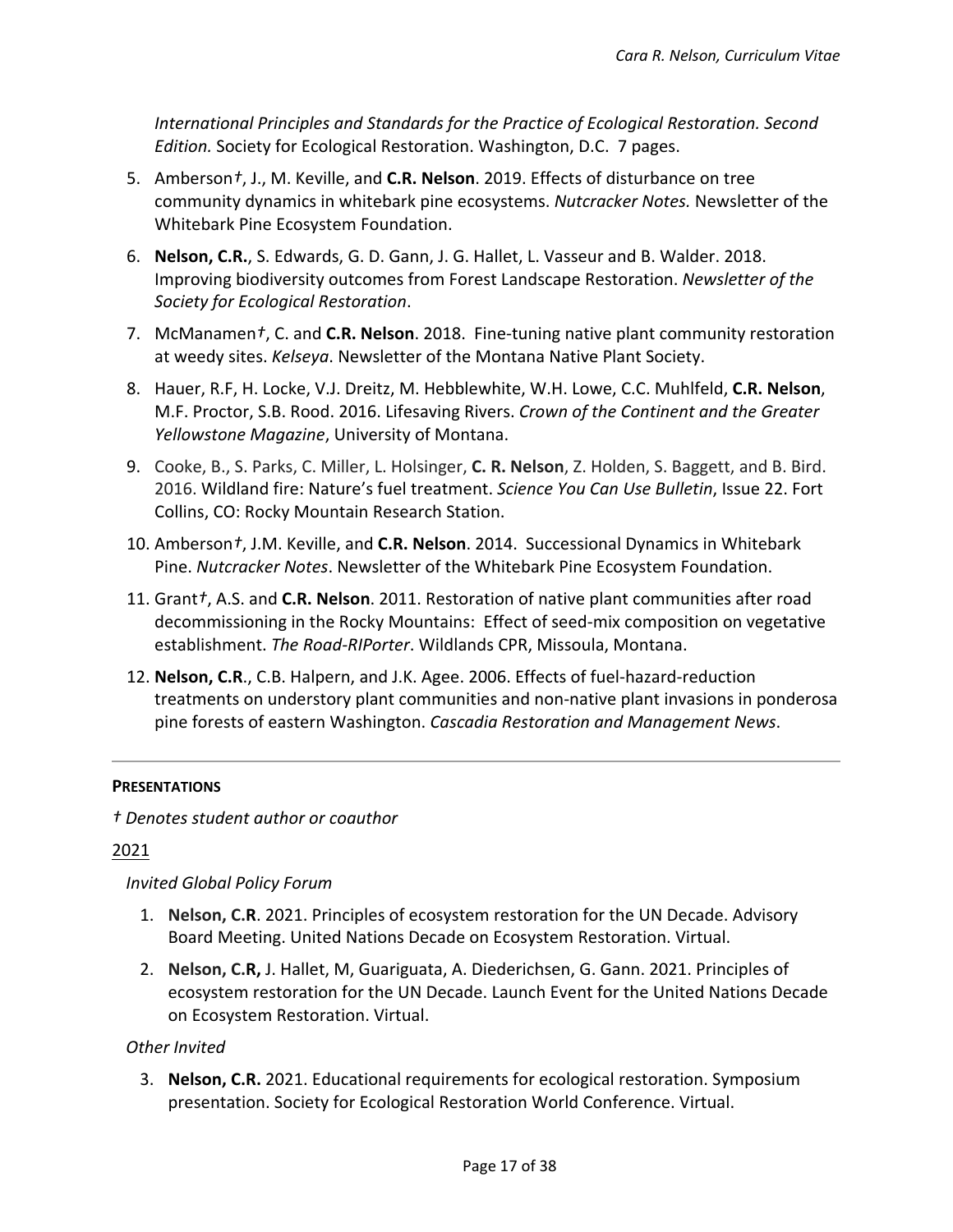- 4. **Nelson, C.R,** J. Hallet, M, Guariguata, A. Diederichsen, G. Gann. 2021. Principles of ecosystem restoration for the UN Decade. IUCN Commission on Ecosystem Management Ecosystem Restoration Thematic Group Monthly Webinar Series, Ecosystem Restoration: Global Initiatives in Science and Practice. Virtual.
- 5. **Nelson, C.R. 2021.** Effective monitoring and evaluation of whitebark pine restoration treatments—key to adaptive management and future applications. Symposium presentation. High 5 II: The Second Conference on the Research and Management of High Elevation Five Needle Pines. Virtual.
- 6. **Nelson, C.R.** 2021. Priorities needs for ecosystem restoration. Symposium (Remote) on Ecosystem Approach as the cornerstone of our future. IUCN World Conservation Congress. Marseille, France. Hybrid.
- 7. **Nelson, C.R.** and J. Hallett. 2021. Principles of ecosystem restoration for the UN Decade. Symposium on Balancing Cross-sectoral Priorities for Effective Ecosystem Restoration (Remote). IUCN World Conservation Congress. Marseille, France. Hybrid.
- 8. Hallet, J. and **C.R. Nelson**. 2021. Monitoring the effects of restoration activities on ecosystem area, integrity and risk of collapse. Pavilion event on Using Ecosystem Risk Assessment Science for Ecosystem Restoration. IUCN World Conservation Congress. Marseille, France. Hybrid.
- 9. **Nelson, C.R.** 2021. Principles and best practices for ecological restoration and allied restorative activities. IUCN Commission on Ecosystem Management 4<sup>th</sup> Dialogue. Virtual.
- 10. **Nelson, C.R.** 2021. Opportunities to innovate science into global restoration policy. Invited Seminar: Conservation Biology graduate course. Federal University of Santa Catarina, Florianópolis, Brazil. Virtual.
- 11. **Nelson, C.R.** 2021. Principios y estándares internacionales de restauración ecológica. Invited Seminar: Curso Postgrado Cambio Ambiental Global Y Sustentabilidad. Universidad de Concepción, Chile. Virtual
- 12. **Nelson, C.R.** 2021. Principles and standards as a tool for transformative change for ecological restoration. (Remote). Symposium on Nature-based Solutions. Sustainability Research and Innovation Congress. Brisbane, Australia. Hybrid.
- 13. **Nelson, C.R.** 2021. Developing effective monitoring programs for ecological restoration. Interagency Ecological Restoration Quality Committee (IERQC). Monthly Webinar Series. Virtual.

# *Contributed*

1. DuPre, M.E., **C.R. Nelson**, Y. Lekberg. 2021. Is heterogeneity in plant communities informative of heterogeneity in soil properties? Comparisons of a native and invaded grassland. Ecological Society of America Annual Meeting. Virtual.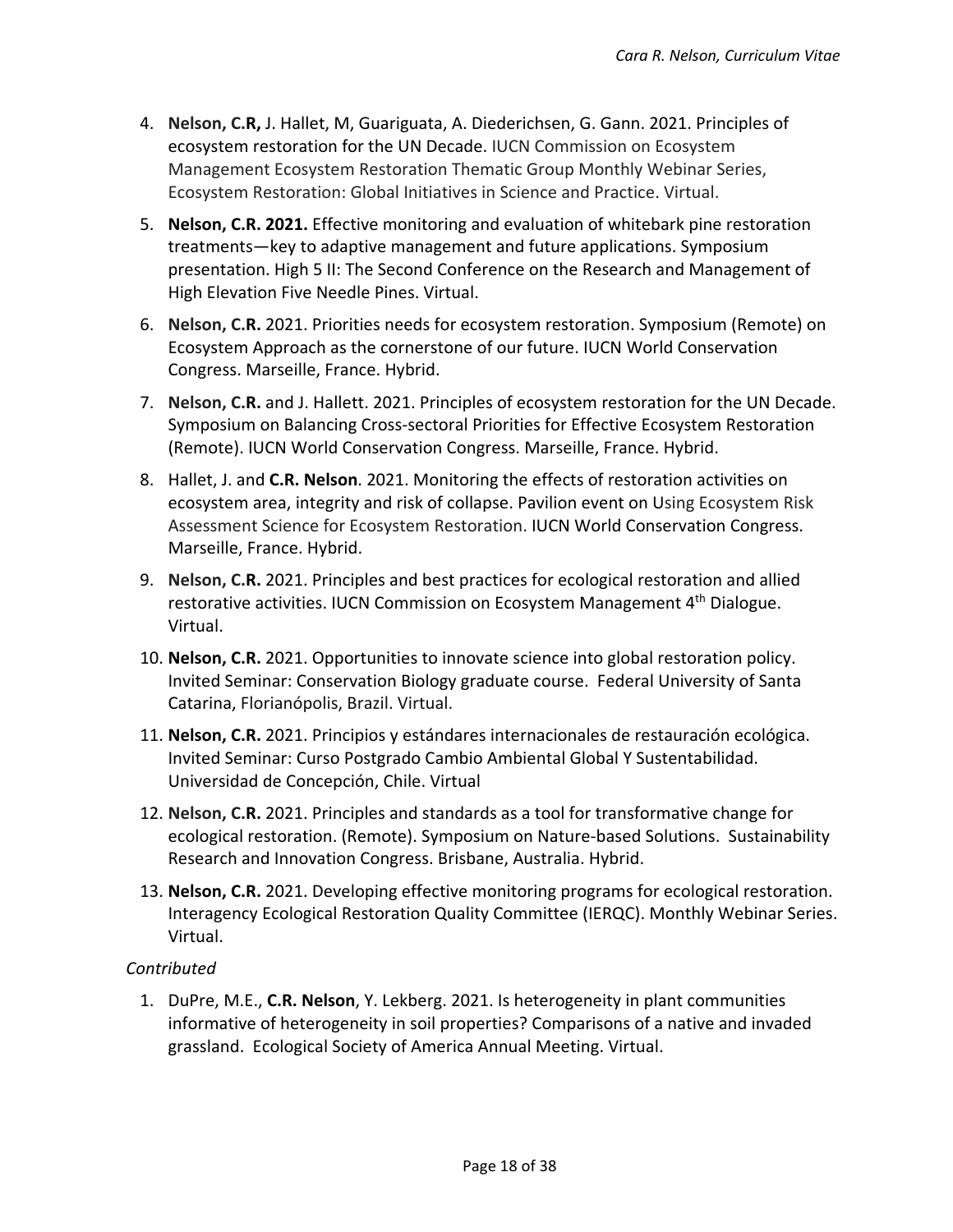2. **Nelson, C.R.** Monitoring the effects of prescribed burning on whitebark pine. High 5 II: The Second Conference on the Research and Management of High Elevation Five Needle Pines. Virtual.

# 2020

# *Invited*

- 1. **Nelson, C.R.** 2020. Bottlenecks to forest restoration in Chile: seed sourcing, ecotypic variation, and reference models. Research Seminar. Colorado State University. Virtual.
- 2. **Nelson, C.R**., R. Beyers, A. Eagle, A. Luis, L. Vasseur, and C. Zambrana. 2020. Exploring restoration, rewilding and human health. IUCN Commission on Ecosystem Management Ecosystem Restoration Thematic Group Monthly Webinar Series, Ecosystem Restoration: Global Initiatives in Science and Practice. Virtual.
- 3. **Nelson, C.R**. 2020. Principios y estándares de restauración ecológica. Invited Seminar: Curso Postgrado Cambio Ambiental Global, Universidad de Concepción. Chile. Virtual due to COVID19.
- 4. **Nelson, C.R**. 2020. Desafíos nacionales e internacionales en la restauración ecológica. Invited Seminar: Curso Postgrado Cambio Ambiental Global, Universidad de Concepción. Chile. Virtual due to COVID19.
- 5. **Nelson, C.R.** 2020. Catalyzing Transformation in Ecosystem Restoration in Transformative Conservation Webinar. IUCN Commission on Ecosystem Management 2<sup>nd</sup> Dialogue. Virtual.
- 6. **Nelson, C.R.** 2021. Opportunities to Innovate Science into Global Restoration Policy. Invited Seminar: Conservation Biology Graduate Course. Federal University of Santa Catarina, Florianópolis, Brazil. Virtual.
- 7. Andrade, A., E. Cohen-Shacham, P. McElwee, **C.R. Nelson,** and L. Vasseur. 2020. IUCN Global Standard for Nature Based Solutions. Panel presentation. IUCN Commission on Ecosystem Management 1st Dialogue. Virtual.

# 2019

# *Invited Plenaries and Interviews*

- 1. **Nelson, C.R.** 2019. The role of ecological restoration in the post-2020 conservation agenda. *Morning plenary panel discussion (live streamed).* Society for Ecological Restoration World Conference, Cape Town, South Africa.
- 2. **Nelson, C.R.** 2019. Elevating ecological restoration within global restoration initiatives. *Plenary presentation.* IUCN Commission on Ecosystem Management and Society for Ecological Restoration 2<sup>nd</sup> Global Forum on Ecological Restoration. Cape Town, South Africa.
- 3. **Nelson, C.R.** 2019. *Video Interview.* Sheep as a tool to control invasive plants. SciShow.
	- 42,000+ views as of 10/31/2021.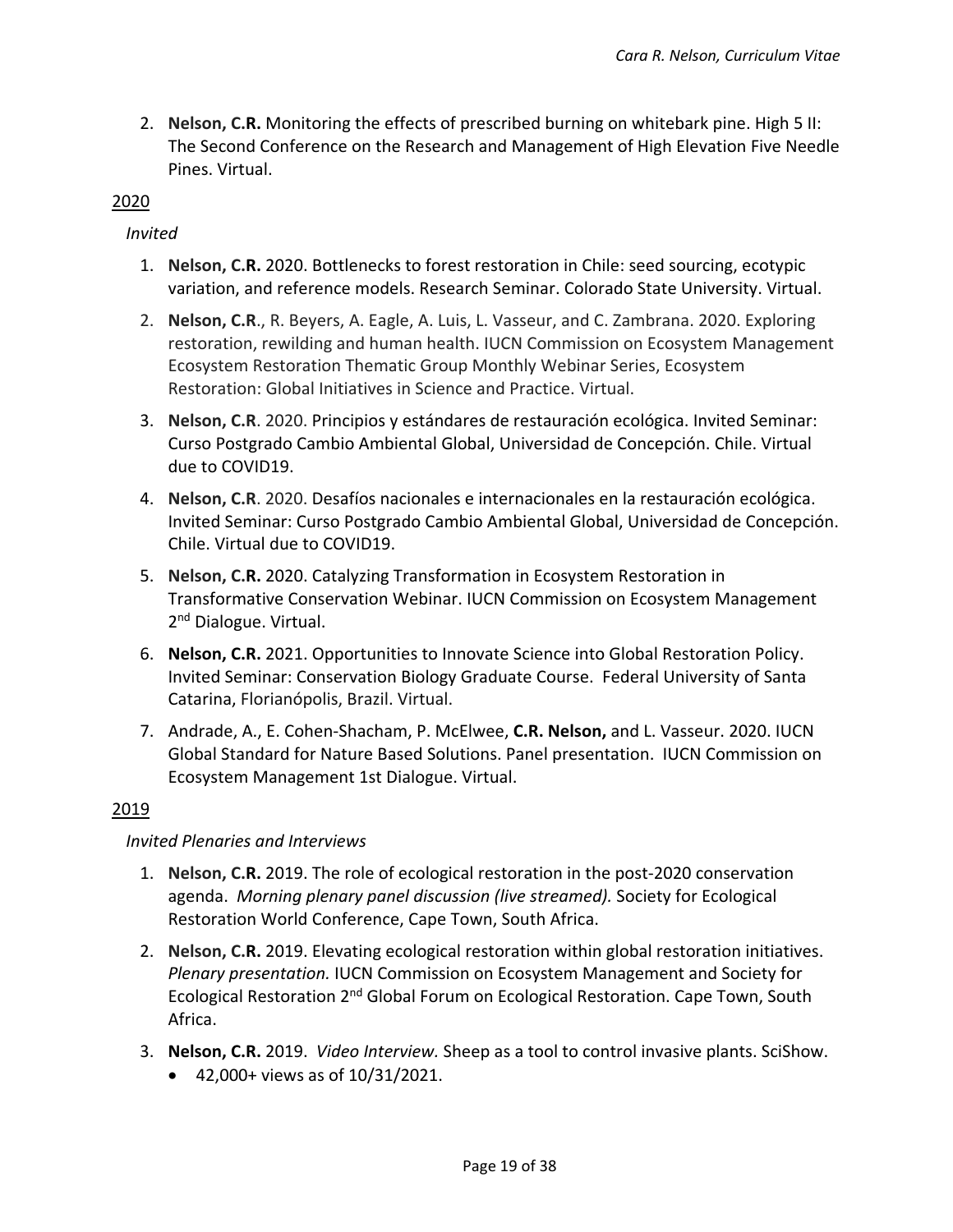- 4. **Nelson, C.R**. 2019. Conceptos clave para la restauración ecológica a nivel ecosistémico. *Half-day invited presentation*. VI Curso Internacional Restauración a Escala de Paisaje en el Marco de la Estrategia Nacional de Cambio Climático y Recursos Vegetacionales. Unidad de Cambio Climático y Servicios Ambientales (UCCSA), Gerencia de Desarrollo y Fomento Forestal (GEDEFF) de la Corporación Nacional Forestal (CONAF). Santiago, Chile.
- 5. **Nelson, C.R**. 2019. Desarrollo de zonas de transferencia de semillas. *Invited presentation.* Workshop on the Genetics of Seed Transfer. Instituto Forestal, Chile. Valdivia, Chile.
- 6. **Nelson, C.R**. 2019. Restauración ecólogica: acuerdos internacionales. *Invited presentation*. Curso de Restauración Ecológica Orientado a Funcionarios de CONAF Region Araucania. Corporación Nacional Forestal (CONAF). Temuco, Chile.
- 7. **Nelson, C.R**. 2019. Ecosistemas de referencia. *Invited presentation*. Curso de Restauración Ecológica Orientado a Funcionarios de CONAF Region Araucania. Corporación Nacional Forestal (CONAF). Temuco, Chile.
- 8. **Nelson, C.R**. 2019. Monitoreo y Evaluación. *Invited presentation*. Curso de Restauración Ecológica Orientado a Funcionarios de CONAF Region Araucania. Corporación Nacional Forestal (CONAF). Temuco, Chile.
- 9. **Nelson, C.R**. 2019. Semillas para la restauración ecológica. *Invited presentation.* Curso de Restauración Ecológica Orientado a Funcionarios de CONAF Region Araucania. Corporación Nacional Forestal (CONAF). Temuco, Chile.
- 10. **Nelson, C.R**. 2019. Effective ecological monitoring. *Webinar presentation.* IUCN Commission on Ecosystem Management Ecosystem Restoration Thematic Group Monthly Webinar Series, Ecosystem Restoration: Global Initiatives in Science and Practice.
- 11. **Nelson, C.R.**, V. Temperton, B. Delory, and E. Weidlich. 2019. What do we know and what do we still need to know to use priority effects in ecological restoration? *Workshop presentation: harnessing the potential of priority effects of order of species arrival to improve ecological restoration outcomes.* Society for Ecological Restoration World Conference, Cape Town, South Africa.
- 12. **Nelson, C.R.** 2019. Defining the decision space for ecological restoration at the landscape scale. *Symposium presentation: Landscape Restoration - Theoretical and Practical Challenges for Meeting Global Targets*. Society for Ecological Restoration World Conference, Cape Town, South Africa.
- 13. **Nelson, C.R**. 2019. Application of emerging ideas in plant ecology and evolution to the selection of plant materials for ecological restoration*. Invited seminar*. Biology Department, University of Alberta, Canada.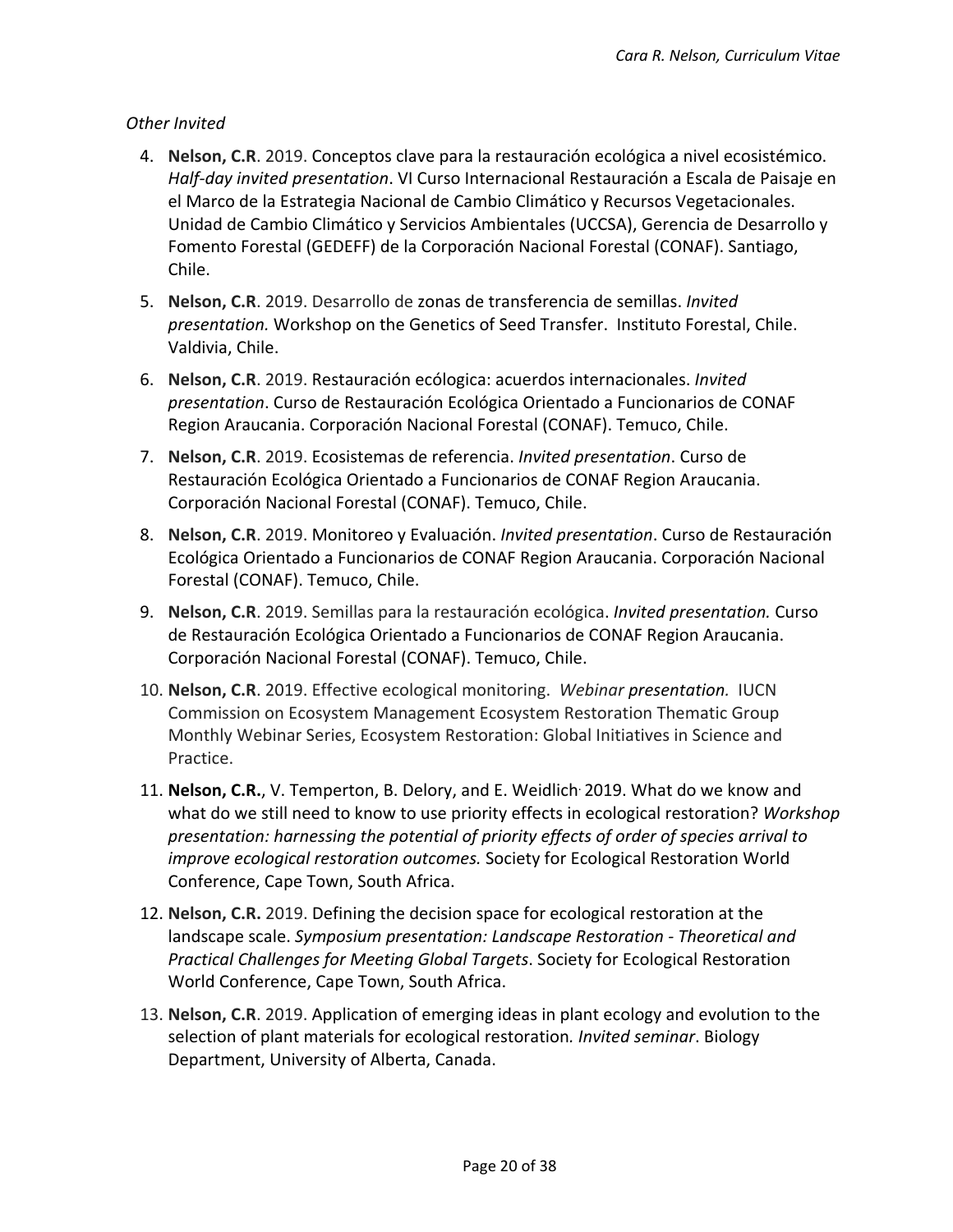14. **Nelson, C.R.** 2019. Guidelines for defining the decision space for landscape-scale ecosystem restoration. *Symposium on Landscape Restoration*. International Association for Landscape Ecology Annual Conference. Milan, Italy.

## 2018

#### *Invited Plenaries and Keynotes*

- 1. **Nelson, C.R.** 2018. Estándares internacionales para la restauración ecológica. Plenary presentation. IV Congreso *Colombiano de Restauracion Ecológica.* Florencia, Colombia.
- 2. **Nelson, C.R.** 2018. Global challenges and opportunities in ecological restoration. *Indigo Partners Corporate Meeting*. Big Fork, Montana.

## *Other Invited*

- 3. **Nelson, C.R.** and M. Keville. Effects of prescribed fire on whitebark pine. *Whitebark Pine Ecosystem Foundation Annual Conference.* Stanley, Idaho.
- 4. **Nelson, C.R.** and A. Gibson. 2018. Seed transfer zones: assessing spatial patterns of ecotypic variation**.** *Workshop on Application of Emerging Topics in Plant Ecology and Evolution to Selection of Native Plant Materials for Restoration and Ecosystem Management.* Ecological Society of America Annual Conference. New Orleans, Louisiana.
- 5. **Nelson, C.R.** 2018. Experimental designs, collecting reliable data, and determining precision of estimation. *Workshop on Effective Ecological Restoration Monitoring. Society for Ecological Restoration North American Conference*. Spokane, Washington.
- 6. **Nelson, C.R.** The science behind the selection of native plant materials for restoration. *Invited seminar*. Montana Tech. Butte, Montana.
- 7. **Nelson, C.R.**, G. Gann, and T. McDonald. Reference models for ecological restoration: conceptual basis and best practices. *Symposium on Standards for Ecological Restoration. Society for Ecological Restoration North American Conference*. Spokane, Washington.
- 8. **C.R. Nelson**. Opportunities for improving Biodiversity outcomes from ecosystem restoration. *Brown Bag Presentation*. IUCN Office, Washington DC.

## *Contributed*

- 9. Wagner, V.W., P.M. Antunes, M. Irvine, C. McManamen, and **C.R. Nelson**. 2018. Herbicides in invasive non-native plant management. *Oral presentation.* NW Science Annual Conference. Olympia, Washington.
- 10. Gibson, A., **C.R. Nelson**, S. Rinehart, V. Archer, and A. Eramian. 2018. Should we be using soils to guide seed transfer? A case study from the Intermountain West. *Oral presentation.* Society for Ecological Restoration North America Conference. Spokane, Washington.
- 11. **Nelson, C.R.**, and M. Keville. 2018. Effects of prescribed burning on whitebark pine*. Oral presentation.* Fire Continuum Conference. Joint Annual Conference of the Association for Fire Ecology and the International Association of Wildland Fire. Missoula, Montana.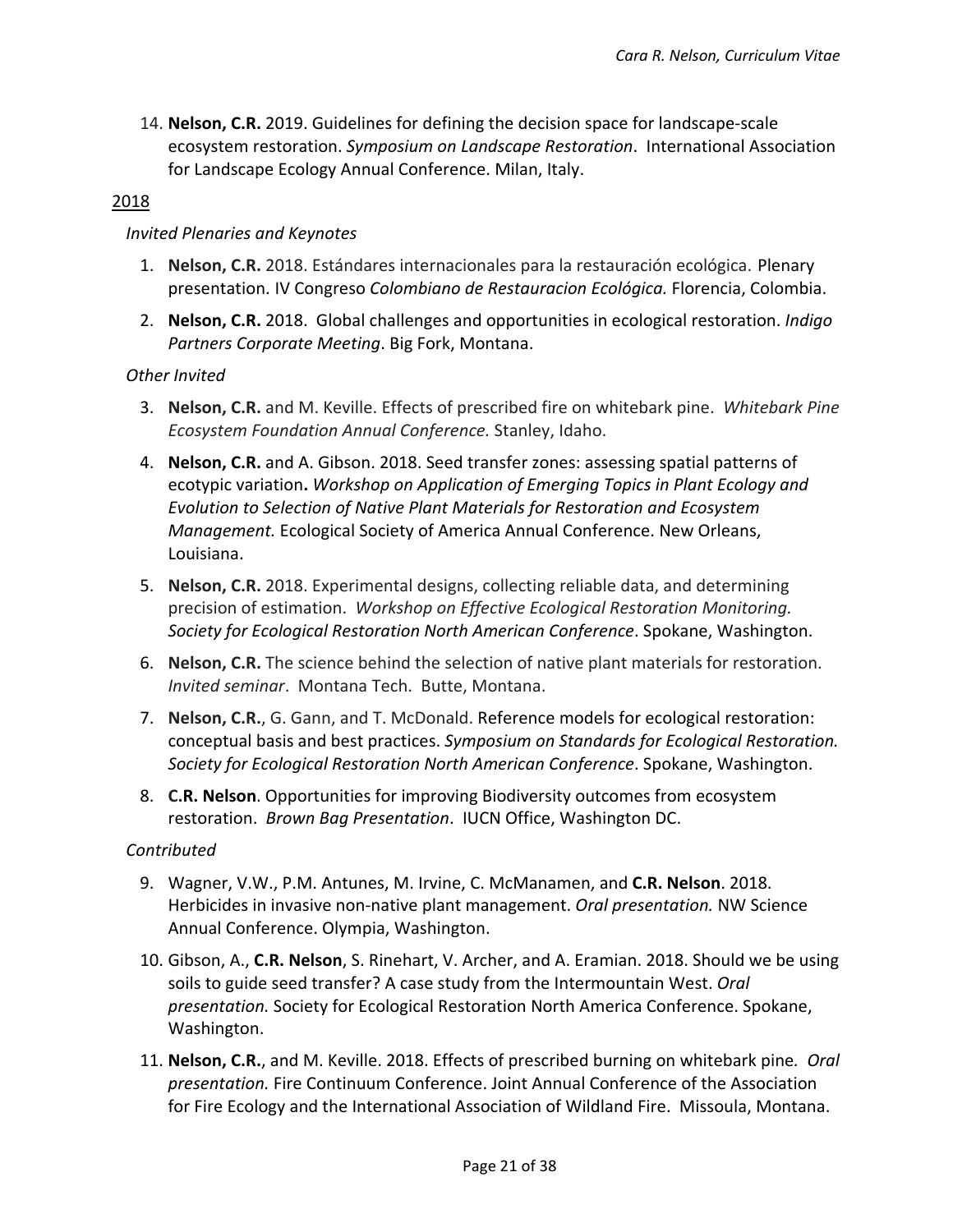12. Gaulke*†*, S., E. Martelli*†*, L, Johnson, C. Garces, N. Dawson, and **C.R. Nelson.** The status of conservation research for threatened and endangered mammals of Chile. *Ecological Society of America Annual Conference.* New Orleans, Louisiana.

## 2017

## *Invited Plenaries and Keynotes*

1. **Nelson, C.R.** 2017. Global challenges in the science and practice of ecological restoration. *Provost's Distinguished Lecture Series*, University of Montana. Missoula, Montana.

- 2. **Nelson, C.R.** 2017. Application of SER's *International Standards for Ecological Restoration* to the Western US**.** Restoring the West Annual Conference. Logan, Utah.
- 3. Gibson, A., and **C.R. Nelson**. 2017. Seed transfer in the USFS Northern Region. Forest Service Nursery Clients Meeting. Coeur d'Alene, ID.
- 4. **Nelson, C.R.** 2017. Opportunities to improve biodiversity outcomes from global forest restoration. *Brown bag seminar*. World Resources Institute. Washington DC.
- 5. **Nelson, C.R.** and M. Bustamante. 2017. Challenges and opportunities for seed-based restoration strategies in Chile. *Symposium: International Network for Seed-based Restoration*. National Native Seed Conference, Washington DC.
- 6. **Nelson, C.R.** and A. Gibson. 2017. Scaling up: Common gardens to global restoration initiatives. *Ignite Symposium: Multiple Common Garden Experiments for Meeting Restoration Challenges: Difficulties and Potential Pitfalls.* Ecological Society of America Annual Conference. Portland, Oregon.
- 7. Gibson, A., V. Wagner, E. Espeland, and **C.R. Nelson**. 2017. Can local adaptation research in plants inform selection of native plant materials? An analysis of experimental methodologies. *Ignite Symposium: Multiple Common Garden Experiments for Meeting Restoration Challenges: Difficulties and Potential Pitfalls.* Ecological Society of America Annual Conference. Portland, Oregon
- 8. **Nelson, C.R.** 2017. Desafíos en la Ciencia y la Práctica de Restauración Ecológica a Nivel Global. *CIEP Annual Science Symposium*. Coyhaique, Chile.
- 9. **Nelson, C.R.** 2017. Global restoration as a mechanism for large landscape conservation. *Symposium: Ecological restoration: a strategic path for large-landscape conservation.* Society for Ecological Restoration  $7<sup>th</sup>$  World Conference. Iguazú Falls, Brazil.
- 10. Weidlich, E.W.A., **C.R. Nelson**, and V. M Temperton. Research on priority effects and its relevance to restoration. *Symposium: Priority Effects and Ecological Restoration*. Society for Ecological Restoration  $7<sup>th</sup>$  World Conference. Iguazú Falls, Brazil.
- 11. **Nelson, C.R.** 2017. Defining the decision space for landscape-scale restoration of forest ecosystems. *Symposium: Assessing and Setting Priorities for Forest Landscape Restoration to Achieve Biodiversity Conservation Targets*. Society for Ecological Restoration 7<sup>th</sup> World Conference. Iguazú Falls, Brazil.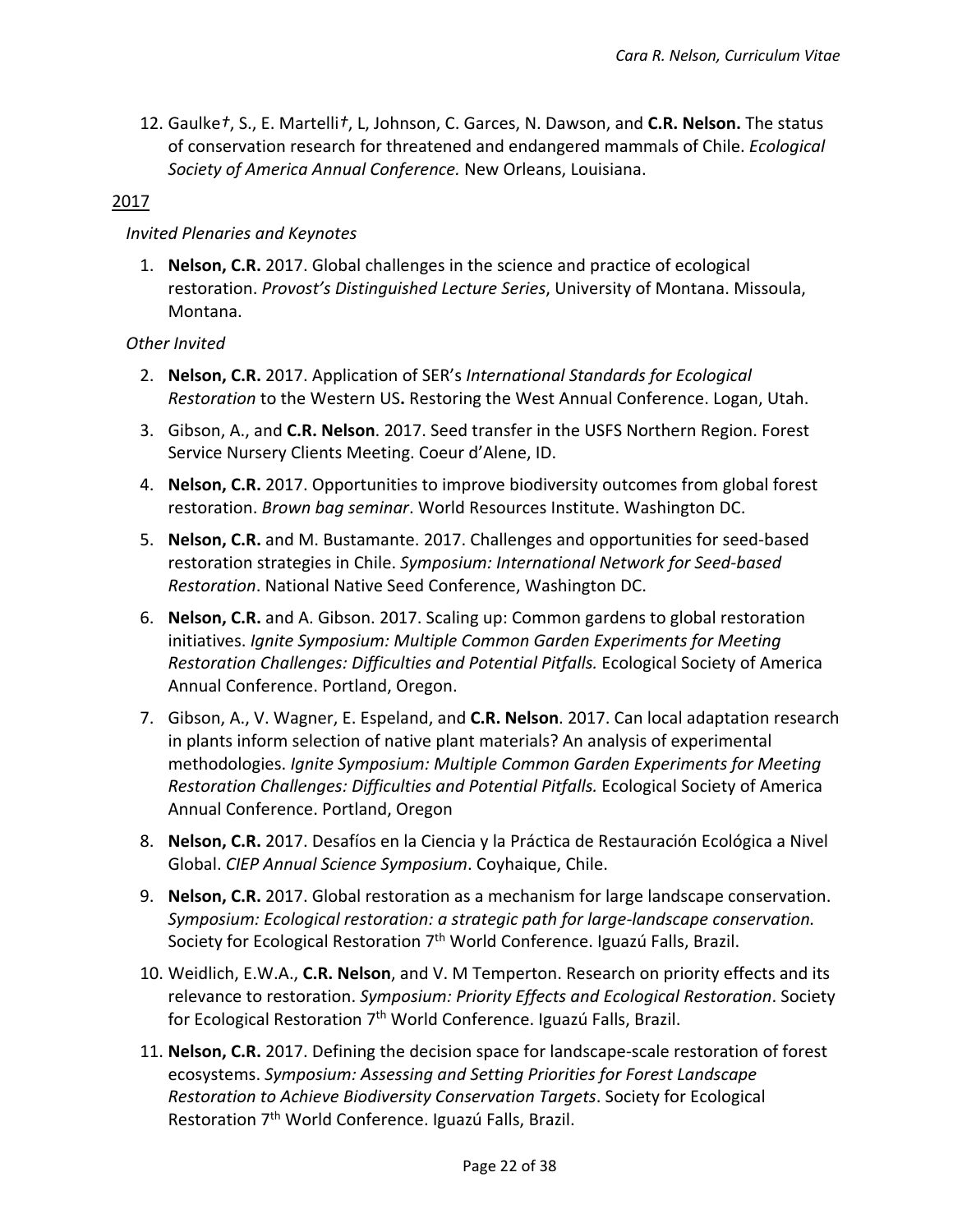- 12. **Nelson, C.R.,** E.W.A. Weidlich, and V.M. Temperton**.** 2017. Can knowledge of priority effects improve outcomes of ecological restoration? *Symposium: Priority Effects and Ecological Restoration.* Society for Ecological Restoration 7th World Conference. Iguazú Falls, Brazil.
- 13. **Nelson, C.R.** 2017. Spatial dynamics of reference forest stands. *Research seminar.* Universidade Estadual Paulista, Faculdade de Ciências Agronômicas-FCA, Departamento de Ciência Florestal, Botucatu, Brazil.

## *Contributed*

- 14. McDonald, T., G. Gann, B. Walder, **C.R. Nelson**, J. Hallet, J. Johnson, and K. Dixon. 2017. New international restoration standards provide guidance for improving ecological and biodiversity outcomes for forest landscape restoration. *Poster presentation*. IUFRO Conference, Puerto Rico.
- 15. Vanlerberghe, C., F. Aburto, C. Echeverría and **C.R. Nelson**. 2017. Patrón espacial de árboles en bosques pre-andinos: implicancias para la restauración. *Poster presentation*. Chilean Society for Ecological restoration Annual Meeting. Temuco, Chile.

#### 2016

#### *Invited Plenaries and Keynotes*

- 1. **Nelson, C.R.** 2016. Mejora de la calidad de la restauración ecológica a escala global *Plenary presentation*. *Primer Congreso Ecuadoriano de Restauración del Paisaje*. Loja, Ecuador.
- 2. **Nelson, C.R.** 2016. Ecological foundations of ecosystem restoration: key concepts and emerging trends. *Closing plenary presentation*. *El Primer Congreso Internacional Sobre Gestión y Restauración del Paisaje*, San Jose, Costa Rica.
- 3. **Nelson, C.R.** 2016. Key concepts for development of reference models for ecological restoration. *Plenary presentation. Restauración Ecológica en Chile: Oportunidades y Desafíos Desde la Política y la Practica*, La Serena Chile. Chile.

- 4. **Nelson, C.R**. 2016. Ecological restoration and global change. International Seminar. Universidad de Concepción. Concepción, Chile.
- 5. **Nelson, C.R.** 2016. Presenter in roundtable discussion on careers in ecological restoration and gave closing plenary remarks. III Congreso Colombiano de Restauración Ecológica Rio Negro, Colombia.
- 6. Maher, C., **C.R. Nelson**, A.J. Larson, and A. Sala. 2016. Ecological effects of thinning treatments to restore whitebark pine. White Bark Pine Ecosystem Foundation Annual Science and Management Workshop. Whitefish, Montana.
- 7. **Nelson, C.R.** 2016. Ecosystem management for the 21<sup>st</sup> Century. IUCN World Conservation Congress. Honolulu, Hawaii.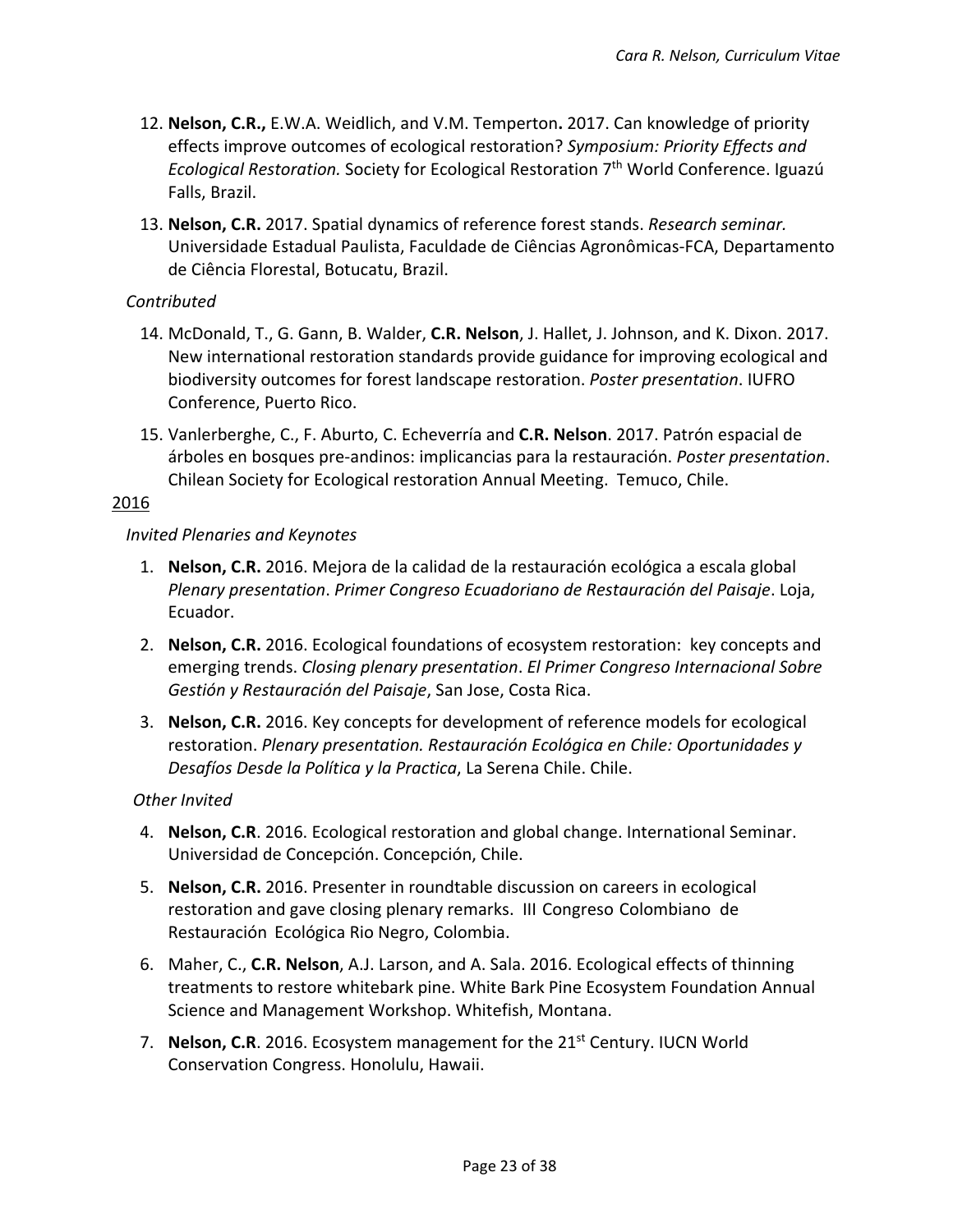8. **Nelson, C.R.** 2016. Conservation of ESA-listed butterflies and plants on Homestead Airforce Reserve Base. *Pine Rockland Habitat Management Workshop*. Fairchild Botanical Gardens. Florida.

## *Contributed*

9. Temperton, V. M., **C.R. Nelson** and E. Weidlich 2016. Exploring the potential role of priority effects for ecological restoration. *Society for Ecological Restoration European Chapter Annual Conference*, Freising, Germany.

## 2015

## *Invited Plenaries and Keynotes*

1. **Nelson, C.R.** 2015. Ecosystem restoration in the 21<sup>st</sup> century: global perspectives from the Society for Ecological Restoration. *Plenary presentation*. *Biennial Conference of the Latin American and Caribbean Society for Ecological Restoration (SIACRE)*. Buenos Aires, Argentina.

- 2. McDonald, T., G. Gann, B. Walder, **C.R. Nelson**, J. Hallett, J. Jonson, K. Dixon. 2017. New international restoration standards provide guidance for improving ecological and biodiversity outcomes of forest landscape restoration. *IUFRO International Conference on Forest Landscape Restoration.* San Juan, Puerto Rico.
- 3. **Nelson, C.R.** 2015. Restoration and wilderness management. *Mansfield Center Wilderness Conference*. University of Montana, Missoula, Montana**.**
- 4. **Nelson, C.R.** 2015. UM's Restoration Ecology Lab: Improving the science behind the practice. Presentation to Staff Ambassador Program. University of Montana, Missoula, Montana**.**
- 5. **Nelson, C.R.** 2015. Lessons learned from forest landscape restoration in the Western United States. Biennial Conference of the Latin American and Caribbean Society for Ecological Restoration (SIACRE). Buenos Aires, Argentina.
- 6. **Nelson, C.R.** 2015. Knowledge is power: Developing monitoring programs that increase understanding of restoration outcomes. *Symposium on Riparian Restoration in a Contaminated Environment: Lessons Learned and Challenges in Moving Forward.* Montana Department of justice, Natural Resource Damage Program. Anaconda, Montana.
- 7. **Nelson, C**.**R**. 2015. Effectiveness of herbicide treatments for restoration in the Southwest Crown of the Continent*. Southwest Crown of the Continent Collaborative Forest Landscape Restoration Program Annual Conference*. Lubrect Experimental Forest, Potomac, Montana.
- 8. **Nelson, C.R.** 2015. Conservation and restoration of whitebark pine. *Whitebark Pine Workshop*. Confederated Salish ad Kootenai Tribe Climate Change Oversight Committee. Salish Kootenai College, Polson, Montana.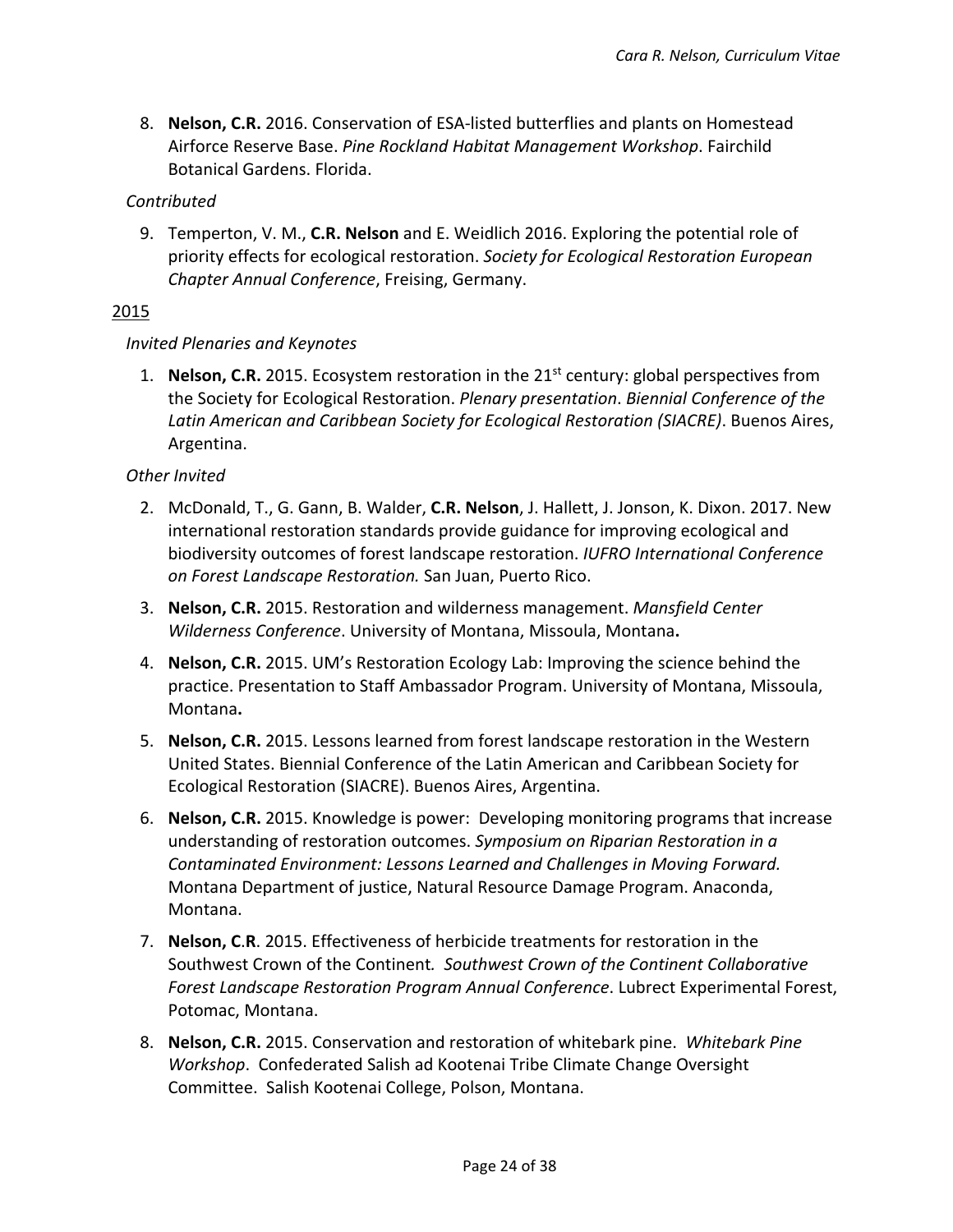9. **Nelson, C.R.** 2015. Knowledge is power: Developing monitoring programs that increase understanding of restoration outcomes. *Seminar*. Natural Resource Program, Travis Airforce Base. California.

## 2014

#### *Invited Plenaries, Keynotes, and High-level*

- 1. **Nelson, C.R.** 2014. Emerging topics in ecological restoration. *Plenary presentation*. *Society for Ecological Restoration Northwest and Great Basin Annual Conference*. Redmond, Oregon.
- 2. **Nelson, C.R.** 2014. Habitat restoration in the 21st Century. *Keynote presentation*. International Symposium on Native Plant Production, Kuwait City, Kuwait.
- 3. **Nelson, C.R.** 2014. Setting restoration goals and monitoring restoration outcomes. *Invited research seminar to the USDA Forest Service Integrated Resource Restoration staff and other staff in the Office of the Deputy Chief.* Washington DC.

- 4. **Nelson, C.R.** 2014. University of Montana's Restoration Ecology Lab: Improving the science behind the practice. Presentation to the Montana University System Board of Regents and State Legislators. Missoula, Montana.
- 5. **Nelson, C.R**. and V. Wagner. 2014. Herbicides can negatively affect seed performance in native plants. *Symposium: Overcoming obstacles to restoration.* Northern Rockies Invasive Plant Council Conference. Spokane, Washington.
- 6. Gibson, A. and **C.R**. **Nelson.** 2014. Competitive ability of invader-experienced and invader-naïve populations: selecting native plant materials. *Symposium: Overcoming obstacles to restoration.* Northern Rockies Invasive Plant Council Conference. Spokane, Washington.
- 7. **Nelson, C.R.** 2014. Restoration of fire-adapted forests: Lessons learned from implementation of the National Fire Plan. *Symposium: Social-Ecological Study of Western Fires: Developing an Integrated Framework for Research.* Joint Conference of the Association of Fire Ecology and International Association of Wildland Fire. Missoula, Montana.
- 8. **Nelson, C.R.** 2014. Knowledge and training for successful ecological restoration in the 21st century. *Ecosystems, Economy and Society: How Large-scale Restoration can Stimulate Sustainable Development.* National Academy of Sciences, Washington DC.
- 9. **Nelson, C.R.** 2014. Restoration as a means of achieving conservation: synthesis and future directions. *Symposium: Developing the Linkage between Ecological Restoration and Conservation Biology. Society for Conservation Biology North American Congress*. Missoula, Montana.
- 10. **Nelson, C.R.** 2014. Operationalizing resilience for ecological restoration. *Symposium: Regime Changes, Resilience, and Restoration – the Evolving Dialogue. Society for*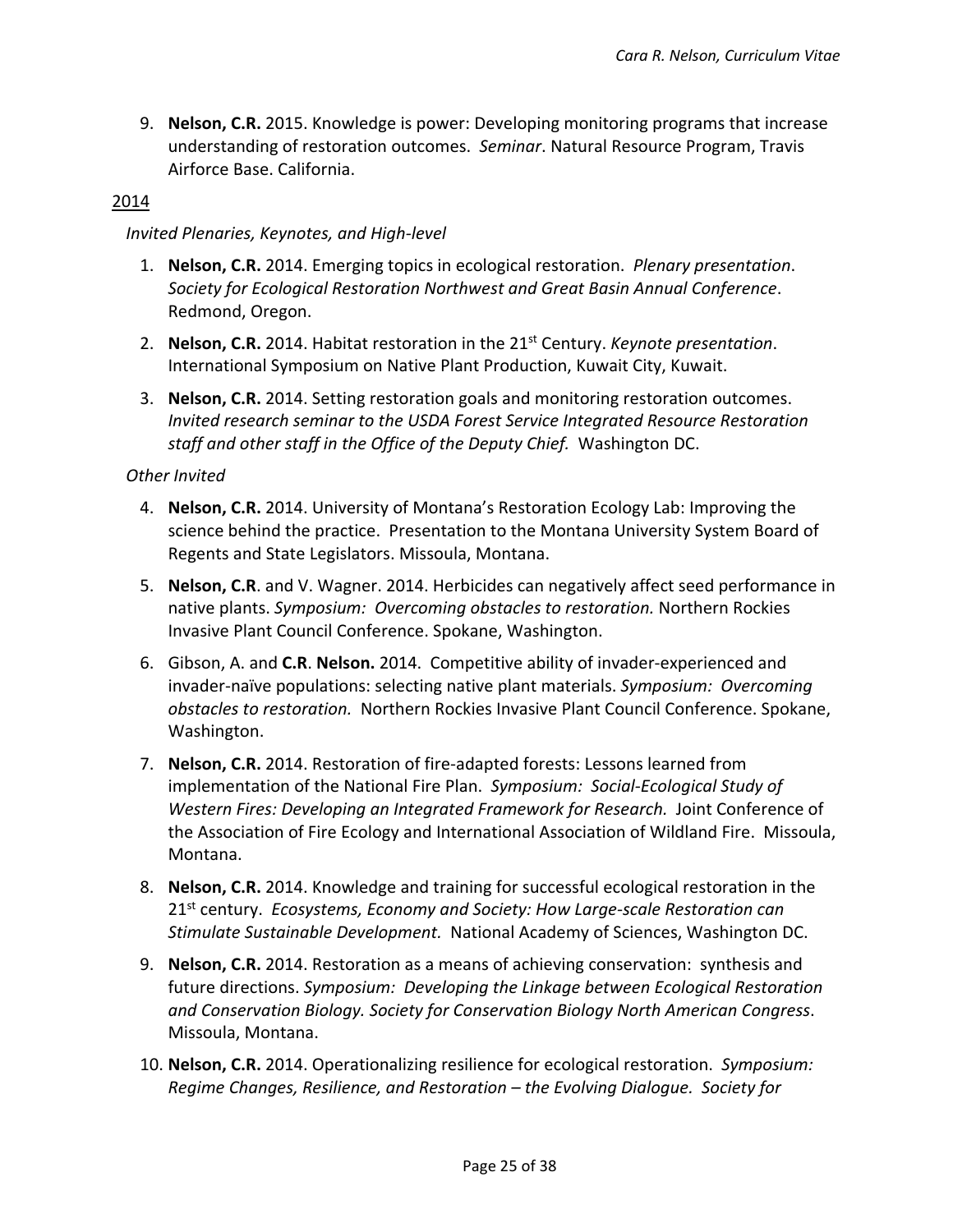*Ecological Restoration Large-Scale Ecosystem Restoration Conference*, New Orleans. Louisiana.

- 11. **Nelson, C.R.** 2014. Ecological restoration in a changing world: the role of history and function. *Invited research seminar.* University of Austria, Graz.
- 12. **Nelson, C.R.** 2014. Novel ecosystems: the role of history and function. *Roundtable discussion on ecological novelty. German Research Foundation.* Bonn, Germany.

## *Contributed*

13. Wagner, V., P. M. Antunes, M. Irvine, **C.R. Nelson.** 2014. Herbicides in invasive nonnative plant management: An estimate of usage and an assessment of non-target effects on native plants. *German Ecological Society Annual Conference*. Germany.

## 2013

## *Invited*

- 1. **Nelson, C.R.** 2013. Monitoring the effects of whitebark pine restoration treatments in the Southwest Crown of the Continent Collaborative Forest Landscape Restoration Program. *Whitebark Pine Ecosystem Foundation Annual Science Conference*. Bozeman, Montana.
- 2. **Nelson, C.R.** 2013. Connecting the dots: Engaging students in the science and practice of ecological restoration. *UM Charters Days, Celebrate Academics Event*. Missoula, Montana.
- 3. **Nelson, C.R.** 2013. Monitoring the effectiveness of herbicide treatments. *Building Bridges Workshop: Monitoring the Efficacy of Weed Management Tools.* Missoula, Montana.
- 4. **Nelson, C**.**R**. 2013. Effectiveness of herbicide treatments for restoration in the Southwest Crown of the Continent*. Southwest Crown of the Continent Collaborative Forest Landscape Restoration Program Annual Conference*. Lubrect Experimental Forest, Potomac, Montana.
- 5. **Nelson, C**.**R**. 2013. Whitebark pine restoration in the Southwest Crown of the Continent. *Southwest Crown of the Continent Collaborative Forest Landscape Restoration Program Annual Conference*. Lubrect Experimental Forest, Potomac, Montana.
- 6. **Nelson, C.R.**, and S. Murphy. 2013. Best practices for using resilience theory in restoration. *Symposium: Integrating Resilience Ecology into Restoration Practice. Society for Ecological Restoration World Conference*. Madison, Wisconsin.
- 7. Dovčiak, M., C.B. Halpern, **C.R. Nelson**, S.A. Evans. 2013. Conserving bryophytes in working forests: insights from the Demonstration of Ecosystem Management Options (DEMO) Experiment. *Bryophyte Symposium. Canadian Botanical Society Annual Conference.* Kamploops, British Columbia, Canada.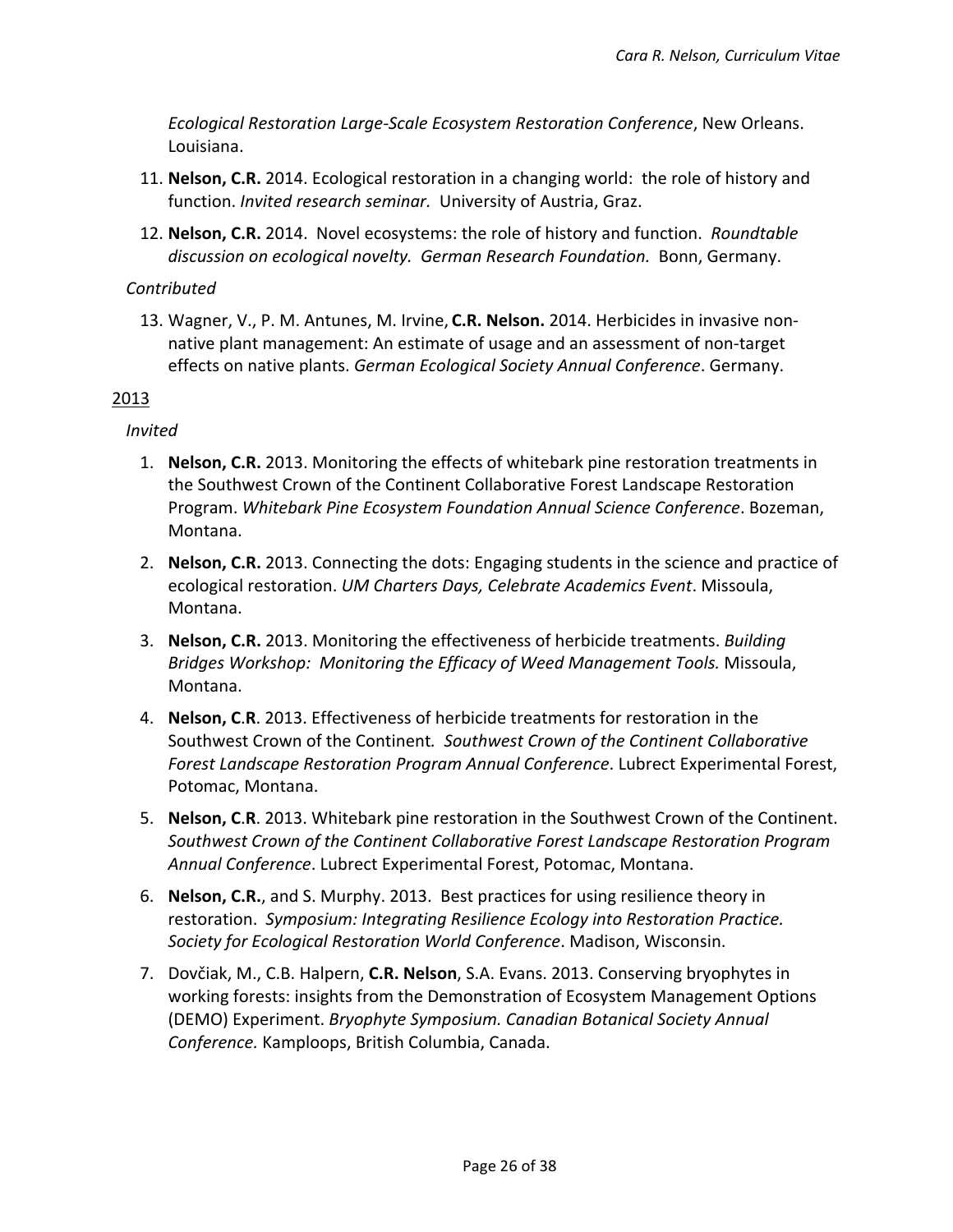## *Contributed*

8. Forestieri, D., R. Lloyd*†*, and **C.R. Nelson**. 2013. Transforming forest road restoration by integrating lessons from a decade of adaptive monitoring. *Society for Ecological Restoration World Conference*. Madison, Wisconsin.

## 2012

#### *Invited Plenary and Keynote*

1. **Nelson, C.R.** 2012. Knowledge is power: New paradigms for increasing understanding of restoration outcomes. *Opening Plenary. Joint Conference of the Society for Ecological Restoration Northwest and Northwest Chapter American Fisheries Society*. Victoria, British Columbia, Canada.

- 2. **Nelson, C.R.** 2012. Importance of assessing restoration outcomes: examples from western North American forests. *Invited research seminar. Joint Research Council of the European Union.* Ispra, Italy.
- 3. **Nelson, C.R.**, **S**. Murphy, J. Harris, K. Hulvey, and B. Starzomsky. 2012. Novel ecosystems: Clarifying the role of function and history. *Symposium: Novel ecosystems and invasive species-new normal or red herring. Society for Ecological Restoration Europe Conference*. Cheske Budejovice. Czech Republic.
- 4. **Nelson, C**.**R**. 2012. Effectiveness of herbicide treatments for restoration in the Southwest Crown of the Continent. *Southwest Crown of the Continent Collaborative Forest Landscape Restoration Program Annual Conference.* Lubrect Experimental Forest, Potomac, Montana.
- 5. **Nelson, C**.**R**. 2012. Citizen scientist programs for restoration in the Southwest Crown of the Continent. *Southwest Crown of the Continent Collaborative Forest Landscape Restoration Program Annual Conference*. Lubrect Experimental Forest, Potomac, Montana.
- 6. **Nelson, C.R.** 2012. Improving restoration of mixed-severity fire regimes: Looking back to move ahead. *Symposium: Mixed Severity Fire Regimes as a Guiding Concept for Forest Management: Variability in Space and Time, Restoration, and Future Challenges. Ecological Society of America Annual Conference*. Portland, Oregon.
- 7. Wagner, V., P. Antunes, M. Irvine, and **C.R. Nelson**. 2012. Herbicide use in invasive exotic plant management: a review of policy regulations and current use, with a focus on North America. *Terrestrial Invasive Plant Species Conference*. Sault Ste Marie, Ontario, Canada.
- 8. **Nelson, C.R.,** V. Wagner, and P. Antunes. 2012. Non-target effects of herbicides on native plants and soil biota: the current state of knowledge. *Terrestrial Invasive Plant Species Conference.* Sault Ste Marie, Ontario, Canada.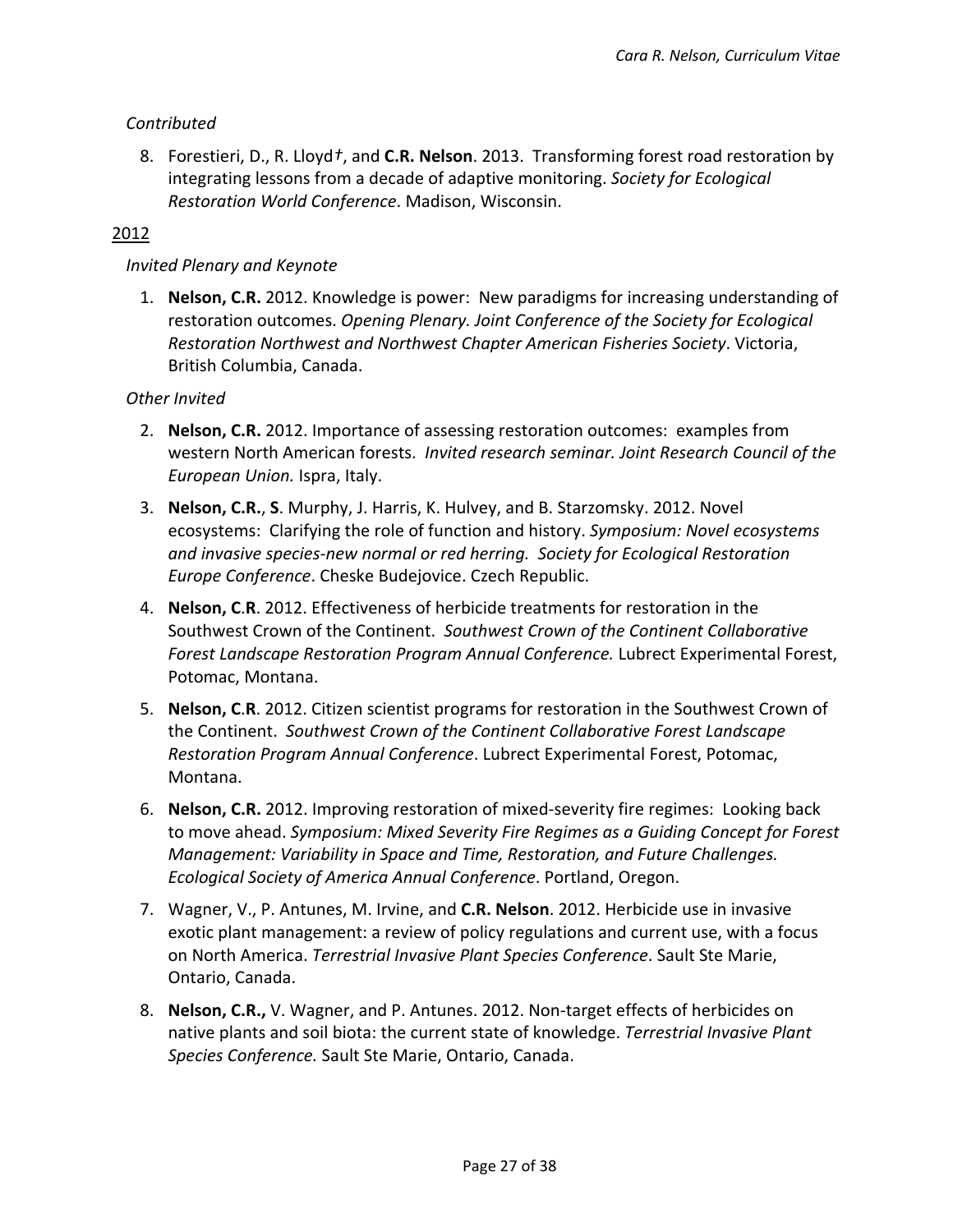- 9. **Nelson, C.R.** 2012. Academic curricula in ecological restoration. *Into the Future: Montana's Job Growth and Workforce Development Conference*. MT State AFL-CIO. Missoula, Montana.
- 10. **Nelson, C.R.** 2012. Lessons learned from multi-party monitoring: Southwestern Crown of the Continent Collaborative Forest Landscape Restoration Project*. USDA Forest Service Terrestrial Weed Management Workshop*. Missoula, Montana.

## *Contributed*

- 11. Fauver*†*, B.M., K. Pennick, and **C.R. Nelson**. 2012. Efficacy of using citizen scientists for monitoring changes in vegetation after forest restoration. *Public Participation in Public Research Conference held in associations with the Ecological Society of America Annual Conference*. Portland, Oregon. (Poster presentation)
- 12. LaPlant*†*, D.R.T. Belote, and **C.R. Nelson**. 2012. Lifespans of fuel-reduction projects in forests of the Crown of the Continent, Montana: How long can we expect today's investments to be effective at reducing fire risk? *Montana Chapter Society for Conservation Biology*. Bozeman, Montana. (Poster presentation)
- 13. Carnwath*†*, G.C., and **C.R. Nelson**. 2012. Competition modulates climate sensitivity of *Pseudotsuga menziesii. Ecological Society of America Annual Conference*. Portland, Oregon.
- 14. Juran*†*, A. and **C.R. Nelson**. 2012. Rethinking revegetation treatments after road removal in the Rocky Mountains. *Joint Conference of the Society for Ecological Restoration Northwest and Northwest Chapter American Fisheries Society.* Victoria, British Columbia, Canada.

## 2011

## *Invited Plenaries and Keynotes*

1. **Nelson, C.R.** 2011. The future of ecological restoration. *Plenary Forum. Novel Ecosystems: When and how should we intervene in the new ecological world order? Restoration Institute*. Victoria, British Columbia, Canada.

- 2. **Nelson, C.R.,** L. Hallett, J. Harris, K. Hulvey, S. Murphy, B. Starzomsky, and P. Tognetti. 2011. Defining novel ecosystems: Biotic, abiotic, and functional dissimilarity. *Symposium: Novel Ecosystems. Society for Ecological Restoration World Conference*. Merida, Mexico.
- 3. **Nelson, C.R.** 2011. What are students of ecological restoration required to learn?: A review of academic curricula in the United States and Canada*. Symposium: The Body of Knowledge ─ Accreditation of Academic Programs. Society for Ecological Restoration World Conference*. Merida, Mexico.
- 4. Schoennagel, T., **C.R. Nelson**, and M. Moritz. 2011. Managing human-wildfire interactions in a changing climate. *Symposium: Emerging Issues in Earth Stewardship ─*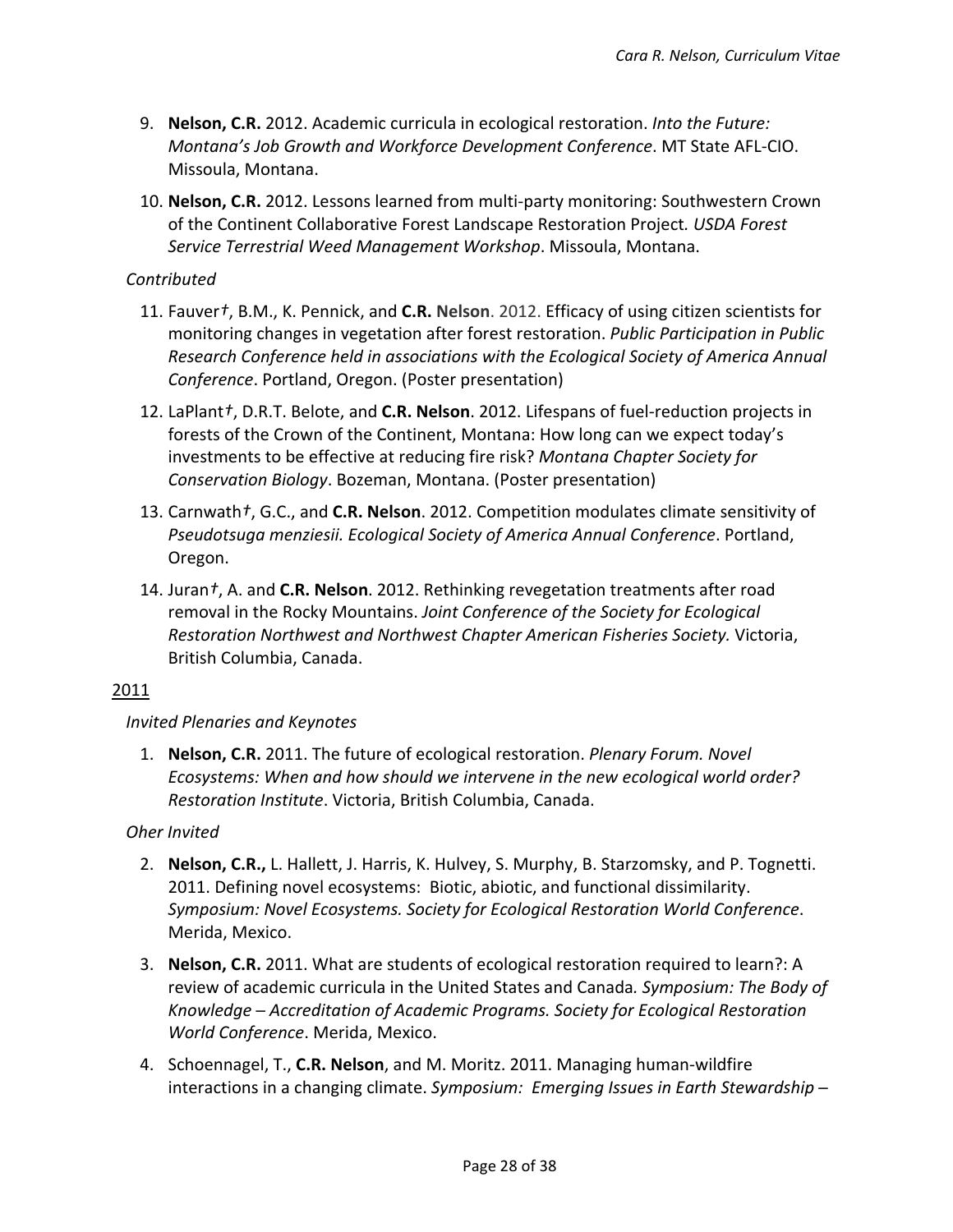*An Intersection between Science and Society. Ecological Society of America Annual Conference*. Austin, Texas

## *Contributed*

- 5. **Nelson, C.R.** and T. Schoennagel. 2011. Implementation of forest restoration treatments in the Western US: Do we need to rethink management objectives? *The Nature Conservancy All Science Conference: Conservation Science for People and Nature.* Olive Branch, Mississippi.
- 6. **Nelson, C.R.,** T. Schoennagel, S. Snetsinger, S. Dobrowski, M. Parisien, and M. Moritz. 2011. What is the probability that forests treated for fire mitigation will experience subsequent wildfire?: Rethinking forest restoration in the western US. *Society for Ecological Restoration World Conference.* Merida, Mexico.

## 2010

#### *Invited Plenaries and Keynotes*

1. **Nelson, C.R.** 2010. Tackling the future's most pressing conservation challenges in a changing world. *Plenary Session. Society for Conservation Biology Annual Conference*. Edmonton, Alberta, Canada.

## *Other Invited*

- 2. **Nelson, C.R.**, I. Abrahamson, A. Jones*†*, and K. Pennick. 2010. Restoration and management of high-elevation pines: Cost and efficacy of white pine blister rust treatments. *The Future of High-elevation Five-needle White Pines in Western North America Conference.* Whitebark Pine Ecosystem Foundation. Missoula, Montana.
- 3. **Nelson, C.R.** 2010. Implications of climate change for selection and use of native plant materials. *National Native Seed Conference*. Snowbird, Utah.
- 4. **Nelson, C.R.** 2010. Ecological restoration in a changing world: Considerations for forest and wilderness managers. *RM-CESU Wilderness Stewardship in the Rockies Conference*. Lubrecht Experimental Forest, Potomac, Montana.
- 5. **Nelson, C.R.** 2010. Restoration of fire-dependent forests in the Western US: Matching practice to theory. *Montana Society of American Foresters Annual Conference*. Missoula, Montana.

## *Contributed*

- 6. **Nelson, C.R.** and T. Schoennagel. 2010. Restoration relevance of recent National Fire Plan treatments in the Western U.S. *Society for Conservation Biology Annual Conference*. Edmonton, Alberta, Canada.
- 7. **Nelson, C.R.** and C.B. Halpern. 2010. Do forest fragments retained during timber harvest provide refugia for late-seral herbs and bryophytes? *Society for Conservation Biology Annual Conference*. Edmonton, Alberta, Canada.
- 8. Switalski, T. A., and **C.R. Nelson**. 2010. Activity patterns of a hunted black bear population in response to different road access management and restoration practices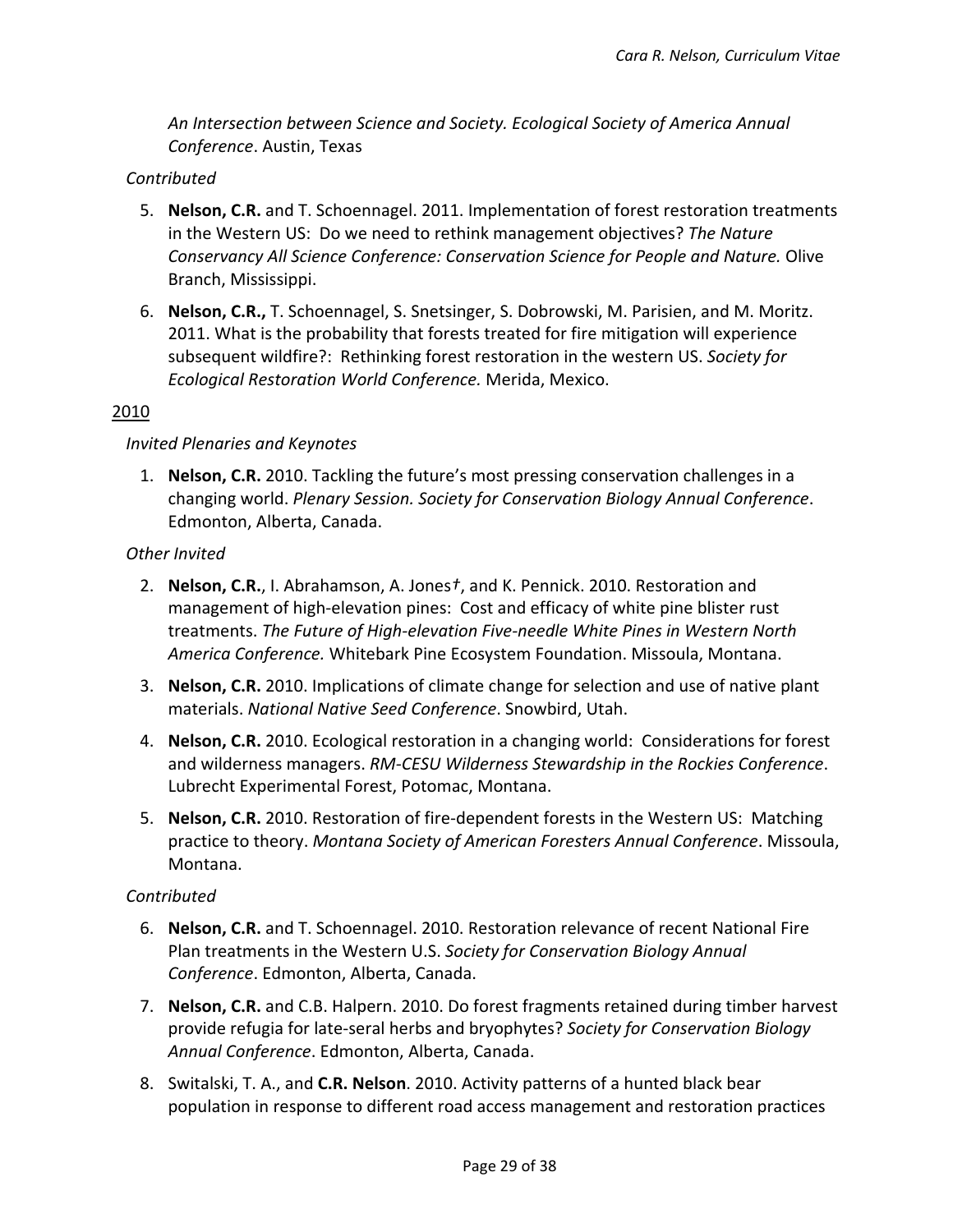in Idaho. *Society for Conservation Biology Annual Conference*. Edmonton, Alberta, Canada.

- 9. Abrahamson*†*, I., and **C.R. Nelson**. 2010. Assessing the performance of sampling designs for measuring abundance of understory plants after forest restoration. *Society for Ecological Restoration Northwest Annual Conference*. Lynnwood, Washington.
- 10. Grant*†*, A.S., and **C.R. Nelson**. 2010. An evaluation of road removal practices on national forests of the Pacific and Northwestern United States. *Society for Ecological Restoration Northwest Annual Conference*. Lynnwood, Washington.

# 2009

## *Invited*

- 1. **Nelson, C.R.** 2009. Rethinking forest restoration in the western US: Matching practice to theory. *The University of Montana College of Forestry and Conservation Seminar*. Missoula, Montana.
- 2. **Nelson, C.R** and T. Schoennagel. 2009. Opportunities for academic training in the science and practice of restoration in the United States and Canada. *Symposium at the Society for Ecological Restoration World Conference*. Perth, Australia.
- 3. **Nelson, C.R** and T. Schoennagel. 2009. Does forest restoration practice follow restoration ecology theory?: Case studies from the western United States. *Symposium: New Approaches to Restoration Ecology in a Changing World. International Association for Ecology and Ecological Society of Australia, Joint Annual Conference*. Brisbane, Australia.
- 4. **Nelson, C.R** and T. Schoennagel. 2009. Spatial patterns in National Fire Plan treatments: Wildland-urban interface and fire regimes. *USDA Forest Service, Rocky Mountain Research Station Missoula Fire Sciences Laboratory Seminar*. Missoula, Montana.

# *Contributed*

- 5. Jones*†*, A. J., **C.R. Nelson**, E. Crone, and K. Pennick. 2009. Effects of herbicides on native plant population viability and growth. *Fort Missoula Greenhouse Open House*. Missoula, Montana. (Poster Presentation).
- 6. Grant*†*, A.S., and **C.R. Nelson**. 2009. Restoration of native plant communities after road decommissioning in the Northern Rocky Mountains. *Northwest Scientific Association Annual Conference*. Seattle, Washington.

## 2008

# *Invited*

1. **Nelson, C.R.** 2008. Ecological restoration: defining ecological, social, and learning successes. *Collaboration and Capacity Building Workshop*. National Forest Foundation. Seeley Lake, Montana.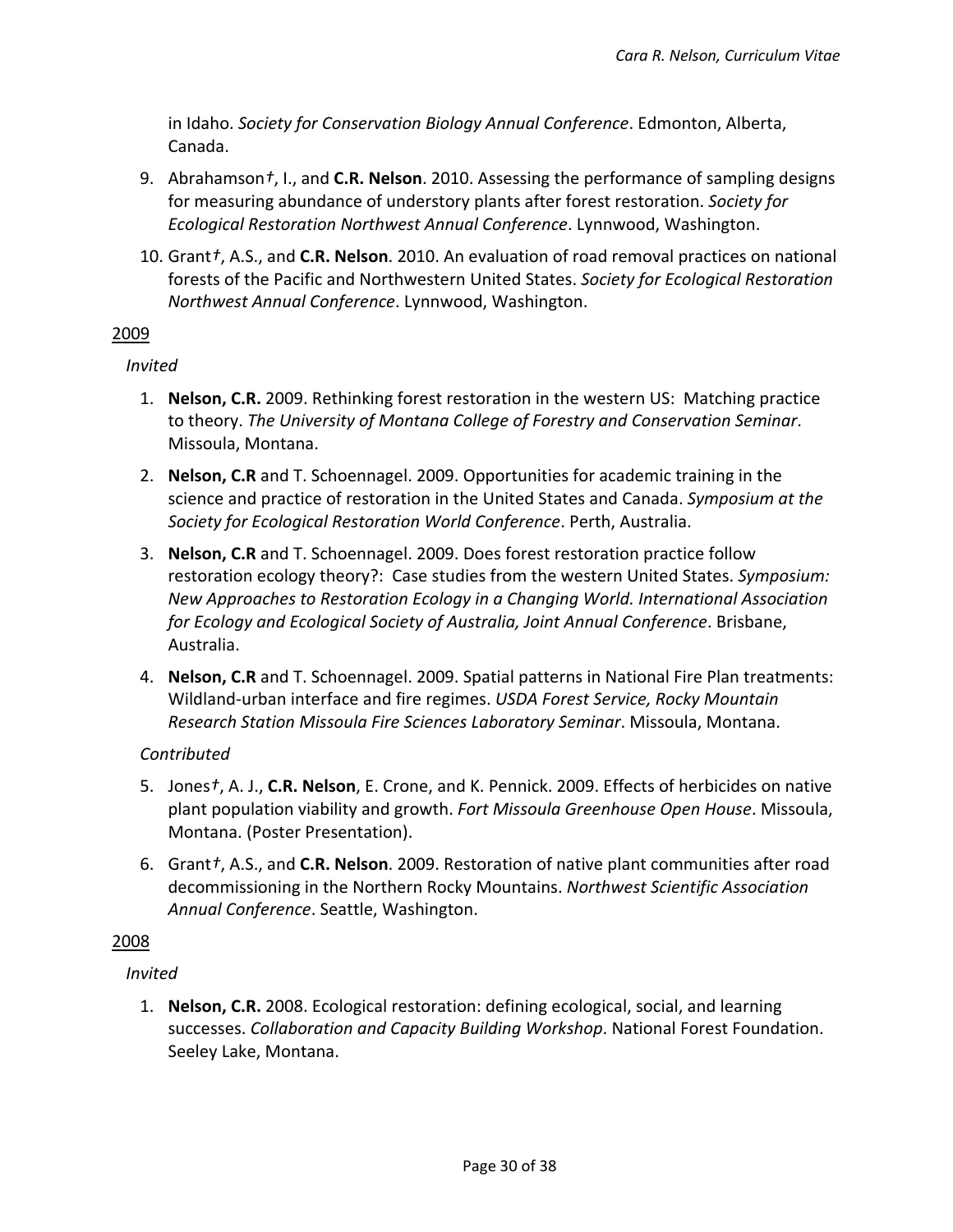- 2. **Nelson, C.R.** 2008. Restoration education in North America: How do programs in Montana rate? *Growing a Restoration Workforce: A Workshop on Education and Training for the Restoration Economy.* Butte, Montana.
	- Media following presentation**:** Quoted in *The Montana Standard* (Butte) and *Business Week Magazine* (Sector and Industry section).
- 3. **Nelson, C. R**., A. Nicklison*†*, I. Abrahamson*†*, A. Grant*†*, and C. Swanson. 2008. Assessing ecologic and economic impacts of nonnative forest insects and diseases: White pine blister rust as a case study. *Symposium: Ecologic and Economic Impacts of Nonnative Forest Insect and Diseases. Ecological Society of America Annual Conference*. Milwaukie, Wisconsin.
- 4. Sutherland, S. and **C.R. Nelson**. 2008. Effects and implications of biomass removal on nonnative invasive plants. *Forest Biomass Utilization: Impact on Forest Resources Conference*. Western Forestry and Conservation Association. Spokane, Washington.
- 5. **Nelson, C.R.** 2008. Ecological costs of forest restoration. Alien Invasive Species Management Conference, Restoration Institute, University of Victoria, Victoria, British Columbia, Canada.
- 6. **Nelson, C.R.** 2008. Principles of restoration, reclamation, and revegetation. *USDA Forest Service Revegetating with Native Plants Workshop*. Missoula, Montana.
- 7. **Nelson, C.R.** 2008. A primer on ecological restoration. *Seminar*. *National Forest Foundation*. Missoula, Montana.
- 8. **Nelson, C.R.**, C.B. Halpern, and J.K. Agee. 2008. Do conventional forest restoration treatments restore understory plant communities? *Invasive Species in Natural Areas Conference*. Missoula, Montana.
- 9. Nicklison*†*, A., I. Abrahamson*†*, A. Grant*†*, **C.R. Nelson**, and C. Swanson. 2008. Half a century of research on white pine blister rust: What have we learned about the ecologic and economic impacts? *National Center for Ecological Analysis and Synthesis Conference on Forest Pests and Pathogens*. Santa Barbara, California.

# *Contributed*

- 10. Schoennagel, T., **C.R. Nelson**, T.B. Chapman, G.C. Carnwath*†*, and D.M. Theobald. 2008. A spatial evaluation of recent National Fire Plan treatments across the western US. *Ecological Society of America Annual Conference*. Milwaukie, Wisconsin.
- 11. C.B. Halpern, M. Dovciak, **C.R. Nelson**, and S.A. Evans. 2008. Responses of vascular and non-vascular plants to structural-retention harvests in the Pacific Northwest. *Ecological Society of America Annual Conference*. Milwaukie, Wisconsin.

## 2007 and earlier

*Invited Plenary, Keynote, and Testimony*

1. **Nelson, C.R.** 1998. Testimony on emergency exemptions from the National Environmental Policy Act (NEPA) for salvage sales and discussion draft bill on "NEPA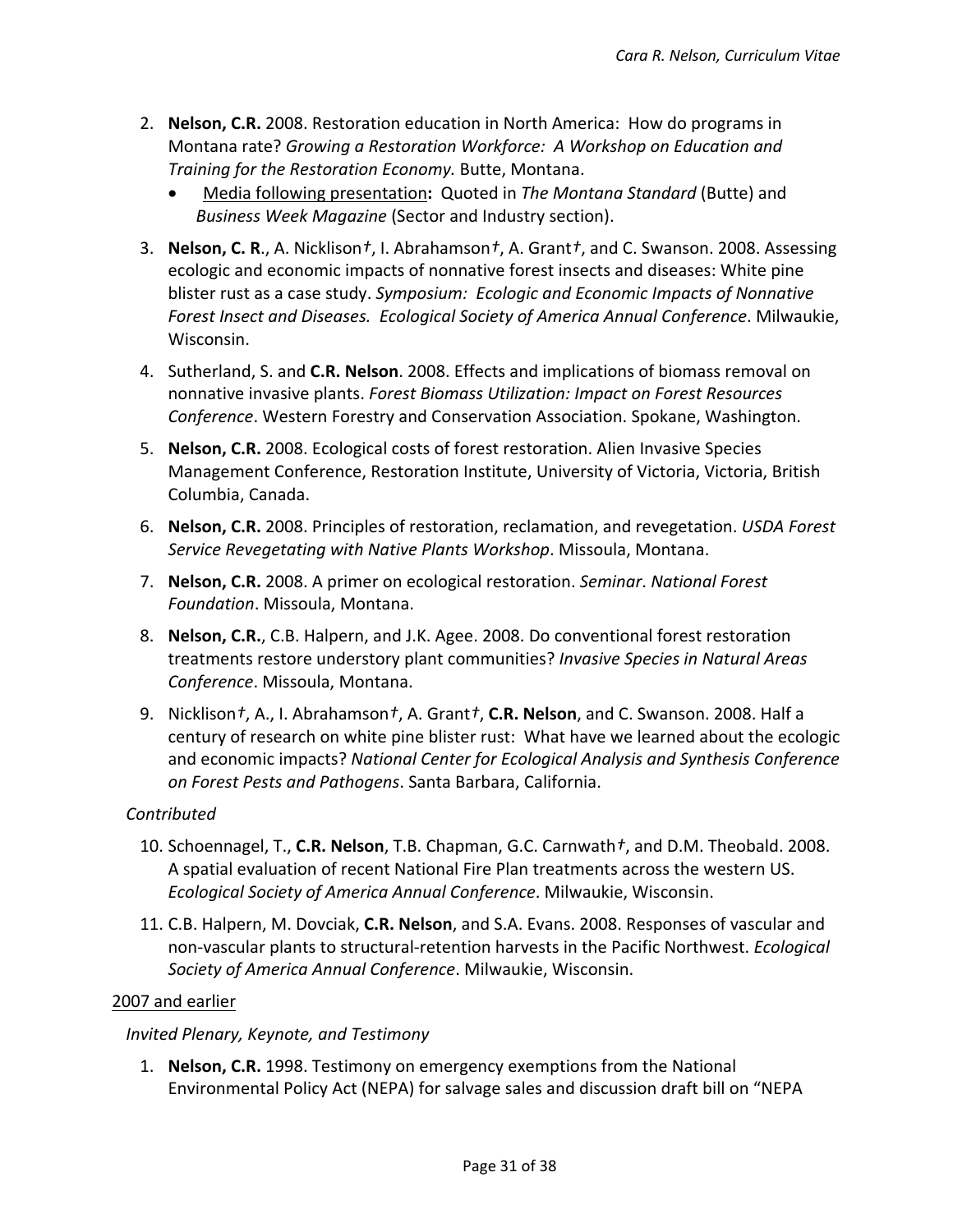Equity." *United States House of Representatives, Subcommittee on Forests and Forest Health*. Washington, D.C.

2. **Nelson, C.R.** and J. Talberth. 1991. Remnant interior forest stands in national forests of Washington and Oregon. *Invited presentation to Committee of Scientists ("Gang of Four") appointed by the United States House of Representatives, Agriculture Committee to provide Congress with a range of management strategies for Pacific Northwest forests*. Portland Coliseum, Portland, Oregon.

## *Other Invited*

- 3. **Nelson, C.R.**, C.B. Halpern, and J.K. Agee. 2006. Effects of fuel-hazard reduction treatments on understory composition and non-native plants in ponderosa pine forests of eastern Washington. *Third International Fire Ecology and Management Congress*. San Diego, California.
- 4. **Nelson, C.R**. 2006. Non-target effects of forest restoration treatments*. Research seminar.* The Nature Conservancy. Seattle, Washington.
- 5. **Nelson, C.R.** 2005. Effects of forest restoration treatments on understory plant community dynamics. *Pacific Northwest Fire Learning Network Meeting*. Bend, Oregon.
- 6. **Nelson, C.R.** 2005. Twenty-first century forestry in the Pacific Northwest: Do current conservation practices make the cut*? Research seminar.* The Evergreen State College. Olympia, Washington.
- 7. **Nelson, C.R.** and C.B. Halpern. 2004. Short-term responses of vascular plants and bryophytes in forest patches retained during structural retention harvest. Field trip presentation. *Balancing Ecosystem Values Workshop at International Union of Forest Research Organizations (IUFRO) Conference*. Portland, Oregon.
- 8. **Nelson, C.R.** 2002. Influence of forest edges on understory vegetation: A synthesis of three decades of research in temperate forests. *Symposium: Forest Edges - Unifying Concepts and Key Research Needs. Ecological Society of America Annual Conference*. Tucson, Arizona.
- 9. **Nelson, C.R.** 2001. Pacific Northwest forest understories: life history characteristics and successional development. *Seminar*. *Central Washington University*. Ellensburg, Washington.
- 10. **Nelson, C.R.** 2000. Alternative silvicultural research in the Pacific Northwest. *Seminar*. Shoreline Community College. Seattle, Washington.

## *Contributed*

- 11. **Nelson, C.R.**, C.B. Halpern, and J.K. Agee. 2006. Understory plant responses to thinning and burning in ponderosa pine forests of eastern Washington. *Society for Conservation Biology Annual Conference*. San Jose, California.
- 12. Evans, S. A., **C.R. Nelson**, J. F. Saracco, M. Dovciak, and C.B. Halpern. 2006. Persistence of forest-floor bryophytes in a structural-retention experiment: Effects of level and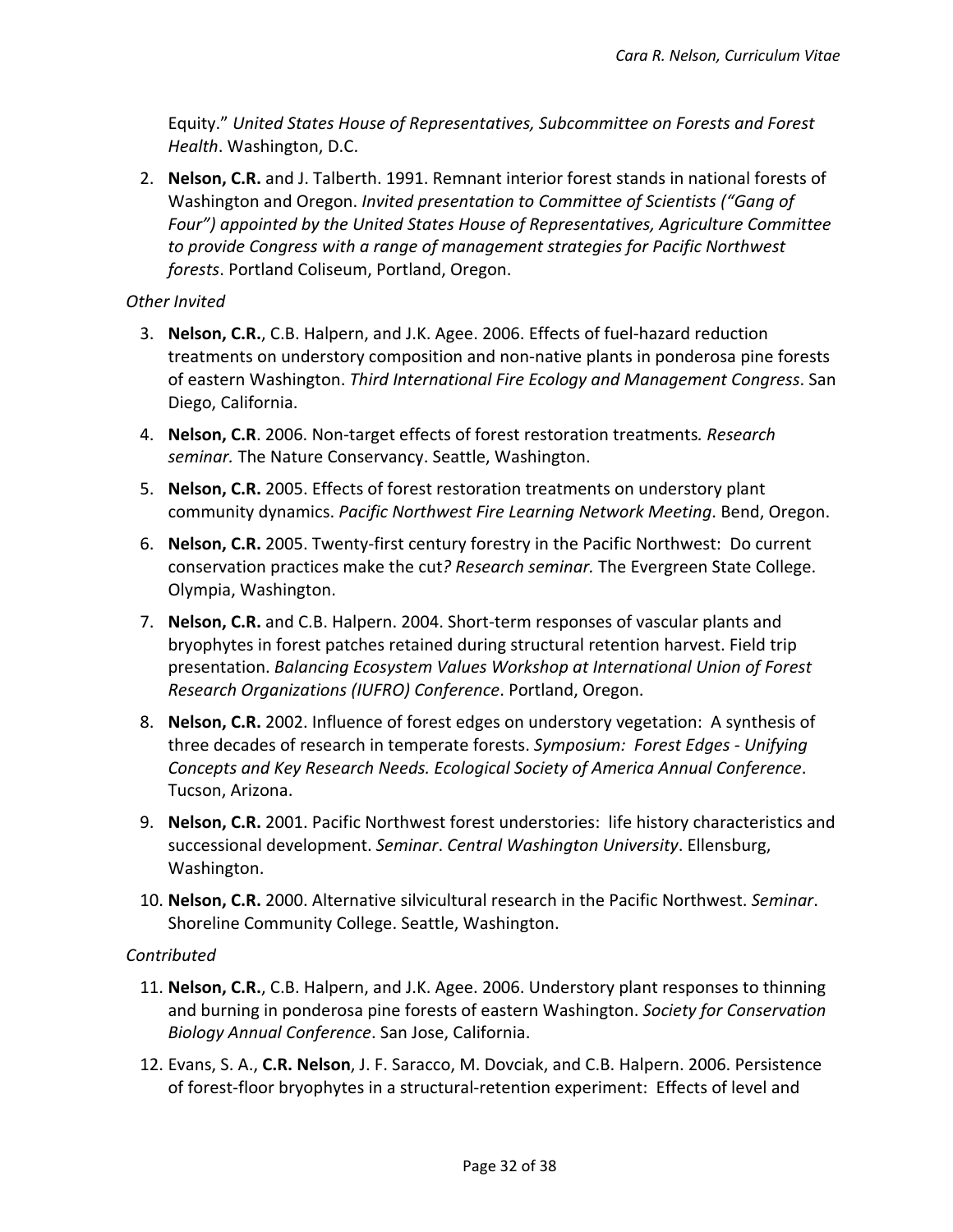pattern of overstory retention. *Botanical Society of Ameri ca Annual Conference*. Chico, California.

- 13. **Nelson, C.R.** 2004. Demographic responses to timber harvest and acclimation to environmental change for three late-seral forest herbs. *Ecological Society of America Annual Conference*. Portland, Oregon.
- 14. **Nelson, C.R.** and C.B. Halpern. 2004. Short-term effects of timber harvest and forest edges on ground-layer bryophytes in the Pacific Northwestern United States. *Society for Conservation Biology Annual Conference*. New York City, New York.
- 15. **Nelson, C.R.** and C.B. Halpern. 2001. Vegetation responses along edge-to-interior gradients within green-tree retention patches in Douglas-fir forests. *Ecological Society of America Annual Conference*. Madison, Wisconsin.
- 16. **Nelson, C.R.** and C.B. Halpern. 1999. The consequences of aggregated canopy retention for understory herbs in Pacific Northwest forests. *Ecological Society of America Annual Conference*. Spokane, Washington.
- 17. McKenzie, D., C.B. Halpern, and **C.R. Nelson**. 1999. Overstory/understory relationships in Pacific Northwest forests: Predicting mean and maximum response. *Ecological Society of America Annual Conference.* Spokane, Washington.
- 18. **Nelson, C.R.** and C.B. Halpern. 1998. The consequences of aggregated retention for understory plants: An exploration of hypotheses. *Northwest Scientific Association Annual Conference*. Olympia, Washington.
- 19. **Nelson, C.R.** and D.M. Waller. 1996. Local and regional factors affecting eastern hemlock (*Tsuga canadensis*) regeneration in northern Wisconsin. *Ecological Society of America Annual Conference*. Providence, Rhode Island.

## **STUDENTS MENTORED**

## M.S. Advisees - completed

- 1. Ilana Abrahamson (M.S. Forestry, 2009); Thesis *Assessing the Performance of Sampling Designs for Measuring Abundance of Understory Plants after Forest Restoration*; Current position – Supervisory Ecologist, USFS Missoula Fire Science Laboratory, Missoula, MT
- 2. Jeremy T. Amberson (M.S. Forestry, 2014); Thesis *Effects of Disturbance on Tree Community Dynamics in Whitebark Pine Ecosystems*; Current position – Owner, GCFR Environmental Services LLC, Missoula, MT
- 3. Ashley Juran (M.S. Forestry, 2009); Thesis *Restoration of Native Plant Communities after Road Decommissioning: Effect of Seed Mix and Soil Properties on Vegetation Establishment*; Current position – Stewardship Initiative Coordinator, Montana State Department of Natural Resources and Conservation, Missoula, MT
- 4. Eva S. Masin (M.S. Resource Conservation, 2011); Thesis *Can Sheep Control Leafy Spurge without Compromising Efforts to Restore Native Plants*? Current position – Biological Scientist, USFS Missoula Fire Science Laboratory, Missoula, MT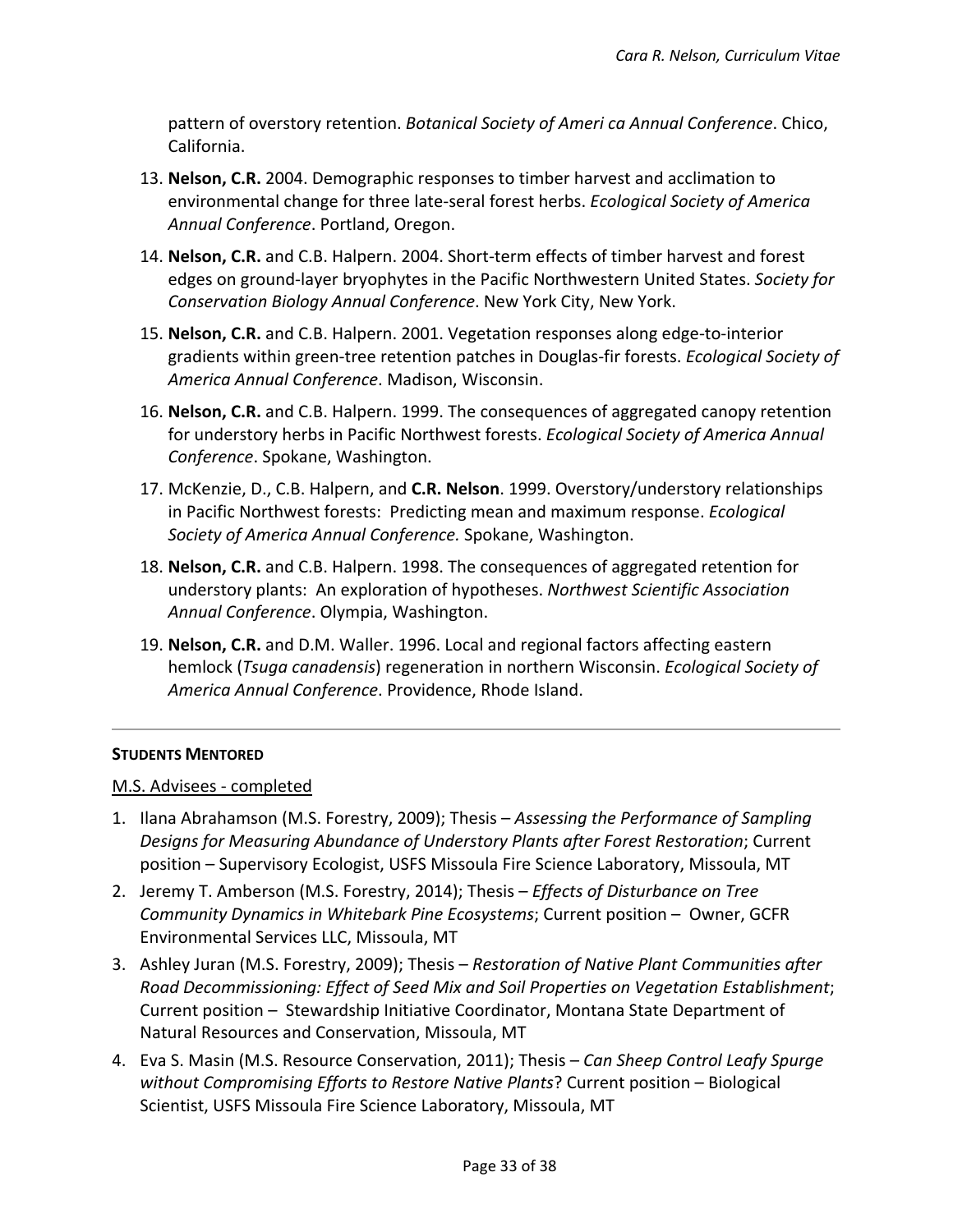- 5. Christine McManamen (M.S. Resource Conservation, 2017) Thesis *Does Timing of Herbicide Use Influence Rates of Germination or Seedling Biomass of Native Plants Used for Restoration*?; Current position – Restoration Specialist at Nez Perce Tribe Department of Fisheries Resources Management.
- 6. Haley L. Wiggins (M.S. Resource Conservation, 2017); Thesis *The Influence of Tree Height on Lidar's Ability to Accurately Characterize Forest Structure and Spatial Pattern Across Reference Landscapes;* Current position – Plant Ecologist, The Bloedel Reserve, Poulsbo, WA.
- 7. Philip Williams (M.S. Forestry, 2019); *Remote Sensing and Unmanned Aerial Systems*.

## M.S. Advisees - in progress

- 1. Abigail Marshall (Univ. of MT)
- 2. Enzo Martelli Moya (Univ. of MT)

## Ph.D. - completed

- 1. Gunnar Carnwath (PhD Forestry 2012; USFS Ecologist, Gallatin National Forest, MT); Dissertation – *Effects of Biotic Interactions On Climate-Growth Relationships Of Douglas-Fir And Ponderosa Pine;* Current position – Forest Ecologist, USFS Custer Gallatin National Forest, Bozeman, MT.
- 2. Alexis Gibson (PhD Forestry, 2015) Dissertation *The science behind the selection of native plant materials: local adaptation, response to invasion, cytotypic variation, and seed transfer zones;* Current position – Program Manager, Society for Ecological Restoration, Washington D.C. (based in Missoula, MT).
- 3. Colin Maher (PhD Forestry and Conservation Sciences, 2018); Dissertation *Global Change and Whitebark Pine: Restoration, Refugia, and Alpine Treelines;* Current position – Post Doc, University of Alaska, Anchorage, AK.
- 4. Sean Parks (PhD Forestry and Conservation Sciences, 2014); Dissertation *Quantifying the Influence of Past Wildfires on The Severity and Size of Subsequent Wildfires*; Current position – Research Ecologist, Aldo Leopold Wilderness Research Institute, USFS Rocky Mountain Research Station, Missoula, MT.

## Ph.D. – in progress

- 1. Mariah McIntosh (PhD Forestry and Conservation Sciences)
- 2. Cynthia Vanlerberghe Molinet (PhD Ciencias Forestales; co-tutor with C. Echeverria, Universidad de Concepción, Chile)
- 3. Luis Fajardo (PhD Ciencias Forestales; co-tutor with C. Echeverria, Universidad de Concepción, Chile)

## Postdoctoral Advisees (3 total)

1. Alexis Gibson (2015-2019); Current position – Program Manager, Society for Ecological Restoration, Washington DC (Based in Missoula, MT)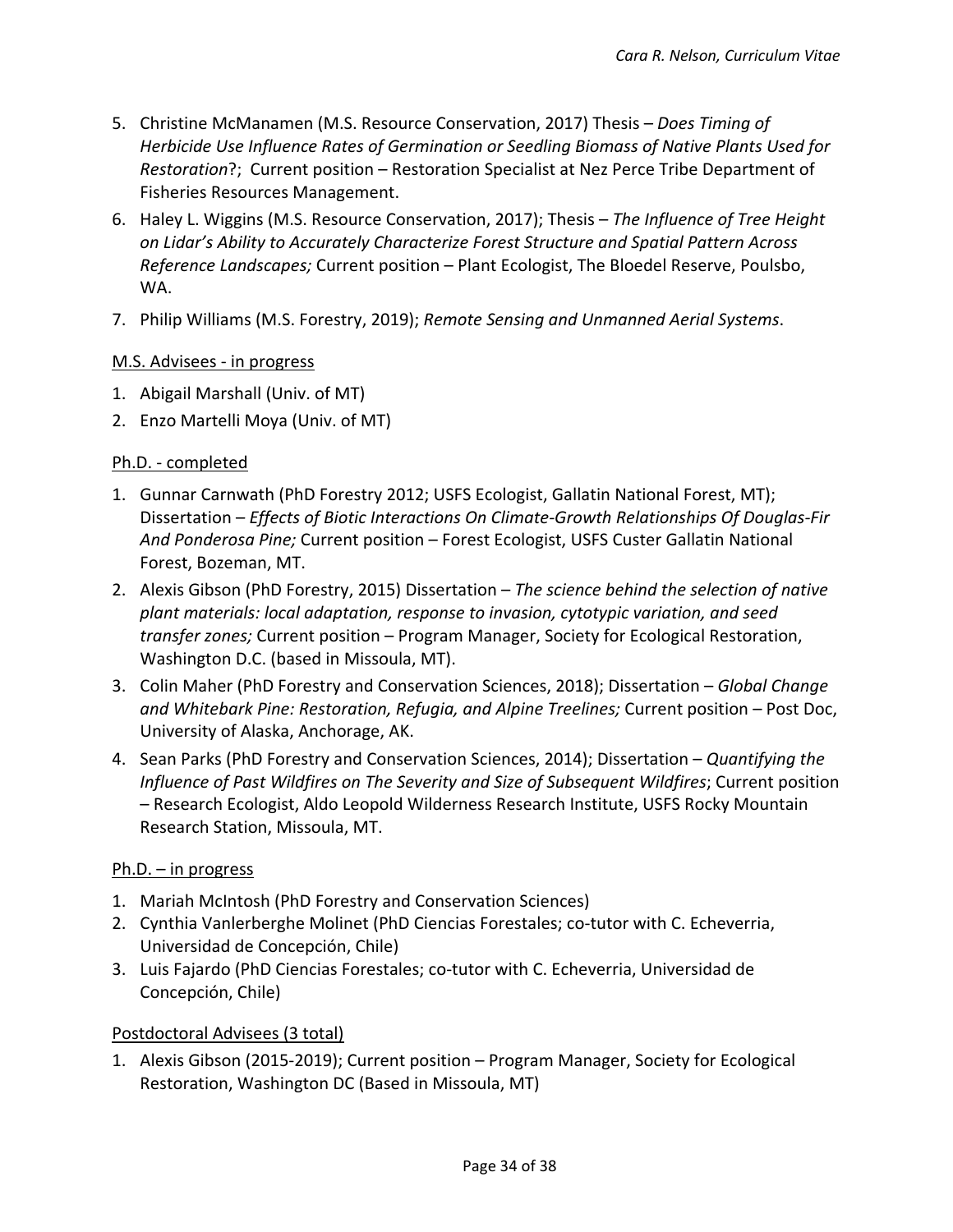- 2. Deborah Rother (2015); Current position Post Doc, Plant Biology Department, University of Campinas, Brazil.
- 3. Viktoria Wagner (2011-2012); Current position Assistant Professor, University of Alberta, Canada.

#### **EDITORIAL BOARDS AND MANUSCRIPT REVIEW**

- Associate Editor, *Fire Ecology* (2013-present)
- Coordinating Editor, *Restoration Ecology* (2008-present).
- Manuscript Referee, *Biological Conservation*, *Biological Invasions*, *Botany (*formerly *Canadian Journal of Botany), Canadian Journal of Forest Research, Conservation Biology, Ecological Applications, Ecological Restoration, Fire Ecology, Forest Ecology and Management, Forestry, Frontiers in Ecology and the Environment, Journal of Applied Ecology, Northwest Science, Range Ecology and Management, Restoration Ecology, Science,*  and *Trends in Ecology and Evolution* (ongoing).

#### **OTHER PROFESSIONAL SERVICE**

Administrative and Leadership Positions for Professional Organizations

- Whitebark Pine Ecosystem Foundation
	- Member, Board of Directors (2020-present)
- Biodiversa and WJPI Joint Initiative (a EU Horizon 2020 Program)
	- Chair, Evaluation Committee, €24M funding program, *"Conservation and restoration of degraded ecosystems and their biodiversity, including a focus on aquatic systems (BiodivRestore)"* (2020-2021)
- International Union for Conservation of Nature (IUCN)
	- Member, Advisory Board of Nature-based Recovery Initiative (2021-present)
	- Focal Point, Resolution 009: Protecting and restoring endangered grassland and savannah ecosystems (2021-present)
	- Chair, Ecosystem Restoration Thematic Group, Commission on Ecosystem Management (CEM) (2017-present)
- United Nations Decade on Ecosystem Management
	- Co-chair, Good Practices Sub-Taskforce (2021)
- Society for Ecological Restoration International
	- Chair, Board of Directors (2013-2015)
	- Vice-Chair, Board of Directors (2015-2017; and 2011-2013)
	- Member and past Chair, Science and Policy Committee (2015-present)
	- Interim Executive Director (2013-2015)
	- Member, Standards Committee, former member Executive Committee and former Co-Chair of the Education Working Group, Society for Ecological Restoration Practitioner Institute (2009-present)
	- Executive Committee Member (2008-2017)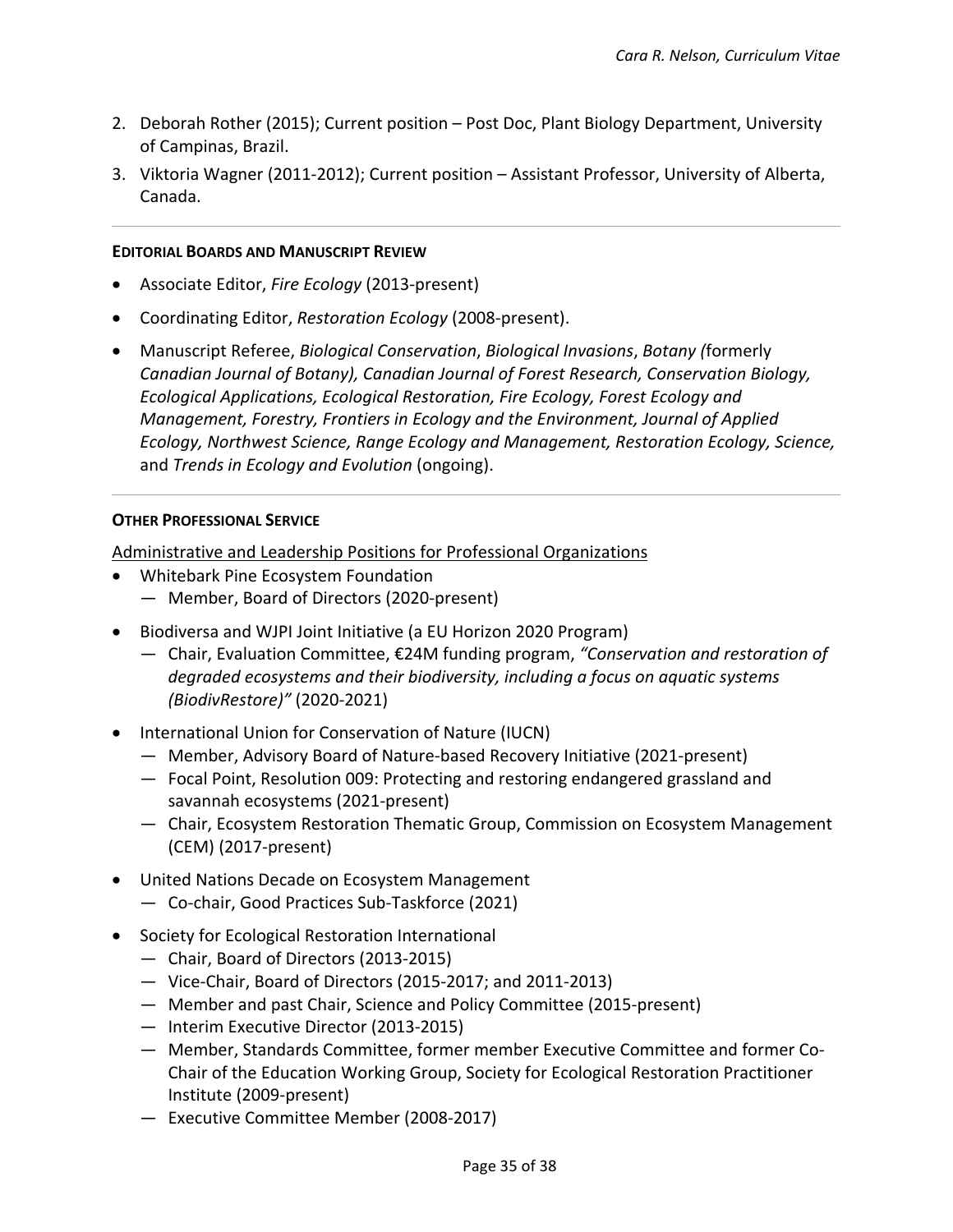- Search Committee Member, Society for Ecological Restoration, Executive Director Searches (2008; 2012; and 2015)
- Society for Ecological Restoration Northwest — Member, Board of Directors (2004-2009)

# Leadership Roles in Professional Conferences and Workshops

- Member, Conference Planning Committee, High 5 II: The Second Conference on the Research and Management of High Elevation Five Needle Pines (2021; 3 days)
- Member, Plenary Committee for Knowledge Theme, IUCN World Conservation Congress, France (2021; 4,500 participants; 5 days).
- Organizer, 3<sup>rd</sup> Global Forum on Ecological Restoration (2021; virtual event; 58 participants from 37 countries; 6 1/2 –day sessions).
- Organizer, 2<sup>nd</sup> Global Forum on Ecological Restoration, South Africa (2019; 47 participants; 1 day).
- Organizer, Workshop on Forest Ecosystem Restoration, Universidad de Concepcion (2017; 25 participants; 3 days).
- Organizer, 1<sup>st</sup> Global Forum Ecological Restoration, Brazil (2017; 52 attendees from 15 countries; 1 day).
- Vice Chair, Conference Organizing Committee, Society for Ecological Restoration 7<sup>th</sup> World Conference, Brazil (2017; 1000 attendees; 6 days).
- Member, Conference Executive Committee, Society for Ecological Restoration World Conference, Manchester UK (2013-2015; 800 attendees; 6 days).
- Co-Chair, Conference Committee and Chair, Sponsorship Committee, Society for Ecological Restoration, Large-scale Ecosystem Restoration Conference, New Orleans Louisiana (2013- 2014; 1200 attendees; 5 days).
- Member, Conference Planning Committee, Society for Conservation Biology, David H. Smith Conservation Fellowship Program Conference, Seeley Lake Montana (2013-2014; ca. 60 attendees; 3 days).
- Organizer, Conference Symposia and Workshops (2008-present)
	- IUCN World Conservation Congress, Marseille, France (September 2021; 2 plenary sessions, 1 conservation action café, and 1 thematic stream session).
	- High 5 II: The Second Conference on the Research and Management of High Elevation Five Needle Pines (2021; Student Networking and Professional Development Session).
	- Society for Ecological Restoration World Conference, Cape Town, South Africa (September, 2019; 1 workshop and 2 symposia).
	- Society for Ecological Restoration Northwest Chapter and North American Conference, Spokane, Washington (October, 2018; workshop).
	- Ecological Society of America Annual Conference, New Orleans, Louisiana (August 2018; ignite session).
	- Society for Ecological Restoration World Conference, Iguazu Falls, Parana, Brazil. (August 2017; 2 symposia).
	- IUCN World Conservation Congress, Honolulu, Hawaii (September 2016; workshop).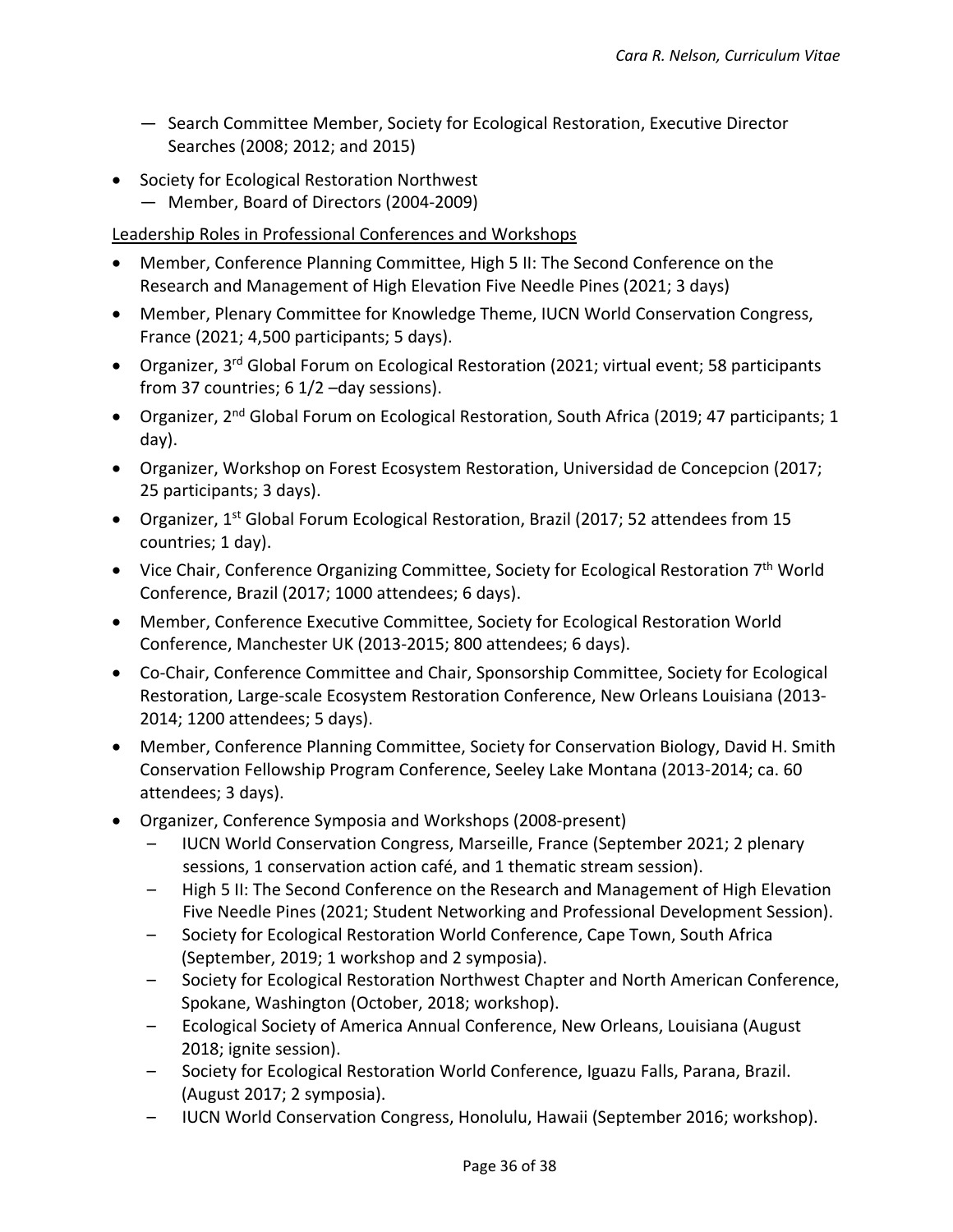- Pine Rockland Habitat Conservation Workshop, Fairchild Tropical Botanic Gardens, Coral Gables, Florida (2016; symposia).
- Society for Ecological Restoration World Conference, Merida, Mexico (August 2011; symposium).
- Ecological Society of America Annual Conference, Milwaukie, Wisconsin (August 2008; symposium).

# Academic Service Activities

# *University Level*

- Mansfield Library Working Group (2020-2021)
- International Council (Member and Chair Faculty Liaison Subcommittee, 2019-present)
- Global Task Force (Member, 2018)
- Graduate Council (Member, 2017-2018; Chair, 2019-2020; Co-Chair, 2020-2021)
- Oversight and Admissions Committee, Doctoral Interdisciplinary Studies Program (Chair, 2018-2019; Member 2017, 2019-present)
- Environmental Control for Organismal Research (ECOR) Facility (Associate Director, 2016 present)
- Ecology Program Review Committee (Member, 2015-2016)
- ASCRC (Member and Member Forestry and Health Sciences Subcommittee, 2015-2016)
- Systems Ecology Graduate Program Committee (Member, 2014-present)
- Search Committees: Associate Provost (Member, 2013) and Director, Environmental Control for Organismal Research (ECOR) Facility (Member, 2019)

# *College Level*

- Department of Ecosystem and Conservation Sciences (Chair,2021-present)
- Environmental Science and Sustainability Program Committee (Member 2021-present)
- Graduate Affairs Committee (Chair, 2018-present)
- Franke Sustainability Fellowship Committee (Member, 2018-2020)
- Recruitment Committee (Chair, 2018-2019)
- Ecosystem Science and Restoration Program Committee (Chair, 2007-2015; Member 2016- 2021)
- Undergraduate Affairs Committee (Member, 2007-2015)
- College Council (Member, 2007-2015; 2021-present)
- Search Committees: Director of Field Education, Wilderness Institute (Member); Aquatic Invertebrate Ecologist (Member); Forest Ecologist (Member); Freshwater Ecologist (Member); Aquatic Ecologist (Member); Fire Ecologist (Chair) (2007-present)
- Mission and Vision Committee (Member, 2008)
- Native American Natural Resource Program Committee (Member, 2007-2009)

# Other Service Activities

- Member, Strategic Planning Task Force for *Natural Areas Journal* (2020-2021)
- Team lead, development of principles on ecosystem restoration for the UN Decade on Ecosystem Restoration (2021)